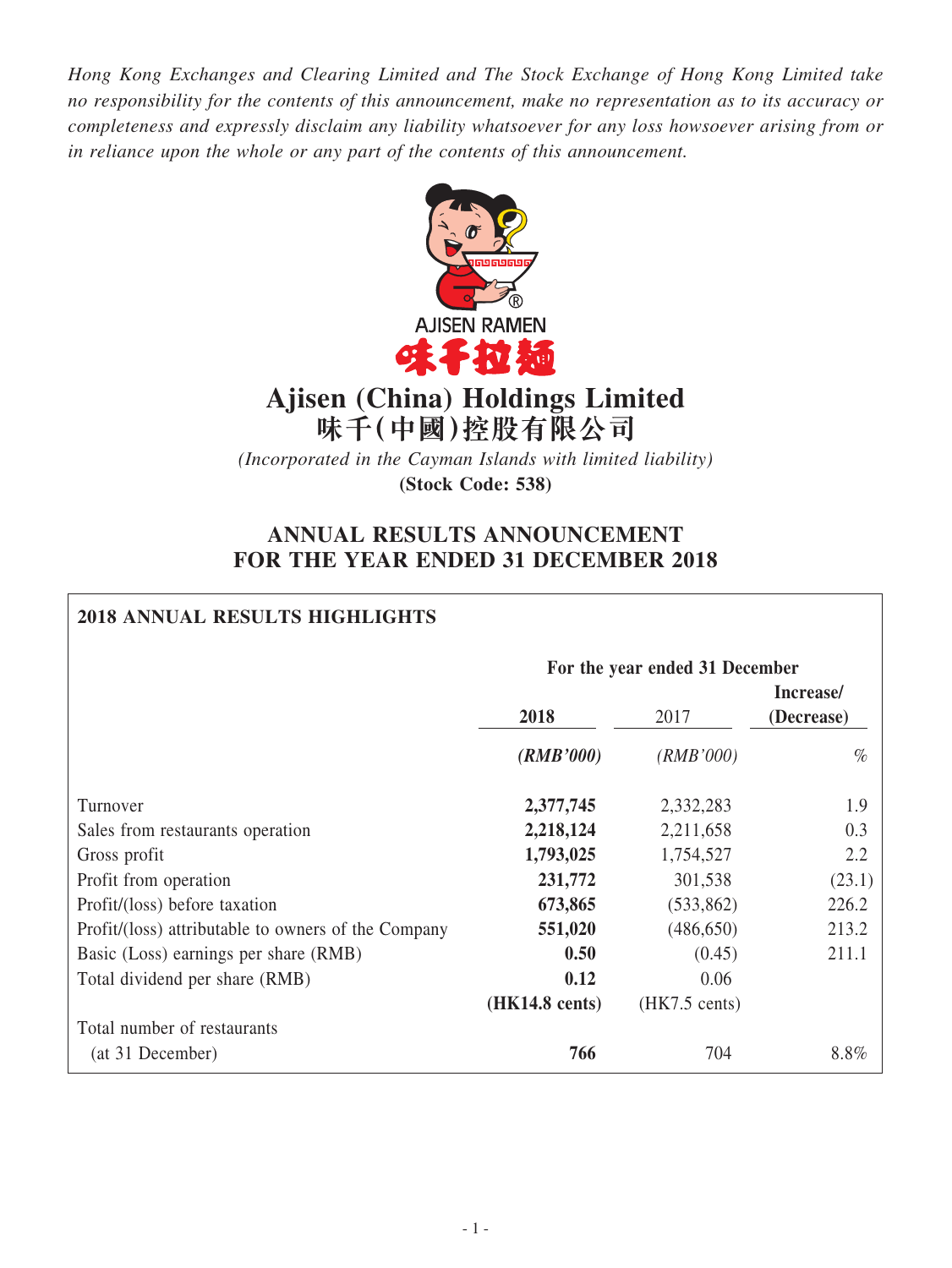# **ANNUAL RESULTS**

The board of directors (the "Board") of Ajisen (China) Holdings Limited (the "Company" or "Ajisen") is pleased to announce the audited consolidated annual results of the Company and its subsidiaries (the "Group") for the year ended 31 December 2018 together with the comparative figures for the year 2017 as follows:

# **CONSOLIDATED STATEMENT OF PROFIT OR LOSS AND OTHER COMPREHENSIVE INCOME**

*For the year ended 31 December 2018*

|                                                                                                                        |                       | 2018           | 2017           |
|------------------------------------------------------------------------------------------------------------------------|-----------------------|----------------|----------------|
|                                                                                                                        | <b>NOTES</b>          | <b>RMB'000</b> | <b>RMB'000</b> |
| Revenue                                                                                                                | 5                     | 2,377,745      | 2,332,283      |
| Cost of inventories consumed                                                                                           |                       | (584, 720)     | (577, 756)     |
| Staff costs                                                                                                            |                       | (608, 433)     | (590, 245)     |
| Depreciation and amortisation                                                                                          |                       | (156,093)      | (151, 342)     |
| Property rentals and related expenses                                                                                  |                       | (404, 066)     | (382, 927)     |
| Other operating expenses                                                                                               |                       | (392, 661)     | (328, 475)     |
| Profit from operation                                                                                                  |                       | 231,772        | 301,538        |
| Other income                                                                                                           | 6                     | 96,794         | 88,575         |
| Other gains and losses                                                                                                 | $\overline{7}$        | 349,320        | (914, 322)     |
| Share of profit (loss) of associates                                                                                   |                       | 3,395          | (4,107)        |
| Share of loss of a joint venture                                                                                       |                       | (912)          |                |
| Finance costs                                                                                                          |                       | (6,504)        | (5,546)        |
| Profit (loss) before taxation                                                                                          | $\boldsymbol{\delta}$ | 673,865        | (533, 862)     |
| Taxation                                                                                                               | 9                     | (108, 525)     | (50, 793)      |
| Profit (loss) for the year                                                                                             |                       | 565,340        | (584, 655)     |
| Other comprehensive income (expense), net of income tax                                                                |                       |                |                |
| Items that will not be reclassified to profit or loss:                                                                 |                       |                |                |
| Gain on revaluation of property, plant and equipment and<br>prepaid lease payment on transfer to investment properties |                       | 71,914         | 1,562          |
| Deferred tax liability on recognition of revaluation of<br>property, plant and equipment on transfer to investment     |                       |                |                |
| properties                                                                                                             |                       | (18, 065)      | (742)          |
|                                                                                                                        |                       | 53,849         | 820            |
|                                                                                                                        |                       |                |                |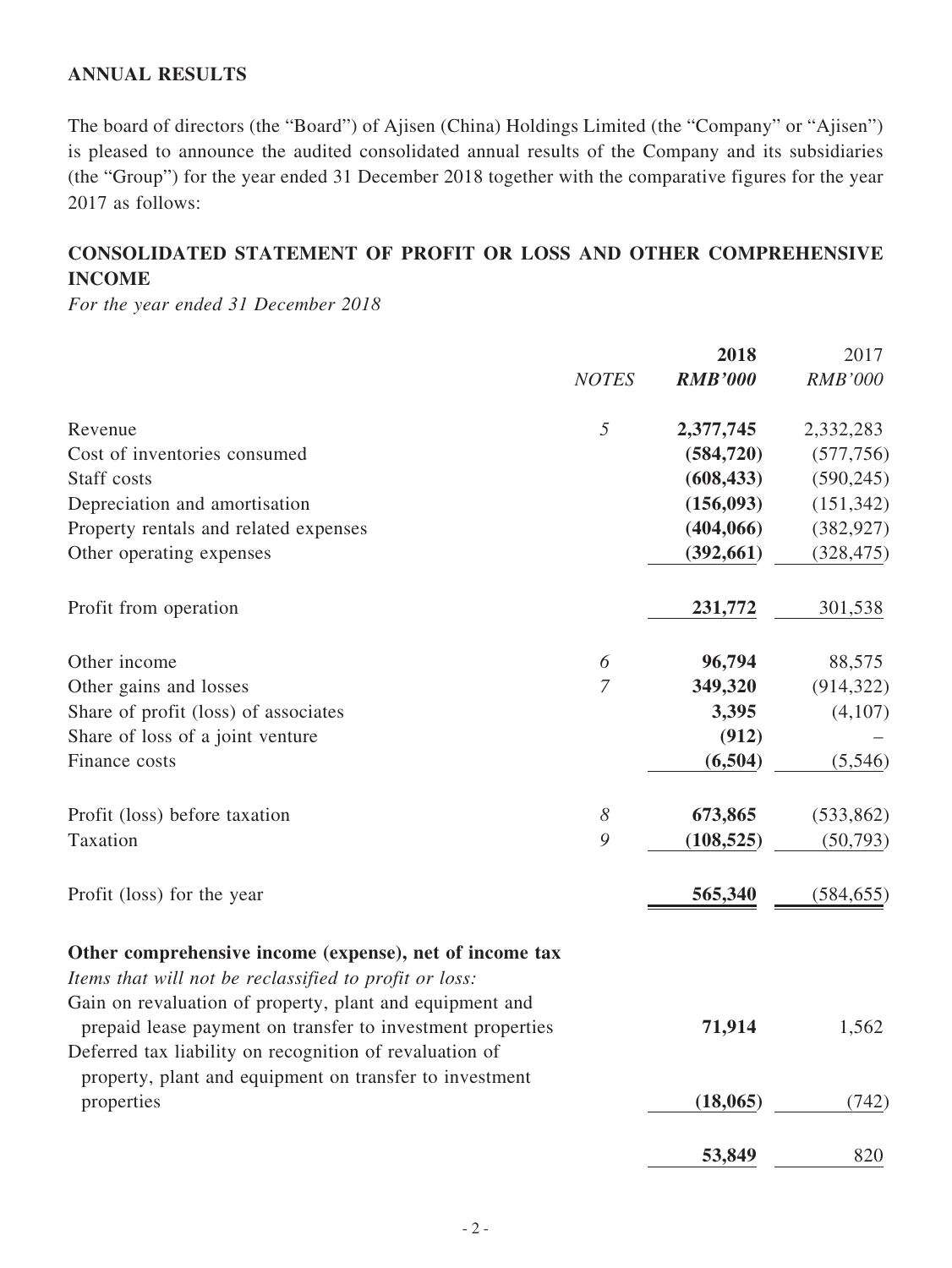|                                                                                                                            | <b>NOTE</b> | 2018<br><b>RMB'000</b> | 2017<br><b>RMB'000</b> |
|----------------------------------------------------------------------------------------------------------------------------|-------------|------------------------|------------------------|
| Items that may be reclassified subsequently to profit or loss:<br>Reclassification of cumulative gain on fair value change |             |                        |                        |
| previously recognised in other comprehensive income to<br>profit or loss on an available-for-sale investment               |             |                        | (1,626)                |
| Exchange differences arising on translation of foreign<br>operation                                                        |             | (1,869)                | (32, 688)              |
|                                                                                                                            |             | (1, 869)               | (34,314)               |
| Other comprehensive income (expense) for the year, net of                                                                  |             |                        |                        |
| income tax                                                                                                                 |             | 51,980                 | (33, 494)              |
| Total comprehensive income (expense) for the year                                                                          |             | 617,320                | (618, 149)             |
| Profit (loss) for the year attributable to:                                                                                |             |                        |                        |
| Owners of the Company                                                                                                      |             | 551,020                | (486, 650)             |
| Non-controlling interests                                                                                                  |             | 14,320                 | (98,005)               |
|                                                                                                                            |             | 565,340                | (584, 655)             |
| Total comprehensive income (expense) attributable to:                                                                      |             |                        |                        |
| Owners of the Company                                                                                                      |             | 585,074                | (506, 595)             |
| Non-controlling interests                                                                                                  |             | 32,246                 | (111, 554)             |
|                                                                                                                            |             | 617,320                | (618, 149)             |
|                                                                                                                            |             | 2018                   | 2017                   |
|                                                                                                                            |             | <b>RMB</b>             | <b>RMB</b>             |
| Earnings (loss) per share<br>- Basic                                                                                       | 11          | 0.50                   | (0.45)                 |
|                                                                                                                            |             |                        |                        |
| - Diluted                                                                                                                  |             | 0.50                   | (0.45)                 |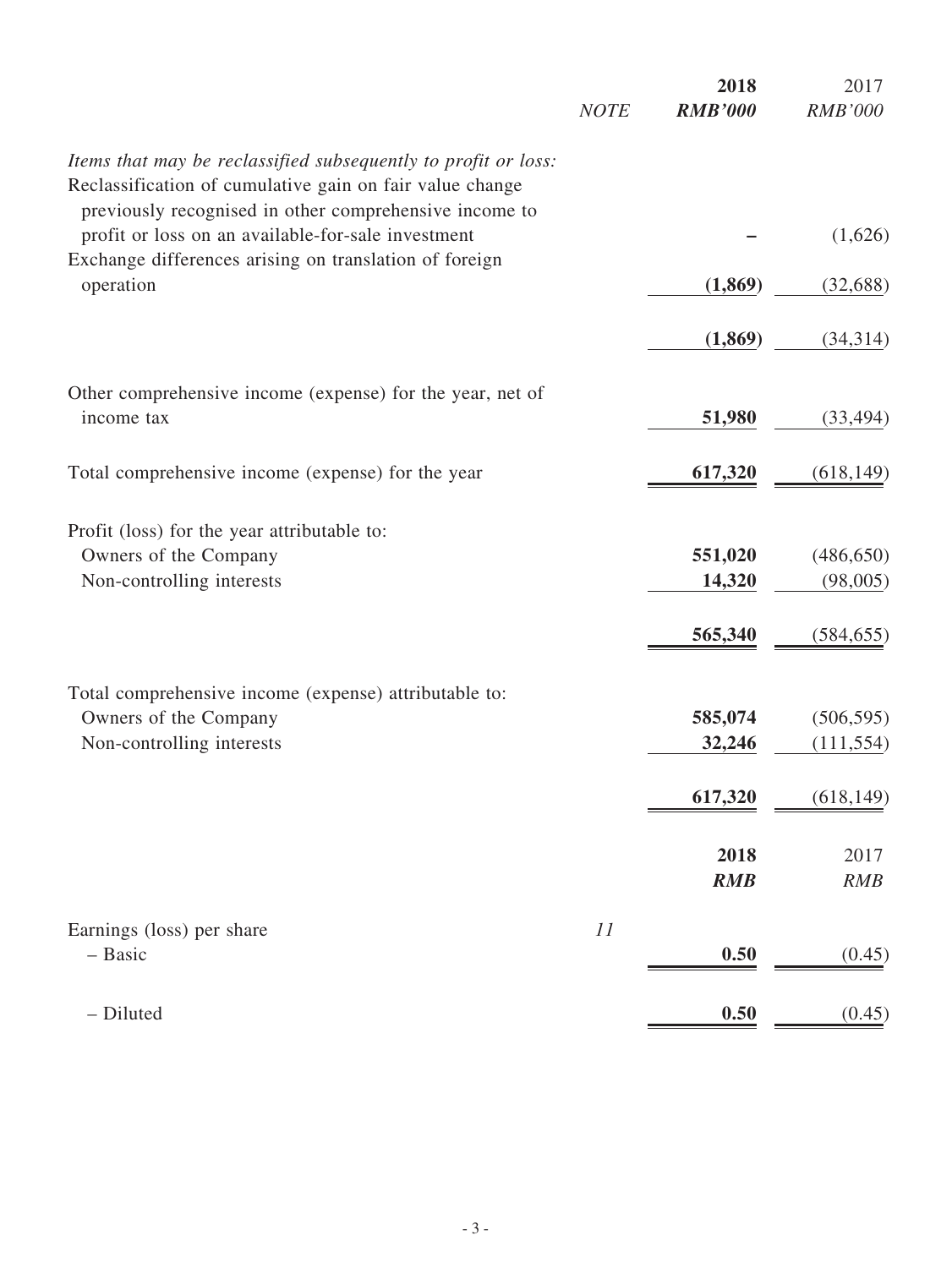# **CONSOLIDATED STATEMENT OF FINANCIAL POSITION**

*At 31 December 2018*

|                                                       | <b>NOTES</b> | 2018<br><b>RMB'000</b> | 2017<br><b>RMB'000</b> |
|-------------------------------------------------------|--------------|------------------------|------------------------|
| Non-current assets                                    |              |                        |                        |
| Investment properties                                 |              | 679,874                | 492,042                |
| Property, plant and equipment                         |              | 882,455                | 874,763                |
| Prepaid lease payments                                |              | 55,988                 | 64,999                 |
| Intangible assets                                     |              | 5,608                  | 5,350                  |
| Interests in associates                               | 12           | 149,349                | 145,894                |
| Interest in a joint venture                           |              | 11,946                 | 5,143                  |
| Rental deposits                                       |              | 83,070                 | 81,802                 |
| Goodwill                                              |              | 7,129                  | 6,801                  |
| Deferred tax assets                                   |              | 1,695                  | 1,484                  |
| Available-for-sale investments                        |              |                        | 6,906                  |
| Financial assets at fair value through profit or loss |              |                        |                        |
| ("FVTPL")                                             | 13           | 310,362                |                        |
| Financial assets designated as at FVTPL               |              |                        | 245,487                |
| Long term receivables                                 |              | 86,077                 |                        |
|                                                       |              | 2,273,553              | 1,930,671              |
| Current assets                                        |              |                        |                        |
| Inventories                                           |              | 79,260                 | 70,397                 |
| Trade and other receivables                           | 14           | 425,075                | 135,524                |
| Amount due from a related party                       |              | 12                     | 12                     |
| Taxation recoverable                                  |              | 3,260                  | 2,335                  |
| Pledged bank deposits                                 |              | 380                    | 380                    |
| Bank balances and cash                                |              | 1,356,407              | 1,534,103              |
|                                                       |              | 1,864,394              | 1,742,751              |
| <b>Current liabilities</b>                            |              |                        |                        |
| Trade and other payables                              | 15           | 246,551                | 224,898                |
| <b>Contract liabilities</b>                           |              | 12,824                 |                        |
| Amounts due to related companies                      |              | 4,428                  | 5,071                  |
| Amounts due to directors                              |              | 906                    | 441                    |
| Amount due to a shareholder                           |              | 30,274                 | 27,756                 |
| Amounts due to non-controlling interests              |              | 13,532                 | 13,516                 |
| Amount due to associates                              |              | 12,116                 | 12,063                 |
| Dividend payable                                      |              | 26                     | 24                     |
| Taxation payable                                      |              | 51,416                 | 50,162                 |
| <b>Bank borrowings</b>                                |              | 169,598                | 269,532                |
|                                                       |              | 541,671                | 603,463                |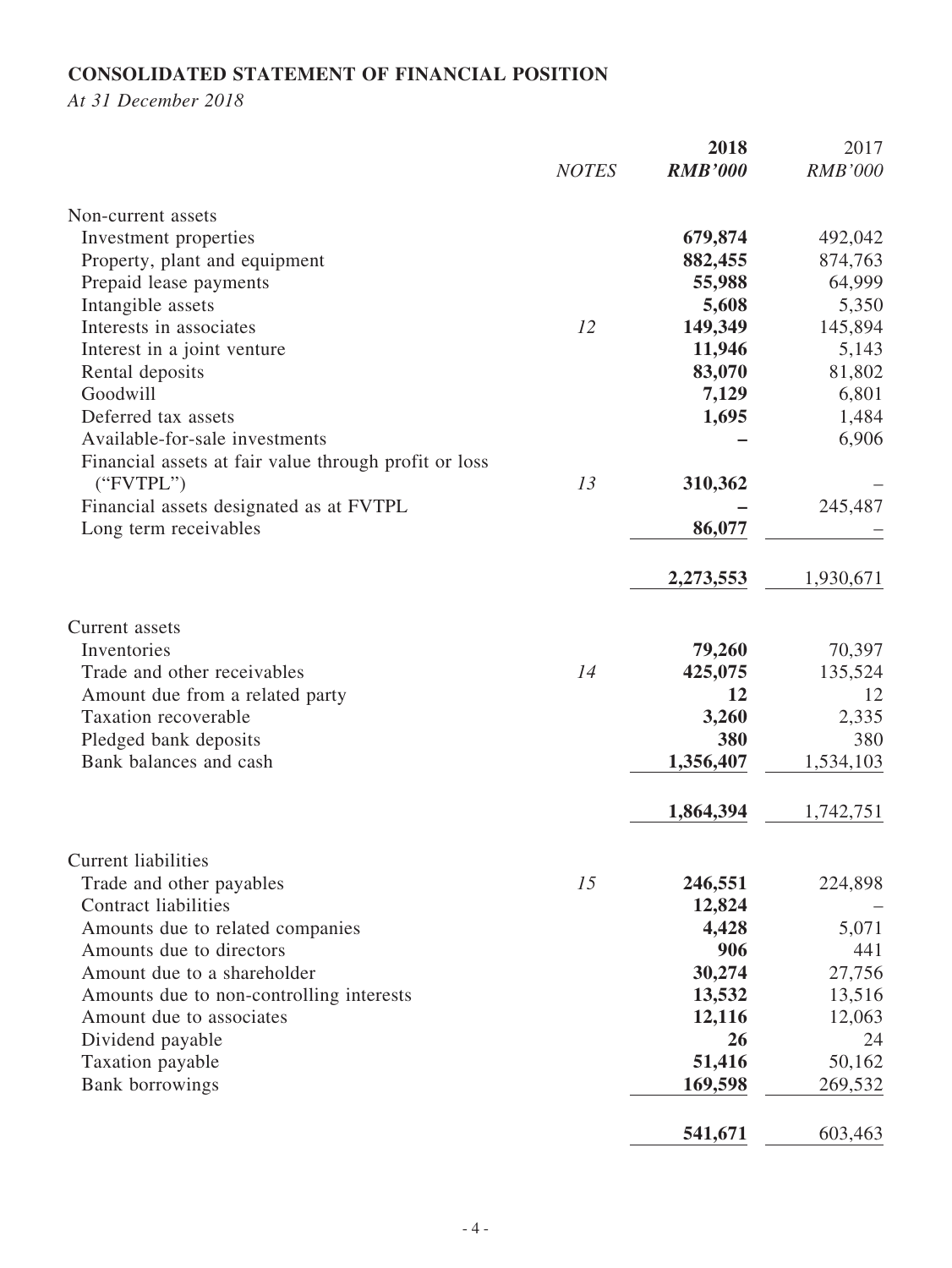| <b>NOTE</b>                                  | 2018<br><b>RMB'000</b> | 2017<br><b>RMB'000</b> |
|----------------------------------------------|------------------------|------------------------|
| Net current assets                           | 1,322,723              | 1,139,288              |
| Total assets less current liabilities        | 3,596,276              | 3,069,959              |
| Non-current liabilities                      |                        |                        |
| <b>Bank borrowings</b>                       | 49,913                 | 50,586                 |
| Deferred tax liabilities                     | 107,872                | 73,424                 |
| Financial liabilities at FVTPL               | 132,747                |                        |
|                                              | 290,532                | 124,010                |
| Net assets                                   | 3,305,744              | 2,945,949              |
| Capital and reserves                         |                        |                        |
| Share capital                                | 108,404                | 108,404                |
| Reserves                                     | 3,122,086              | 2,623,575              |
| Equity attributable to owners of the Company | 3,230,490              | 2,731,979              |
| Non-controlling interests                    | 75,254                 | 213,970                |
| Total equity                                 | 3,305,744              | 2,945,949              |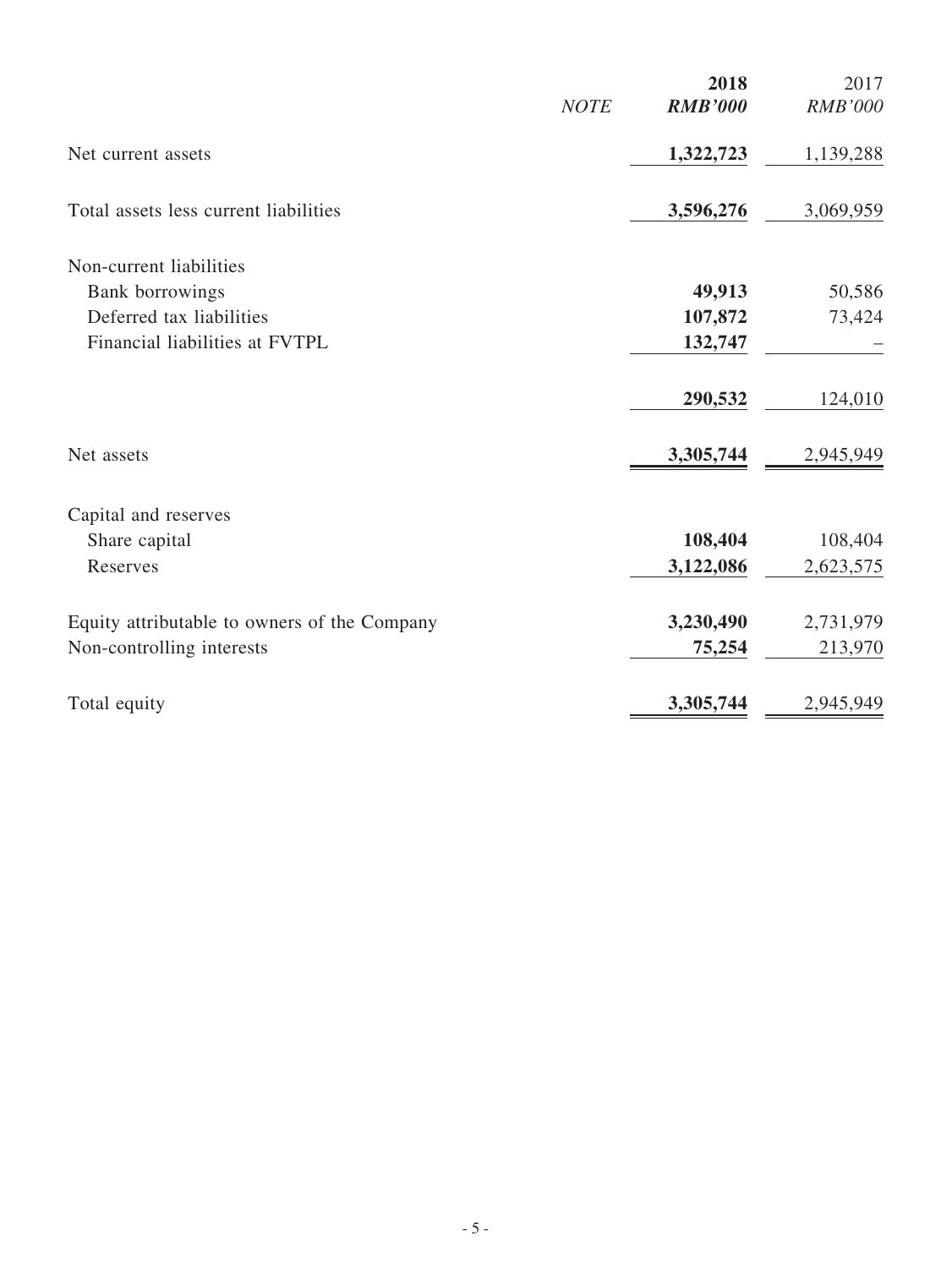# **NOTES TO THE CONSOLIDATED FINANCIAL STATEMENTS**

*For the year ended 31 December 2018*

### **1. GENERAL**

Ajisen (China) Holdings Limited (the "Company") was incorporated and registered as an exempted company with limited liability on 6 April 2006 under the Companies Law of the Cayman Islands and acts as an investment holding company. Its shares have been listed on the Main Board of The Stock Exchange of Hong Kong Limited (the "Stock Exchange") on 30 March 2007. Its immediate holding company is Favour Choice Limited, a company which is incorporated in the British Virgin Islands and wholly-owned by Anmi Holdings Limited, a company which is incorporated in the British Virgin Islands and wholly-owned by Anmi Trust and controlled by Ms. Poon Wai ("Ms. Poon") who is also the Chairwoman and Managing Director of the Company. The addresses of the registered office and the principal place of business of the Company are disclosed in the "Corporation Information" section to the annual report.

The principal activities of the Group is operation of restaurants, manufacture and sales of noodles and related products, and investment holding.

The consolidated financial statements are presented in Renminbi ("RMB"), which is also the functional currency of the Company and the PRC operating subsidiaries of the Company. The functional currency of Hong Kong operating subsidiaries is Hong Kong dollars ("HK\$"). Details of the subsidiaries of the Company (together with the Company hereinafter defined as the "Group") are set out in annual report.

## **2. APPLICATION OF NEW AND AMENDMENTS TO HONG KONG FINANCIAL REPORTING STANDARDS ("HKFRSs")**

#### **New and amendments to HKFRSs that are mandatorily effective for the current year**

The Group has applied the following new and amendments to HKFRSs issued by the Hong Kong Institute of Certified Public Accountants ("HKICPA") for the first time in the current year.

| <b>HKFRS 9</b>        | <b>Financial Instruments</b>                                                      |
|-----------------------|-----------------------------------------------------------------------------------|
| <b>HKFRS 15</b>       | Revenue from Contracts with Customers and the<br>related Amendments               |
| HK(IFRIC)-Int 22      | Foreign Currency Transactions and Advance<br>Consideration                        |
| Amendments to HKFRS 2 | Classification and Measurement of Share-based<br><b>Payment Transactions</b>      |
| Amendments to HKFRS 4 | Applying HKFRS 9 Financial Instruments with<br><b>HKFRS 4 Insurance Contracts</b> |
| Amendments to HKAS 28 | As part of the Annual Improvements to HKFRSs<br>$2014 - 2016$ Cycle               |
| Amendments to HKAS 40 | <b>Transfers of Investment Property</b>                                           |

Except as described below, the application of the new and amendments to HKFRSs in the current year has had no material effect on the Group's financial performance and positions for the current and prior years and/or on the disclosure set out in these consolidated financial statements.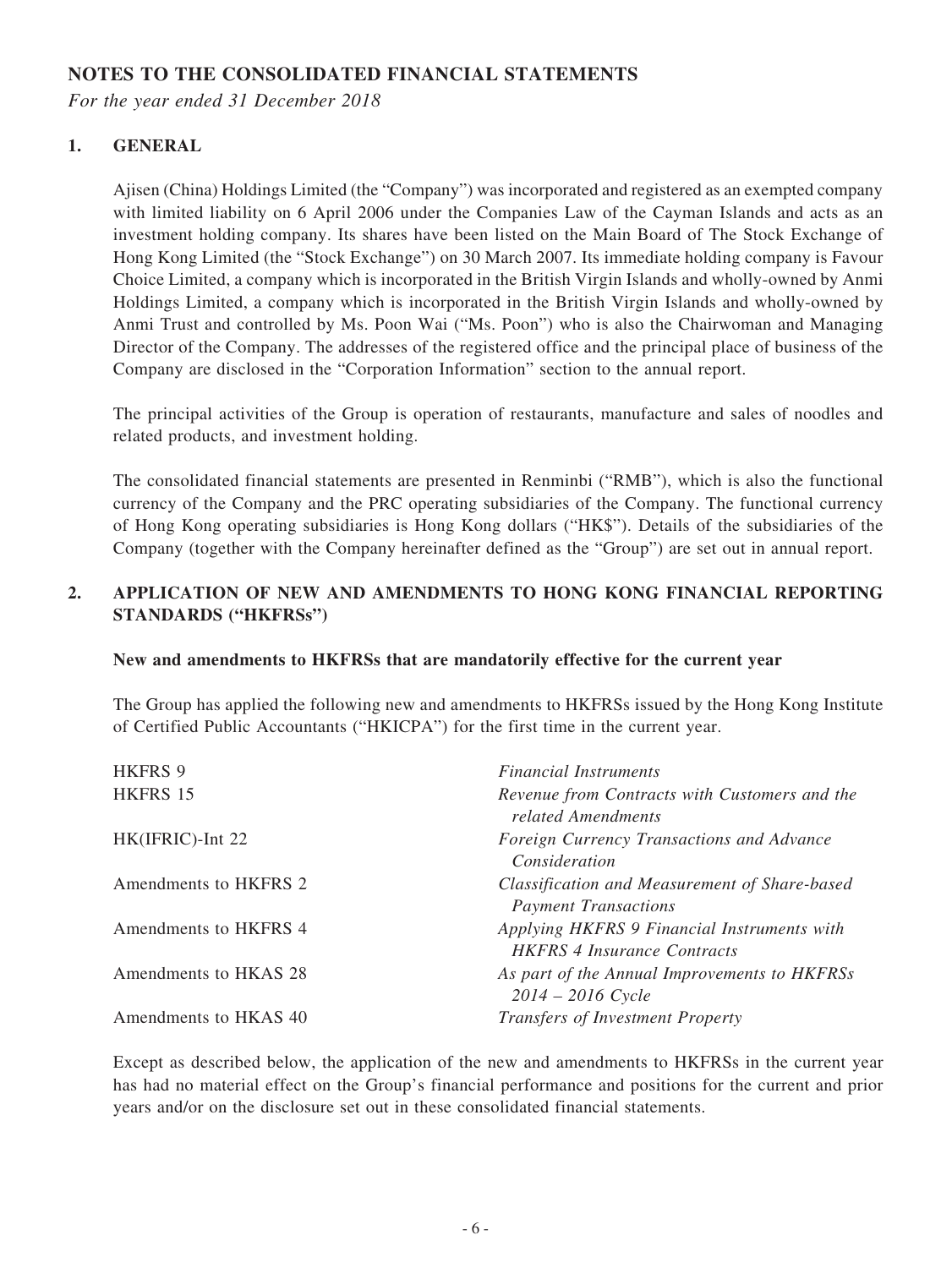### *2.1 HKFRS 15 Revenue from Contracts with Customers*

The Group has applied HKFRS 15 for the first time in the current year. HKFRS 15 superseded HKAS 18 *Revenue and the relevant interpretations*.

The Group has applied HKFRS 15 retrospectively with the cumulative effect of initially applying this standard recognised at the date of initial application, 1 January 2018. Any difference at the date of initial application is recognised in the opening retained profits (or other components of equity, as appropriate) and comparative information has not been restated. Furthermore, in accordance with the transition provisions in HKFRS 15, the Group has elected to apply the standard retrospectively only to contracts that are not completed at 1 January 2018. Accordingly, certain comparative information may not be comparable as comparative information was prepared under HKAS 18 *Revenue and the relevant interpretations*.

The Group recognises revenue from the following major sources:

- Operation of restaurants
- Manufacture and sales of noodles and related products

Information about the Group's performance obligations and the accounting policies resulting from application of HKFRS 15 are disclosed in annual report.

### *Summary of effects arising from initial application of HKFRS 15*

The following adjustment was made to the amounts recognised in the consolidated statement of financial position at 1 January 2018. Line items that were not affected by the changes have not been included.

|                            | <b>Carrying amounts</b><br>previously<br>reported at |                  | <b>Carrying amounts</b><br>under<br><b>HKFRS</b> 15 at |
|----------------------------|------------------------------------------------------|------------------|--------------------------------------------------------|
|                            | 31 December 2017                                     | Reclassification | 1 January 2018 $*$                                     |
|                            | <i>RMB'000</i>                                       | <i>RMB'000</i>   | <b>RMB'000</b>                                         |
| <b>Current liabilities</b> |                                                      |                  |                                                        |
| Trade and other payables   | 224,898                                              | (11, 114)        | 213,784                                                |
| Contract liabilities       |                                                      | 11,114           | 11,114                                                 |

\* The amounts in this column are before the adjustments from the application of HKFRS 9.

As at 1 January 2018, advances from customers of RMB11,114,000 in respect of contracts previously included in trade and other payables were reclassified to contract liabilities for RMB11,114,000.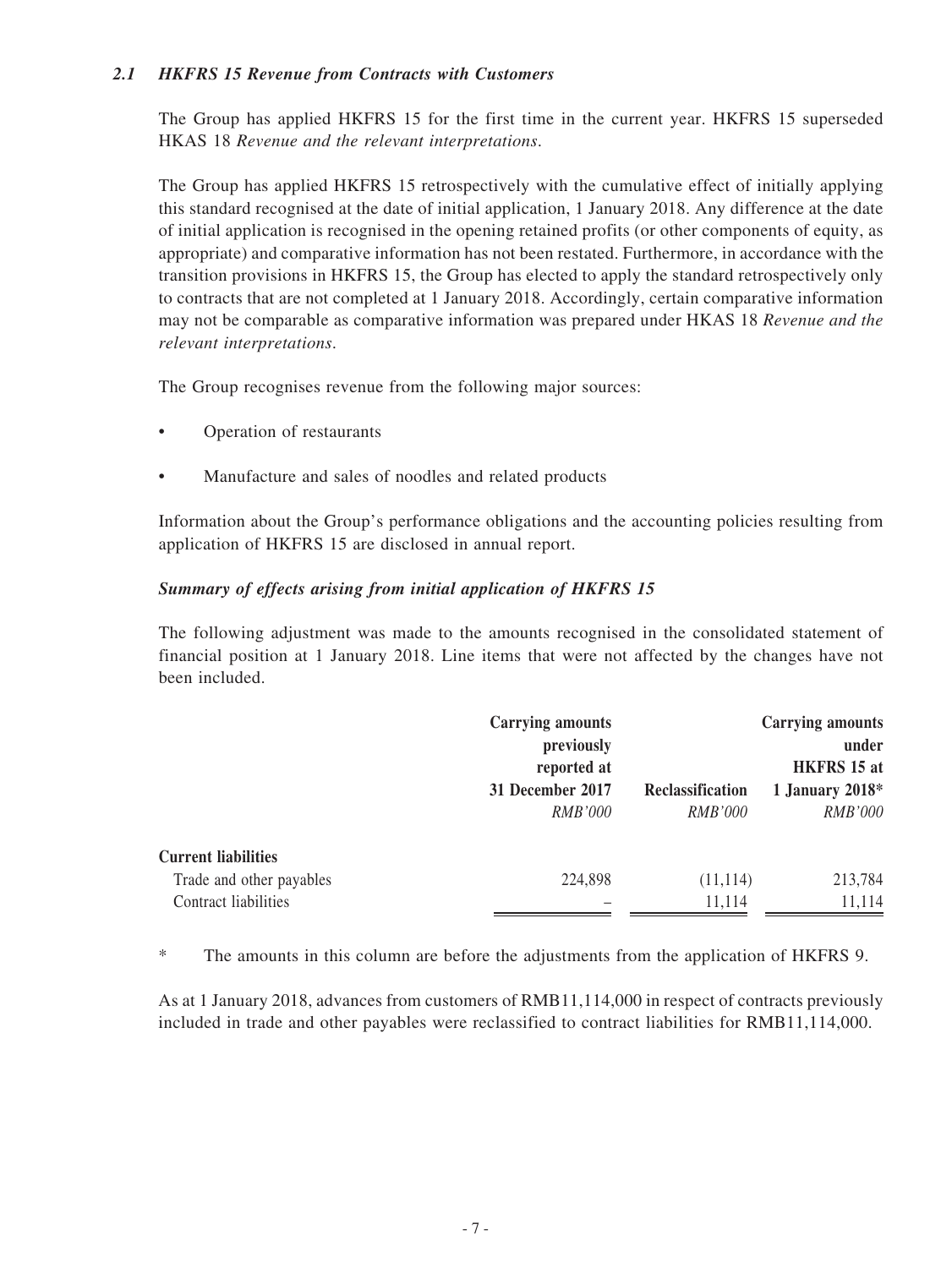The following tables summarise the impacts of applying HKFRS 15 on the Group's consolidated statement of financial position as at 31 December 2018 for each of the line items affected. Line items that were not affected by the changes have not been included.

# *Impact on the consolidated statement of financial position*

|                                                 | As reported<br><b>RMB'000</b> | <b>Adjustments</b><br><b>RMB'000</b> | <b>Amounts without</b><br>application of<br><b>HKFRS 15</b><br><b>RMB'000</b> |
|-------------------------------------------------|-------------------------------|--------------------------------------|-------------------------------------------------------------------------------|
| Current liabilities<br>Trade and other payables | 246,551                       | 12,824                               | 259,375                                                                       |
| Contract liabilities                            | 12,824                        | (12, 824)                            |                                                                               |

## *Impact on the consolidated statement of cash flow*

|                                  |                |                    | <b>Amounts without</b><br>application of |
|----------------------------------|----------------|--------------------|------------------------------------------|
|                                  | As reported    | <b>Adjustments</b> | <b>HKFRS 15</b>                          |
|                                  | <i>RMB'000</i> | <b>RMB'000</b>     | <i>RMB'000</i>                           |
| <b>OPERATING ACTIVITIES</b>      |                |                    |                                          |
| Increase (decrease) in trade and |                |                    |                                          |
| other payables                   | 19,926         | 1,710              | 21,636                                   |
| Increase in contract liabilities | 1,710          | (1,710)            |                                          |
| Cash generated from operations   | 452,853        |                    | 452,853                                  |
| <b>NET CASH FROM OPERATING</b>   |                |                    |                                          |
| <b>ACTIVITIES</b>                | 360,842        |                    | 360,842                                  |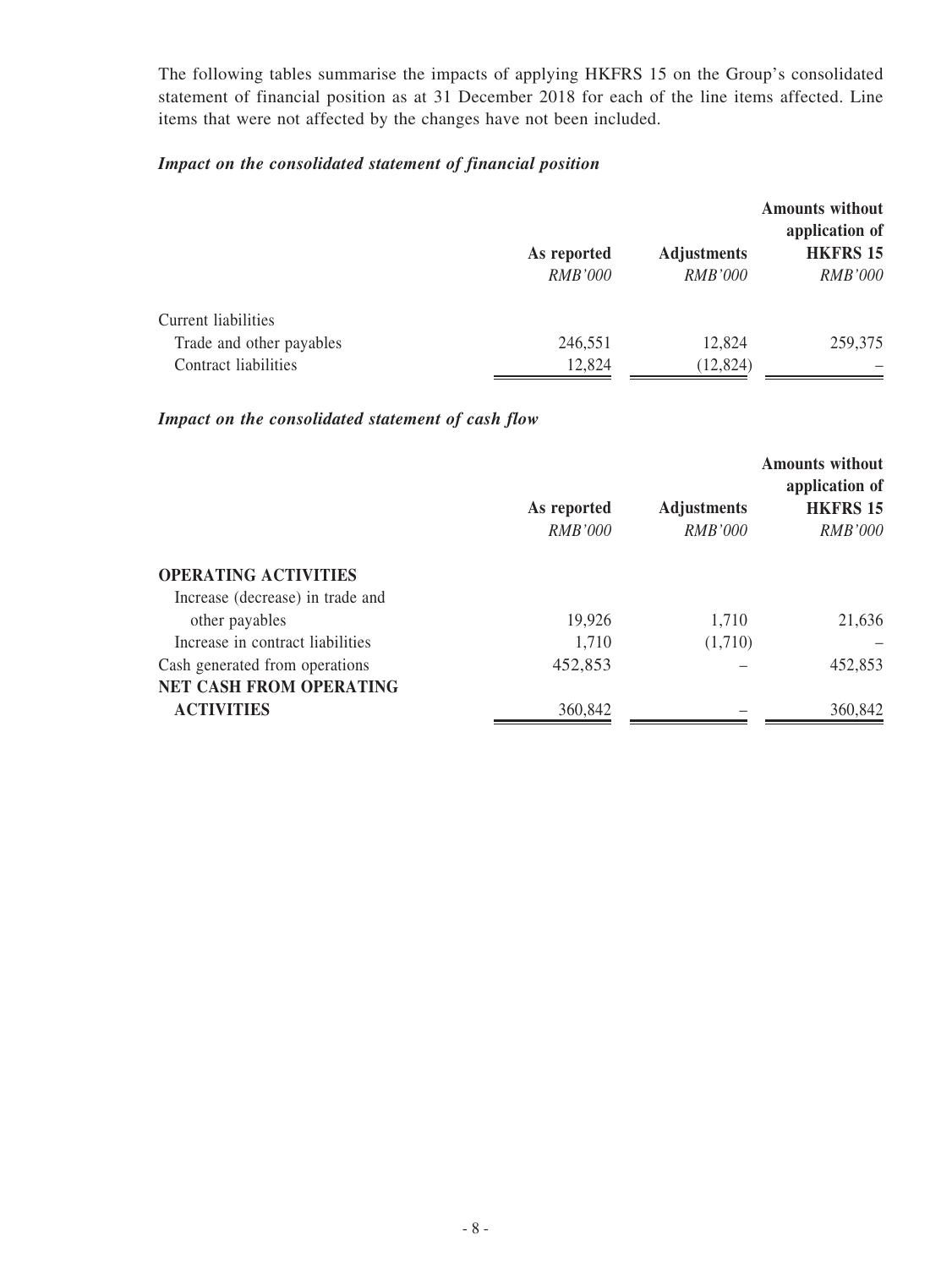### *2.2 HKFRS 9 Financial Instruments*

In the current year, the Group has applied HKFRS 9 *Financial Instruments* and the related consequential amendments to other HKFRSs. HKFRS 9 introduces new requirements for 1) the classification and measurement of financial assets and financial liabilities, 2) expected credit losses ("ECL") for financial assets and 3) general hedge accounting.

The Group has applied HKFRS 9 in accordance with the transition provisions set out in HKFRS 9, i.e. applied the classification and measurement requirements (including impairment under ECL model) retrospectively to instruments that have not been derecognised as at 1 January 2018 (date of initial application) and has not applied the requirements to instruments that have already been derecognised as at 1 January 2018. The difference between carrying amounts as at 31 December 2017 and the carrying amounts as at 1 January 2018 are recognised in the opening retained profits and other components of equity, without restating comparative information.

Accordingly, certain comparative information may not be comparable as comparative information was prepared under HKAS 39 *Financial Instruments: Recognition and Measurement*.

Accounting policies resulting from application of HKFRS 9 are disclosed in Note 3.

### *Summary of effects arising from initial application of HKFRS 9*

The table below illustrates the classification and measurement of financial assets and financial liabilities and other items subject to ECL under HKFRS 9 and HKAS 39 at the date of initial application, 1 January 2018.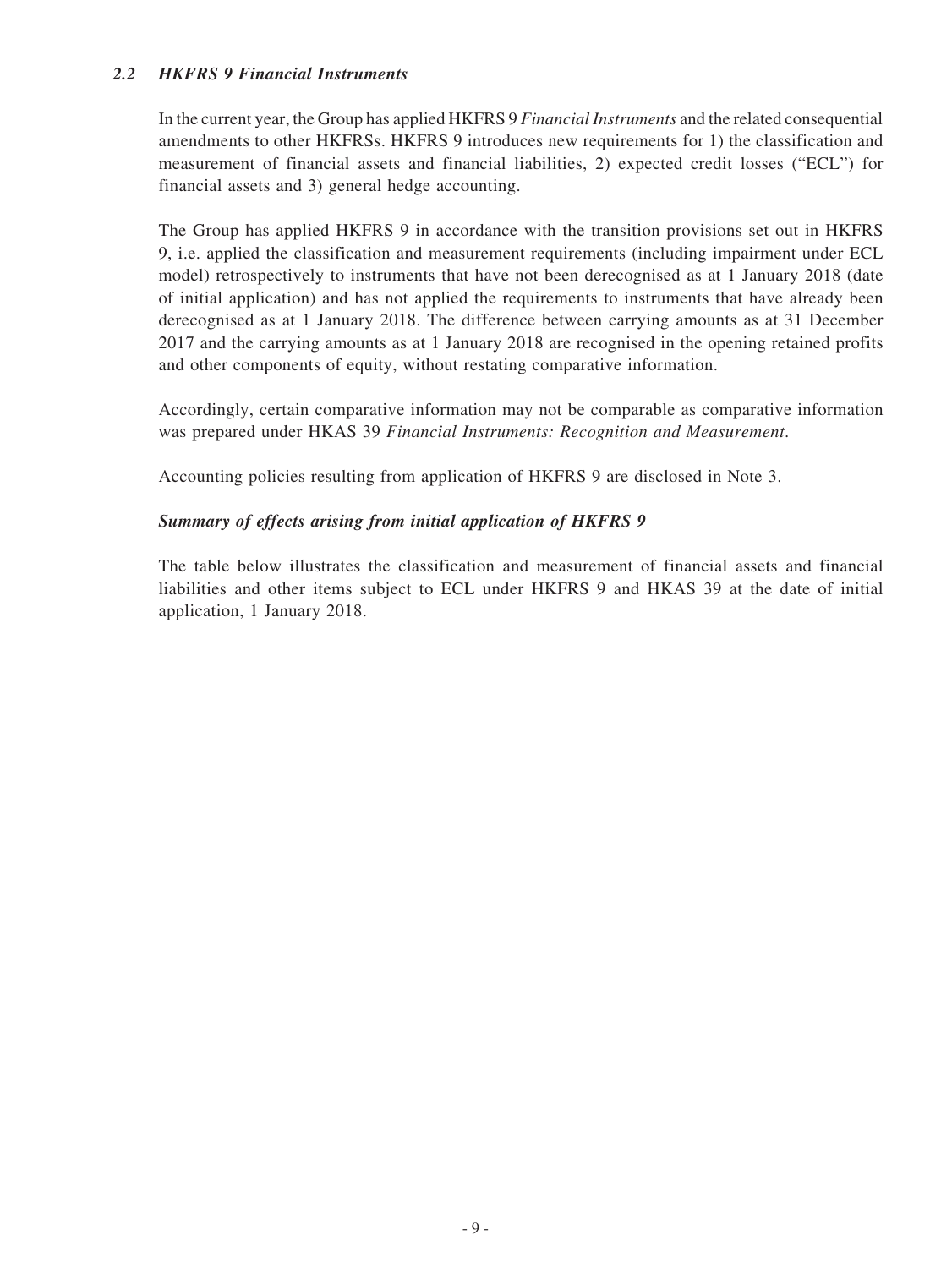|                                                               | Available-                         | <b>Financial assets</b>              |                                        | <b>Financial assets</b><br>at FVTPL<br>required by |                                       |
|---------------------------------------------------------------|------------------------------------|--------------------------------------|----------------------------------------|----------------------------------------------------|---------------------------------------|
|                                                               | for-sale<br>investments<br>RMB'000 | designated as<br>at FVTPL<br>RMB'000 | <b>Trade</b><br>receivables<br>RMB'000 | <b>HKAS 39/</b><br><b>HKFRS 9</b><br>RMB'000       | <b>Retained</b><br>profits<br>RMB'000 |
| <b>Closing balances at 31</b><br>December 2017<br>- HKAS 39   | 6,906                              | 245,487                              | 37,246                                 |                                                    | 898,276                               |
| <b>Effect arising from initial</b><br>application of HKFRS 9: |                                    |                                      |                                        |                                                    |                                       |
| <b>Reclassification</b>                                       |                                    |                                      |                                        |                                                    |                                       |
| From available-for-sale                                       |                                    |                                      |                                        | 6,906                                              |                                       |
| investments $(a)$<br>From designated as at                    | (6,906)                            |                                      |                                        |                                                    |                                       |
| FVTPL(b)                                                      |                                    | (245, 487)                           |                                        | 245,487                                            |                                       |
| <b>Remeasurement</b><br>Impairment under ECL                  |                                    |                                      |                                        |                                                    |                                       |
| model $(c)$                                                   |                                    |                                      | (2,956)                                |                                                    | (2,956)                               |
| From cost less impairment to                                  |                                    |                                      |                                        |                                                    |                                       |
| fair value $(a)$                                              |                                    |                                      |                                        | (2,664)                                            | (2,664)                               |
| <b>Opening balance at</b>                                     |                                    |                                      |                                        |                                                    |                                       |
| <b>1 January 2018</b>                                         |                                    |                                      | 34,290                                 | 249,729                                            | 892,656                               |

#### *(a) Available-for-sale investments*

*From AFS investments to FVTPL*

At the date of initial application of HKFRS 9, the Group's equity investments of RMB6,906,000 were reclassified from available-for-sale investments to financial assets at FVTPL. The fair value losses of RMB2,664,000, relating to those equity investments previously carried at cost less impairment were adjusted to financial assets at FVTPL and retained profits as at 1 January 2018.

#### *(b) Financial assets at FVTPL and/or designated at FVTPL*

At the date of initial application, the Group no longer applied designation as measured at FVTPL for the portfolio of financial assets which is managed and its performance is evaluated on a fair value basis, as these financial assets are required to be measured at FVTPL under HKFRS 9. As a result, the fair value of these investments of RMB245,487,000 were reclassified from financial assets designated at FVTPL to financial assets at FVTPL.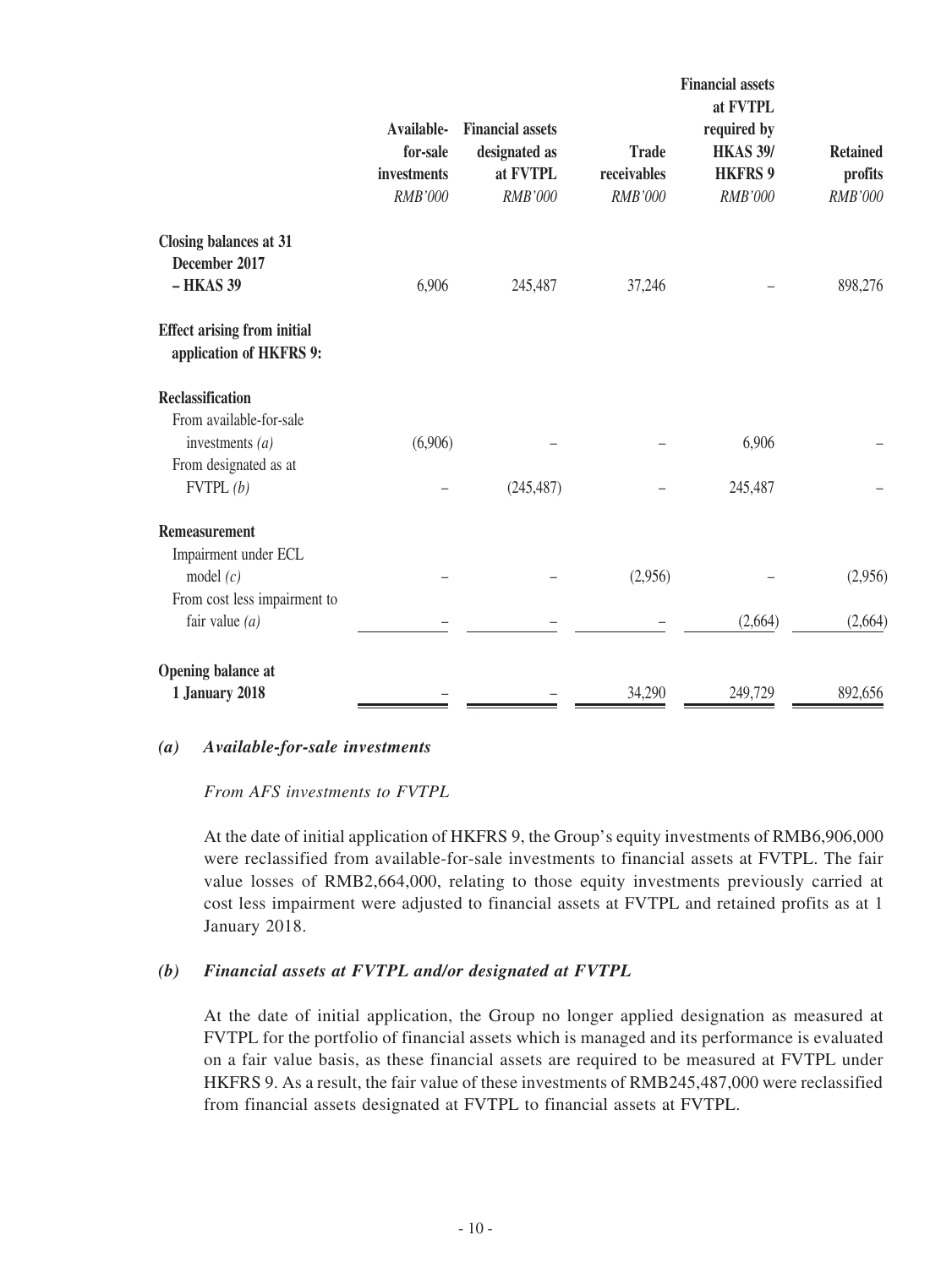#### *(c) Impairment under ECL model*

The Group applies the HKFRS 9 simplified approach to measure ECL which uses a lifetime ECL for trade receivables. To measure the ECL, trade receivables have been grouped based on shared credit risk characteristics.

Loss allowances for other financial assets at amortised cost mainly comprise of other receivables, pledged bank deposits, bank balances and loan to an associate, are measured on 12-month ECL basis as there had been no significant increase in credit risk since initial recognition. In the opinion of the directors of the Company, the expected credit loss for other financial assets are insignificant as at 1 January 2018.

As at 1 January 2018, the additional credit loss allowance of RMB2,956,000 has been recognised against retained profits.

All loss allowances for financial assets including trade receivables as at 31 December 2017 reconcile to the opening loss allowance as at 1 January 2018 is as follows:

|                                                                                      | <b>Trade</b><br>receivables<br><b>RMB'000</b> |
|--------------------------------------------------------------------------------------|-----------------------------------------------|
| At 31 December 2017 – HKAS 39<br>Amounts remeasured through opening retained profits | 2,956                                         |
| At 1 January 2018                                                                    | 2,956                                         |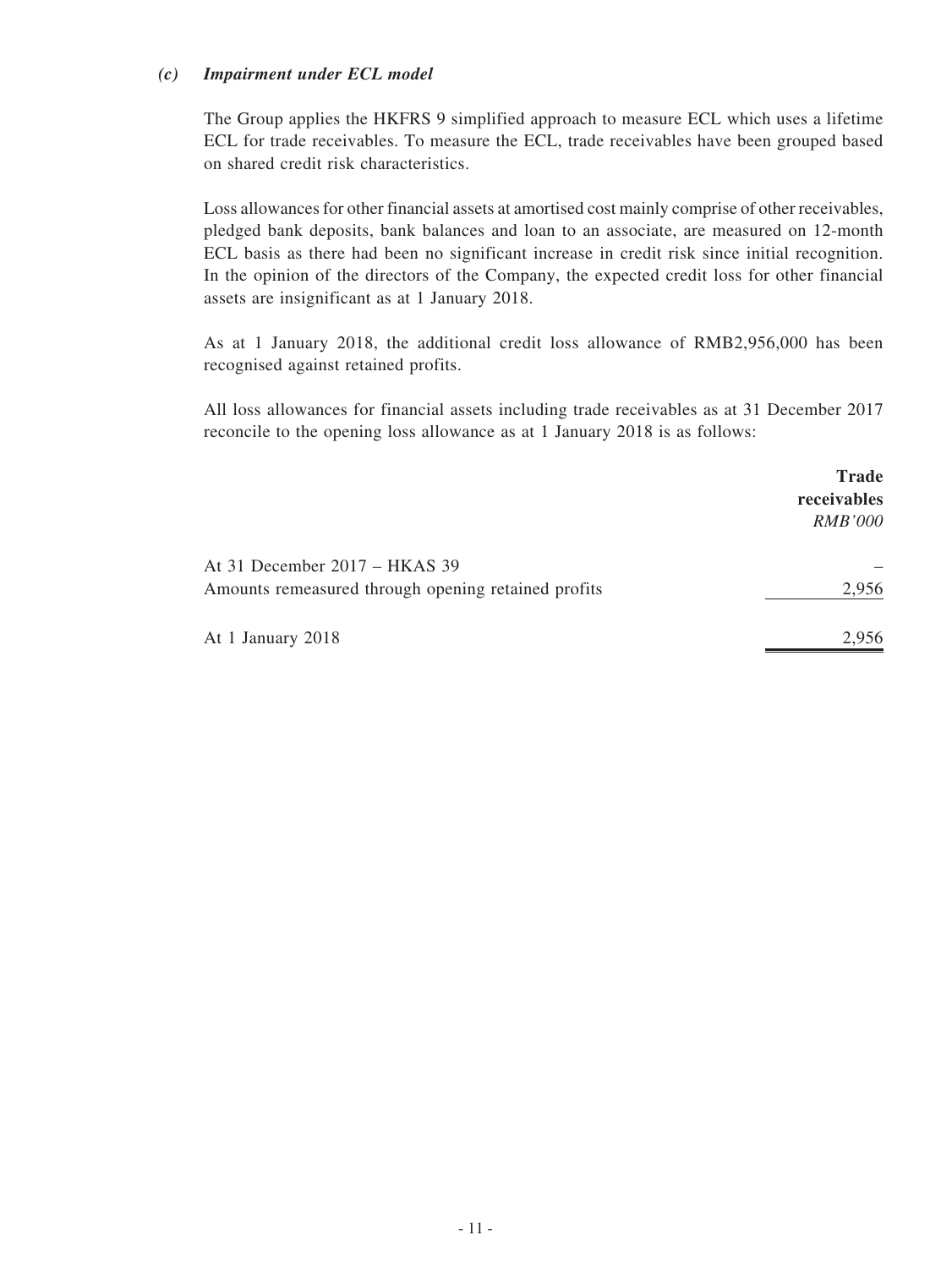### **2.3 Impacts on opening consolidated statement of financial position arising from the application of all new standards**

As a result of the changes in the entity's accounting policies above, the opening consolidated statement of financial position had to be adjusted. The following table shows the adjustments recognised for each of the line items affected. Line items that were not affected by the changes have not been included.

|                             | 31 December<br>2017<br>(audited) | <b>HKFRS 15</b> | <b>HKFRS 9</b> | 1 January<br>2018<br>(restated) |
|-----------------------------|----------------------------------|-----------------|----------------|---------------------------------|
|                             | <b>RMB'000</b>                   | <i>RMB'000</i>  | <i>RMB'000</i> | <b>RMB'000</b>                  |
| <b>Non-current assets</b>   |                                  |                 |                |                                 |
| Available-for-sale          |                                  |                 |                |                                 |
| investments                 | 6,906                            |                 | (6,906)        |                                 |
| Financial assets designated |                                  |                 |                |                                 |
| as at FVTPL                 | 245,487                          |                 | (245, 487)     |                                 |
| Financial assets at FVTPL   |                                  |                 | 249,729        | 249,729                         |
| <b>Current assets</b>       |                                  |                 |                |                                 |
| Trade and other receivables | 135,524                          |                 | (2,956)        | 132,568                         |
| <b>Current liabilities</b>  |                                  |                 |                |                                 |
| Trade and other payables    | 224,898                          | (11, 114)       |                | 213,784                         |
| <b>Contract liabilities</b> |                                  | 11,114          |                | 11,114                          |
| <b>Capital and reserves</b> |                                  |                 |                |                                 |
| Reserves                    | 2,623,575                        |                 | (5,620)        | 2,617,955                       |

### **3. SIGNIFICANT ACCOUNTING POLICIES**

The consolidated financial statements have been prepared in accordance with HKFRSs issued by the HKICPA. In addition, the consolidated financial statements include applicable disclosures required by the Rules Governing the Listing of Securities on The Stock Exchange of Hong Kong Limited and by the Hong Kong Companies Ordinance.

The consolidated financial statements have prepared on the historical cost basis except for certain properties and financial instruments that are measured at fair values at the end of each reporting period, as explained in the accounting policies below.

Historical cost is generally based on the fair value of the consideration given in exchange for goods and services.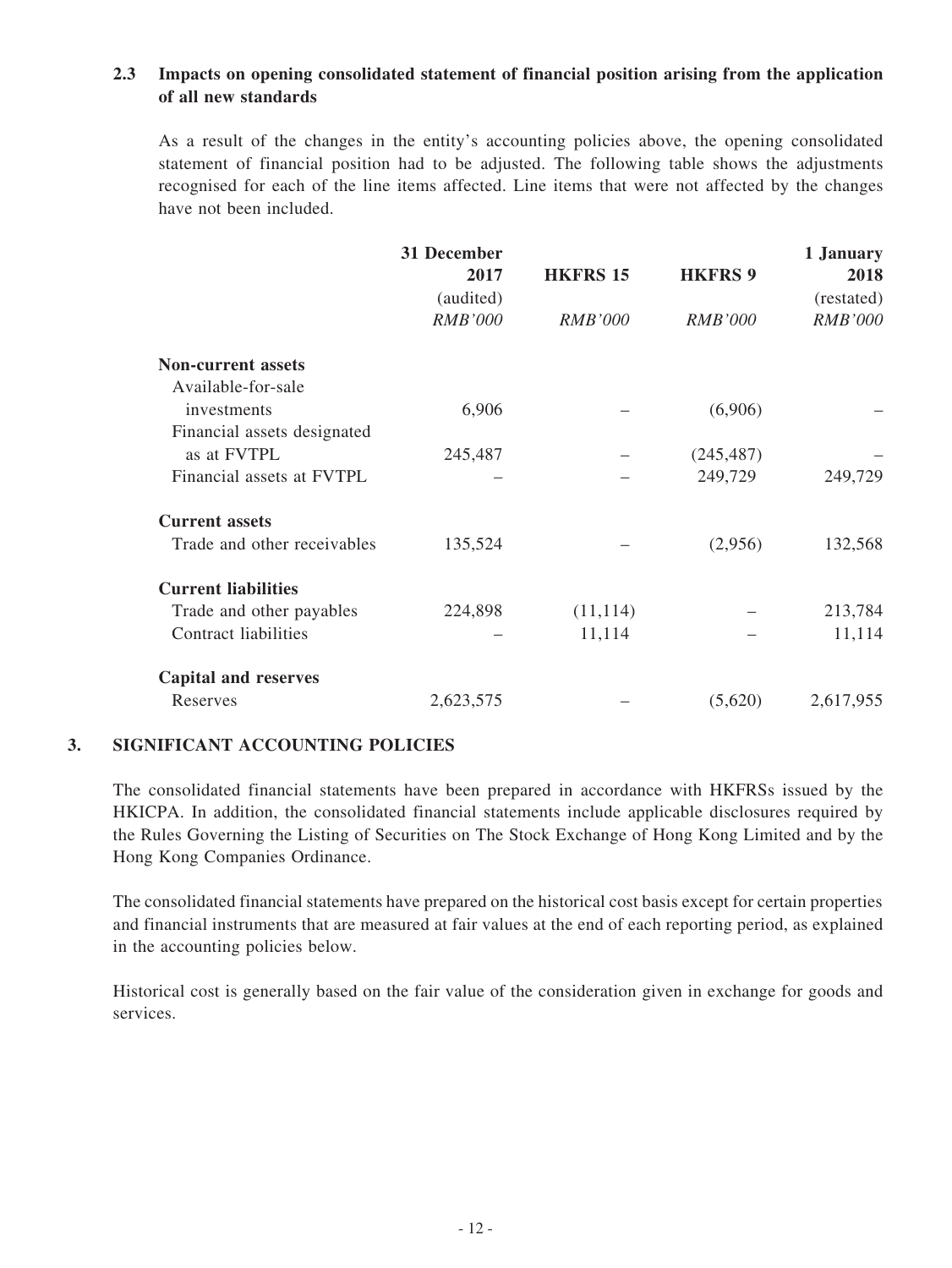Fair value is the price that would be received to sell an asset or paid to transfer a liability in an orderly transaction between market participants at the measurement date, regardless of whether that price is directly observable or estimated using another valuation technique. In estimating the fair value of an asset or a liability, the Group takes into account the characteristics of the asset or liability if market participants would take those characteristics into account when pricing the asset or liability at the measurement date. Fair value for measurement and/or disclosure purposes in these consolidated financial statements is determined on such a basis, except for share-based payment transactions that are within the scope of HKFRS 2 *Share-based Payment*, leasing transactions that are within the scope of HKAS 17 *Leases*, and measurements that have some similarities to fair value but are not fair value, such as net realisable value in HKAS 2 *Inventories* or value in use in HKAS 36 *Impairment of Assets*.

A fair value measurement of a non-financial asset takes into account a market participant's ability to generate economic benefits by using the asset in its highest and best use or by selling it to another market participant that would use the asset in its highest and best use.

For financial instruments and investment properties which are transferred at fair value and a valuation technique that unobservable inputs is to be used to measure fair value in subsequent periods, the valuation technique is calibrated so that the results of the valuation technique equals the transaction price.

In addition, for financial reporting purposes, fair value measurements are categorised into Level 1, 2 or 3 based on the degree to which the inputs to the fair value measurements are observable and the significance of the inputs to the fair value measurement in its entirety, which are described as follows:

- Level 1 inputs are quoted prices (unadjusted) in active markets for identical assets or liabilities that the entity can access at the measurement date;
- Level 2 inputs are inputs, other than quoted prices included within Level 1, that are observable for the asset or liability, either directly or indirectly; and
- Level 3 inputs are unobservable inputs for the asset or liability.

The principal accounting policies are set out below.

#### **Basis of consolidation**

The consolidated financial statements incorporate the financial statements of the Company and entities controlled by the Company and its subsidiaries. Control is achieved when the Company:

- has power over the investee;
- is exposed, or has rights, to variable returns from its involvement with the investee; and
- has the ability to use its power to affect its returns.

The Group reassesses whether or not it controls an investee if facts and circumstances indicate that there are changes to one or more of the three elements of control listed above.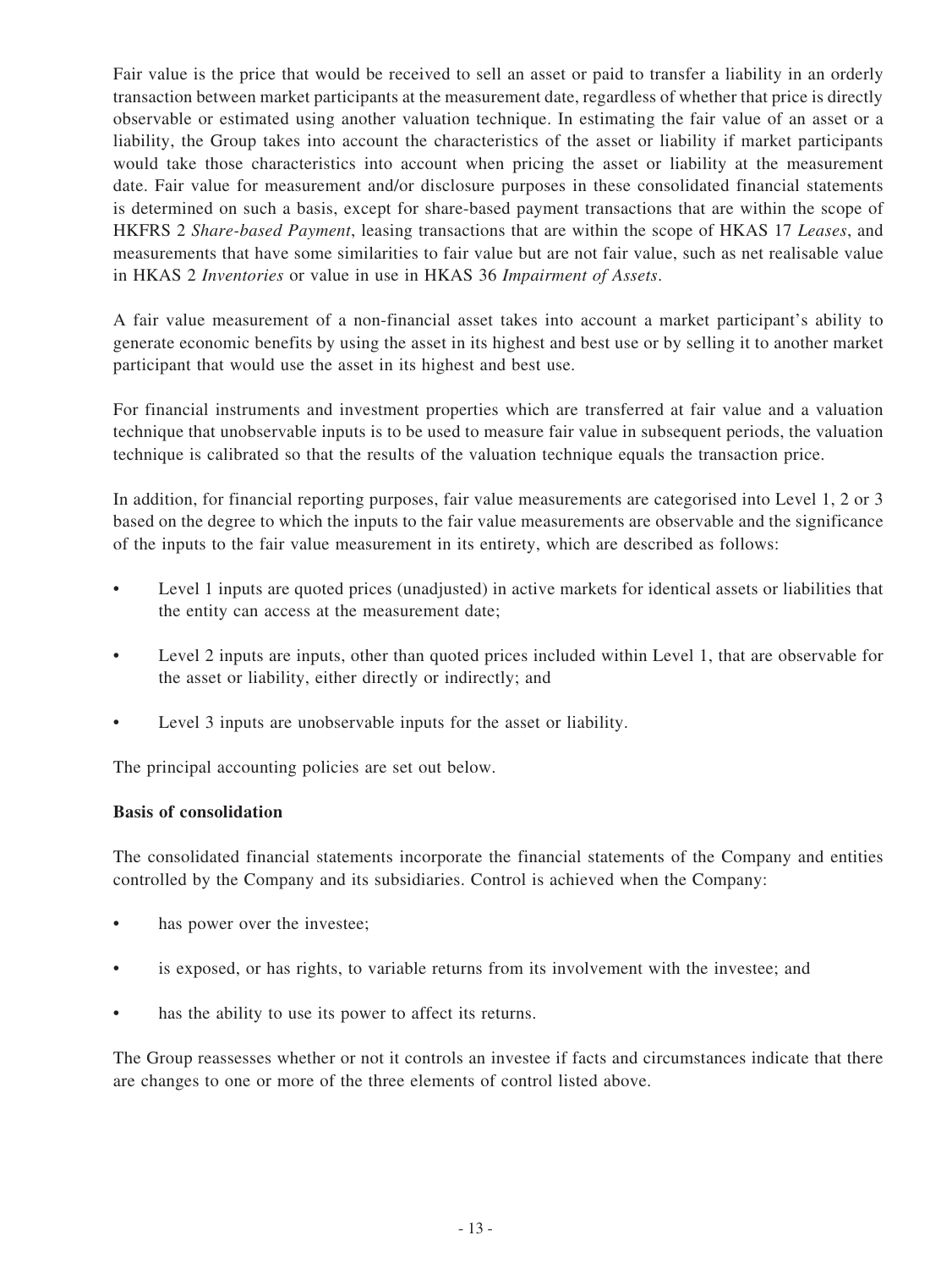Consolidation of a subsidiary begins when the Group obtains control over the subsidiary and ceases when the Group loses control of the subsidiary. Specifically, income and expenses of a subsidiary acquired or disposed of during the year are included in the consolidated statement of profit or loss and other comprehensive income from the date the Group gains control until the date when the Group ceases to control the subsidiary.

Profit or loss and each item of other comprehensive income are attributed to the owners of the Company and to the non-controlling interests. Total comprehensive income of subsidiaries is attributed to the owners of the Company and to the non-controlling interests even if this results in the non-controlling interests having a deficit balance.

When necessary, adjustments are made to the financial statements of subsidiaries to bring their accounting policies into line with the Group's accounting policies.

All intragroup assets and liabilities, equity, income, expenses and cash flows relating to transactions between members of the Group are eliminated in full on consolidation.

Non-controlling interests in subsidiaries are presented separately from the Group's equity therein, which represent present ownership interests entitling their holders to a proportionate share of net assets of the relevant subsidiaries upon liquidation.

### *Changes in the Group's ownership interests in existing subsidiaries*

Changes in the Group's interests in subsidiaries that do not result in the Group losing control over the subsidiaries are accounted for as equity transactions. The carrying amounts of the Group's relevant components of equity and the non-controlling interests are adjusted to reflect the changes in their relevant components of equity including reserves and the non-controlling interests are adjusted to reflect the changes in their relative interests in the subsidiaries, including re-attribution of relevant reserves between the Group and non-controlling interests according to the Group's and the non-controlling interests' proportionate interests.

Any difference between the amount by which the non-controlling interests are adjusted, and the fair value of the consideration paid or received is recognised directly in equity and attributed to owners of the Company.

When the Group loses control of a subsidiary, the assets and liabilities of that subsidiary and non-controlling interests are derecognised. A gain or loss is recognised in profit or loss and is calculated as the difference between (i) the aggregate of the fair value of the consideration received and the fair value of any retained interest and (ii) the carrying amount of the assets (including goodwill), and liabilities of the subsidiary attributable to the owners of the Company. All amounts previously recognised in other comprehensive income in relation to that subsidiary are accounted for as if the Group had directly disposed of the related assets or liabilities of the subsidiary (i.e. reclassified to profit or loss or transferred to another category of equity as specified/permitted by applicable HKFRSs). The fair value of any investment retained in the former subsidiary at the date when control is lost is regarded as the fair value on initial recognition for subsequent accounting under HKFRS 9/HKAS 39 or, when applicable, the cost on initial recognition of an investment in an associate.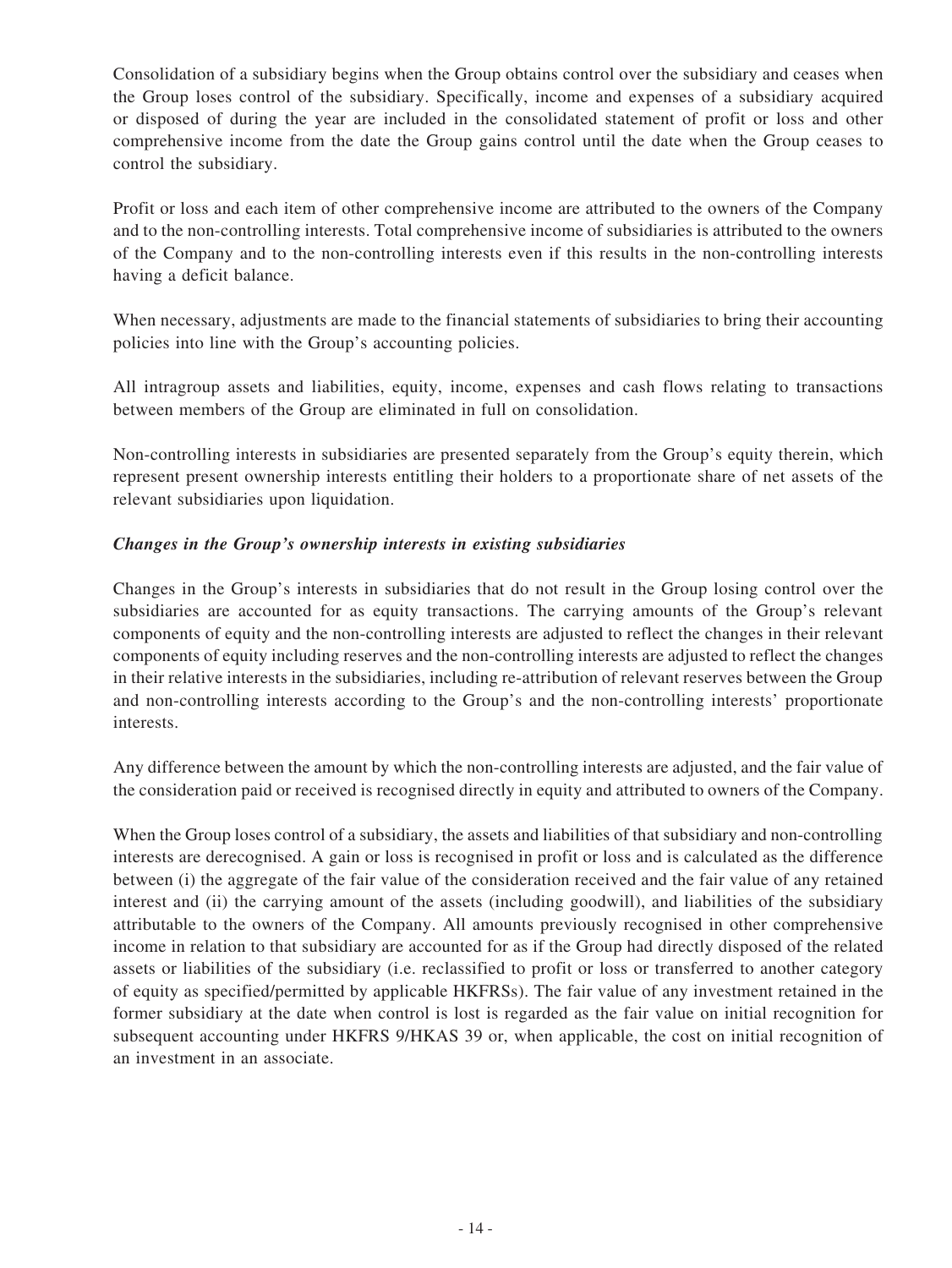## **Goodwill**

Goodwill arising on an acquisition of a business is carried at cost as established at the date of acquisition of the business (see the accounting policy above) less accumulated impairment losses, if any.

For the purposes of impairment testing, goodwill is allocated to each of the Group's cash-generating units (or groups of cash-generating units) that is expected to benefit from the synergies of the combination, which represent the lowest level at which the goodwill is monitored for internal management purposes and not larger than an operating segment.

A cash-generating unit (or group of cash-generating units) to which goodwill has been allocated is tested for impairment annually or more frequently whenever there is indication that the unit may be impaired. For goodwill arising on an acquisition in a reporting period, the cash-generating unit (or group of cashgenerating units) to which goodwill has been allocated is tested for impairment before the end of that reporting period. If the recoverable amount is less than its carrying amount, the impairment loss is allocated first to reduce the carrying amount of any goodwill allocated to the unit and then to the other assets of the unit on a pro-rata basis on the carrying amount of each asset in the unit (or group of cash-generating units).

On disposal of the relevant cash-generating unit or any of the cash-generating unit within the group of cash generating units, the attributable amount of goodwill is included in the determination of the amount of profit or loss on disposal. When the Group disposes of an operation within the cash-generating unit (or a cash generating unit within a group of cash-generating units), the amount of goodwill disposed of is measured on the basis of the relative values of the operation (or the cash-generating unit) disposed of and the portion of the cash-generating unit (or the group of cash-generating units) retained.

The Group's policy for goodwill arising on the acquisition of an associate is described below.

#### **Investment in associates and joint ventures**

An associate is an entity over which the Group has significant influence. Significant influence is the power to participate in the financial and operating policy decisions of the investee but is not control or joint control over those policies.

A joint venture is a joint arrangement whereby the parties that have joint control of the arrangement have rights to the net assets of the joint arrangement. Joint control is the contractually agreed sharing of control of an arrangement, which exists only when decisions about the relevant activities require unanimous consent of the parties sharing control.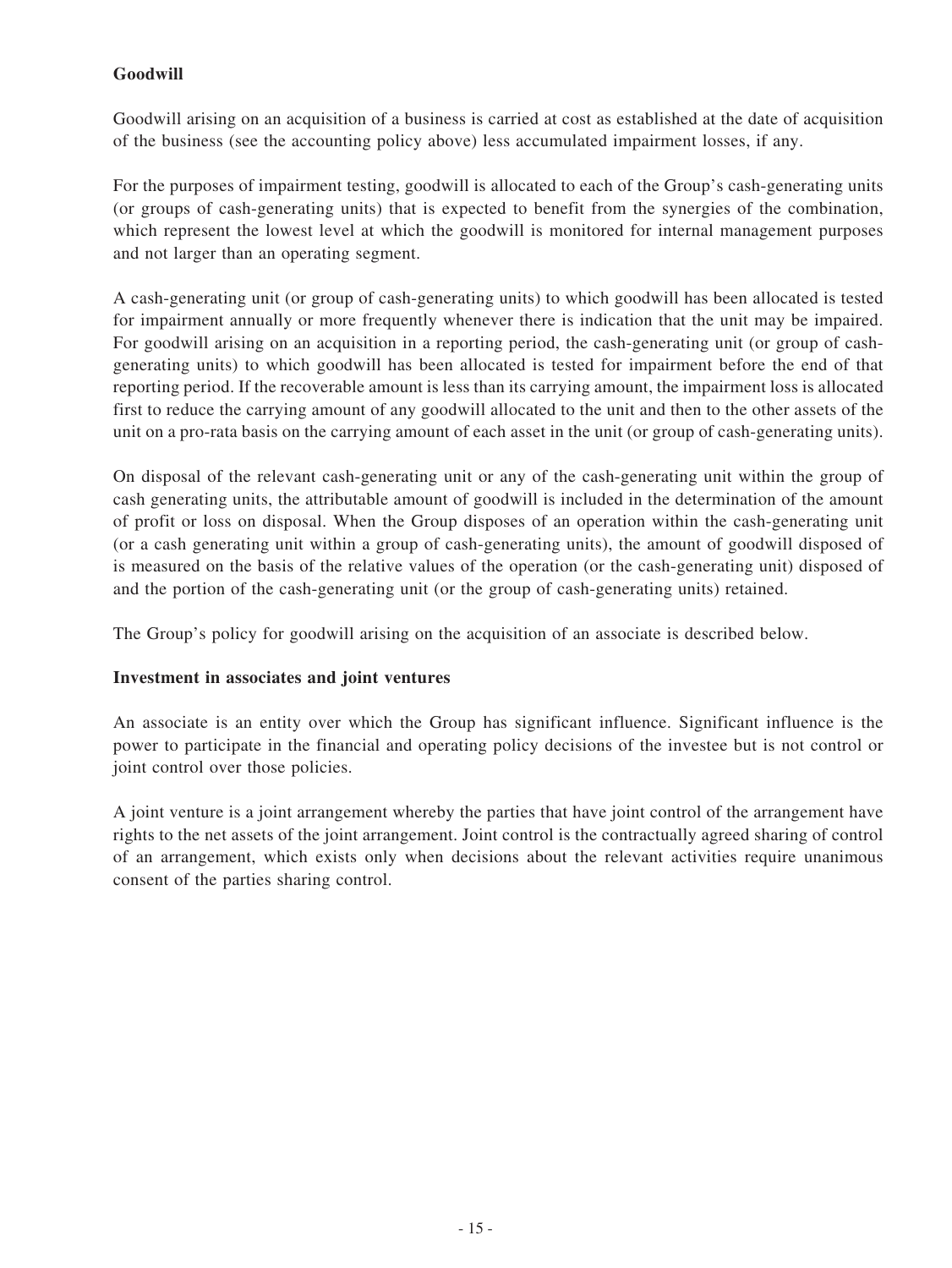The results and assets and liabilities of associates and joint venture are incorporated in these consolidated financial statements using the equity method of accounting. The financial statements of associates and joint ventures used for equity accounting purposed are prepared using uniform accounting policies as those of the Group for like transactions and events in similar circumstances. Under the equity method, an investment in an associate or a joint venture is initially recognised in the consolidated statement of financial position at cost and adjusted thereafter to recognise the Group's share of the profit or loss and other comprehensive income of the associate or joint venture. Changes in net assets of the associate/ joint venture other than profit or loss and other comprehensive income are not accounted for unless such changes resulted in changes in ownership interest held by the Group. When the Group's share of losses of an associate exceeds the Group's interest in that associate (which includes any long-term interests that, in substance, form part of the Group's net investment in the associate or joint venture), the Group discontinues recognising its share of further losses. Additional losses are recognised only to the extent that the Group has incurred legal or constructive obligations or made payments on behalf of the associate or joint venture.

An investment in an associate or a joint venture is accounted for using the equity method from the date on which the investee becomes an associate. On acquisition of the investment in an associate or a joint venture, any excess of the cost of the investment over the Group's share of the net fair value of the identifiable assets and liabilities of the investee is recognised as goodwill, which is include within the carrying amount of the investment. Any excess of the Group's share of the net fair value of identifiable assets and liabilities over the cost of the investment, after reassessment, is recognised immediately in profit or loss in the period in which the investment is acquired.

The Group assesses whether there is an objective evidence that the interest in an associate or a joint venture may be impaired. When any objective evidence exists, the entire carrying amount of the investment (including goodwill) is tested for impairment in accordance with HKAS 36 as a single asset by comparing its recoverable amount (higher of value in use and fair value less costs of disposal) with its carrying amount. Any impairment loss recognised forms part of the carrying amount of the investment. Any reversal of that impairment loss is recognised in accordance with HKAS 36 to the extent that the recoverable amount of the investment subsequently increases.

When the Group ceases to have significant influence over an associate or joint control over a joint venture, it is accounted for as a disposal of the entire interest in the investee with a resulting gain or loss being recognised in profit or loss. When the Group retains an interest in the former associate or joint venture and the retained interest is a financial asset within the scope of HKFRS 9/HKAS 39, the Group measures the retained interest at fair value at that date and the fair value is regarded as its fair value on initial recognition. The difference between the carrying amount of the associate or joint venture and the fair value of any retained interest and any proceeds from disposing the relevant interest in the associate is included in the determination of the gain or loss on disposal of the associate or joint venture. In addition, the Group accounts for all amounts previously recognised in other comprehensive income in relation to that associate or joint venture on the same basis as wold be required if that associate or joint venture had directly disposed of the related assets or liabilities. Therefore, if a gain or loss previously recognised in other comprehensive income by that associate would be reclassified to profit or loss on the disposal of the related assets or liabilities, the Group reclassifies the gain or loss from equity to profit or loss (as a reclassification adjustment) upon disposal/partial disposal of the relevant associate or joint venture.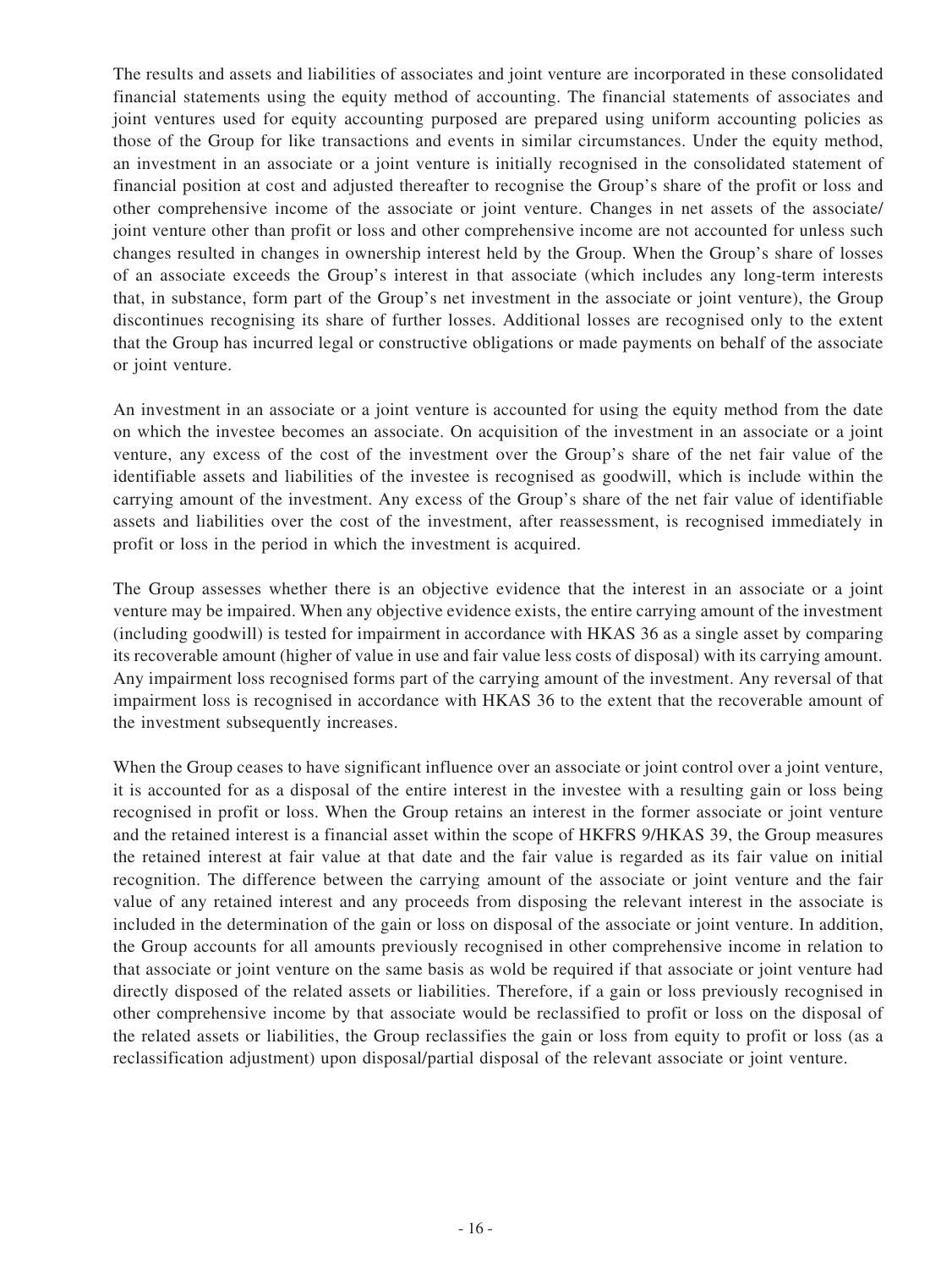The Group continues to use the equity method when an investment in an associate becomes an investment in a joint venture or an investment in a joint venture becomes an investment in an associate. There is no remeasurement to fair value upon such changes in ownership interests.

When the Group reduces its ownership interest in an associate or a joint venture but the Group continues to use the equity method, the Group reclassified to profit or loss the proportion of the gain or loss that had previously been recognised in other comprehensive income relating to that reducing in ownership interest if that gain or loss would be reclassified to profit or loss on the disposal of the related assets or liabilities.

When a group entity transacts with an associate or a joint venture of the Group, profit and losses resulting from the transactions with the associate are recognised in the Group's consolidated financial statements only to the extent of interests in the associate that are not related to the Group.

### **Revenue from contracts with customers (upon application of HKFRS 15 in accordance with transitions in Note 2)**

Under HKFRS 15, the Group recognises revenue when (or as) a performance obligation is satisfied, i.e. when "control" of the goods or services underlying the particular performance obligation is transferred to the customer.

A performance obligation represents a good or service (or a bundle of goods or services) that is distinct or a series of distinct goods or services that are substantially the same.

Control is transferred over time and revenue is recognised over time by reference to the progress towards complete satisfaction of the relevant performance obligation if one of the following criteria is met:

- the customer simultaneously receives and consumes the benefits provided by the Group's performance as the Group performs;
- the Group's performance creates and enhances an asset that the customer controls as the Group performs; or
- the Group's performance does not create an asset with an alternative use to the Group and the Group has an enforceable right to payment for performance completed to date.

Otherwise, revenue is recognised at a point in time when the customer obtains control of the distinct good or service.

A contract liability represents the Group's obligation to transfer goods or services to a customer for which the Group has received consideration (or an amount of consideration is due) from the customer.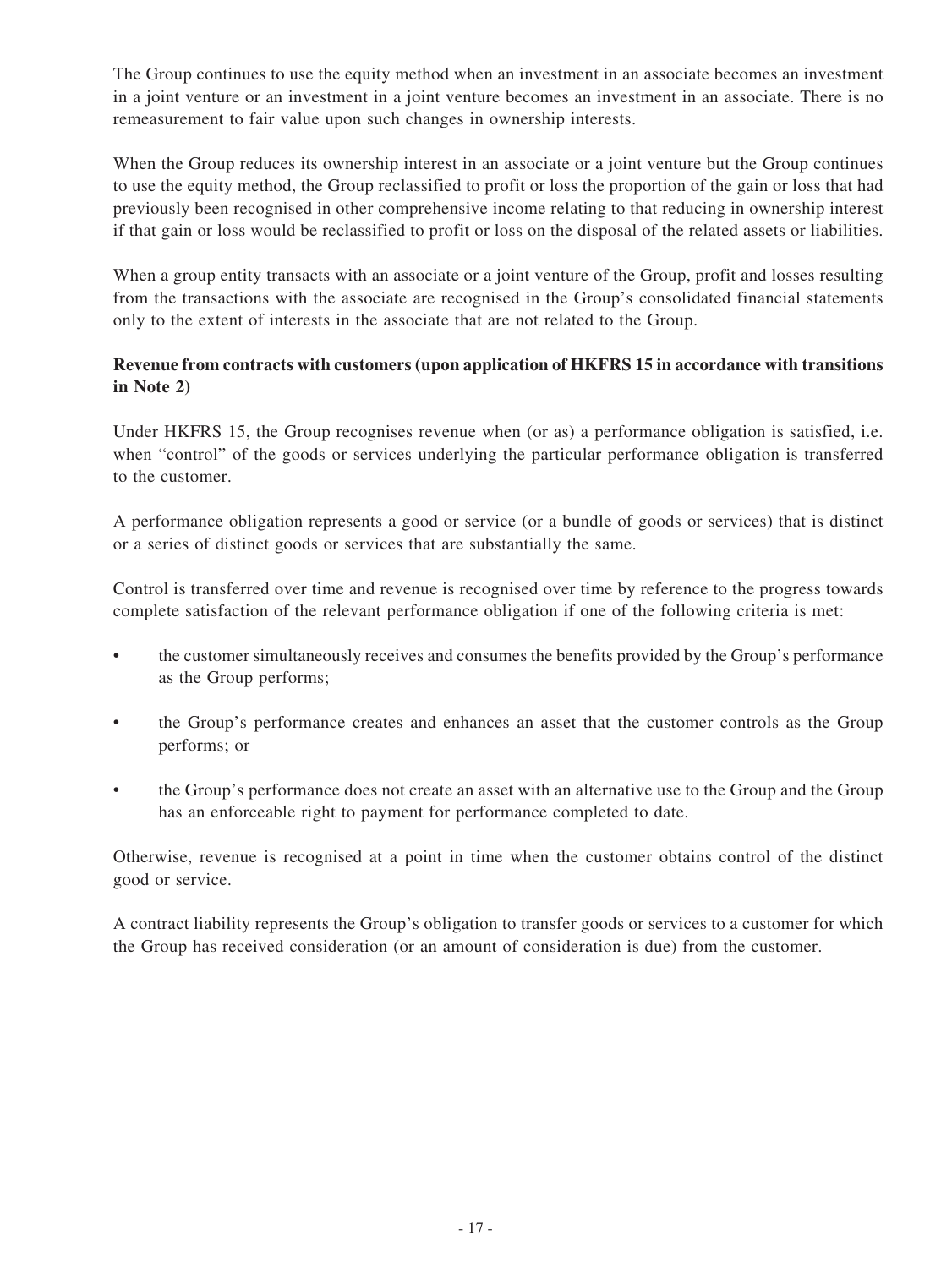### *Contracts with multiple performance obligations (including allocation of transaction price)*

For contracts that contain more than one performance obligations, i.e. sub-franchise contracts, the Group allocates the transaction price to each performance obligation on a relative stand-alone selling price basis.

The stand-alone selling price of the distinct goods or services underlying each performance obligation is determined at contract inception. It represents the price at which the Group would sell a promised good or services separately to a customer. If a stand-alone selling price is not directly observable, the Group estimates it using appropriate techniques such that the transaction price ultimately allocated to any performance obligation reflects the amount of consideration to which the Group expects to be entitled in exchange for transferring the promised goods or services to the customer.

### **Leasing**

Leases are classified as finance leases whenever the terms of the lease transfer substantially all the risks and rewards of ownership to the lessee. All other leases are classified as operating leases.

### *The Group as lessor*

Rental income from operating leases is recognised in profit or loss on a straight-line basis over the term of the relevant lease. Initial direct costs incurred in negotiating and arranging an operating lease are added to the carrying amount of the leased asset. Other than investment properties measured under fair value model, such costs are recognised as an expense on a straight-line basis over the lease term.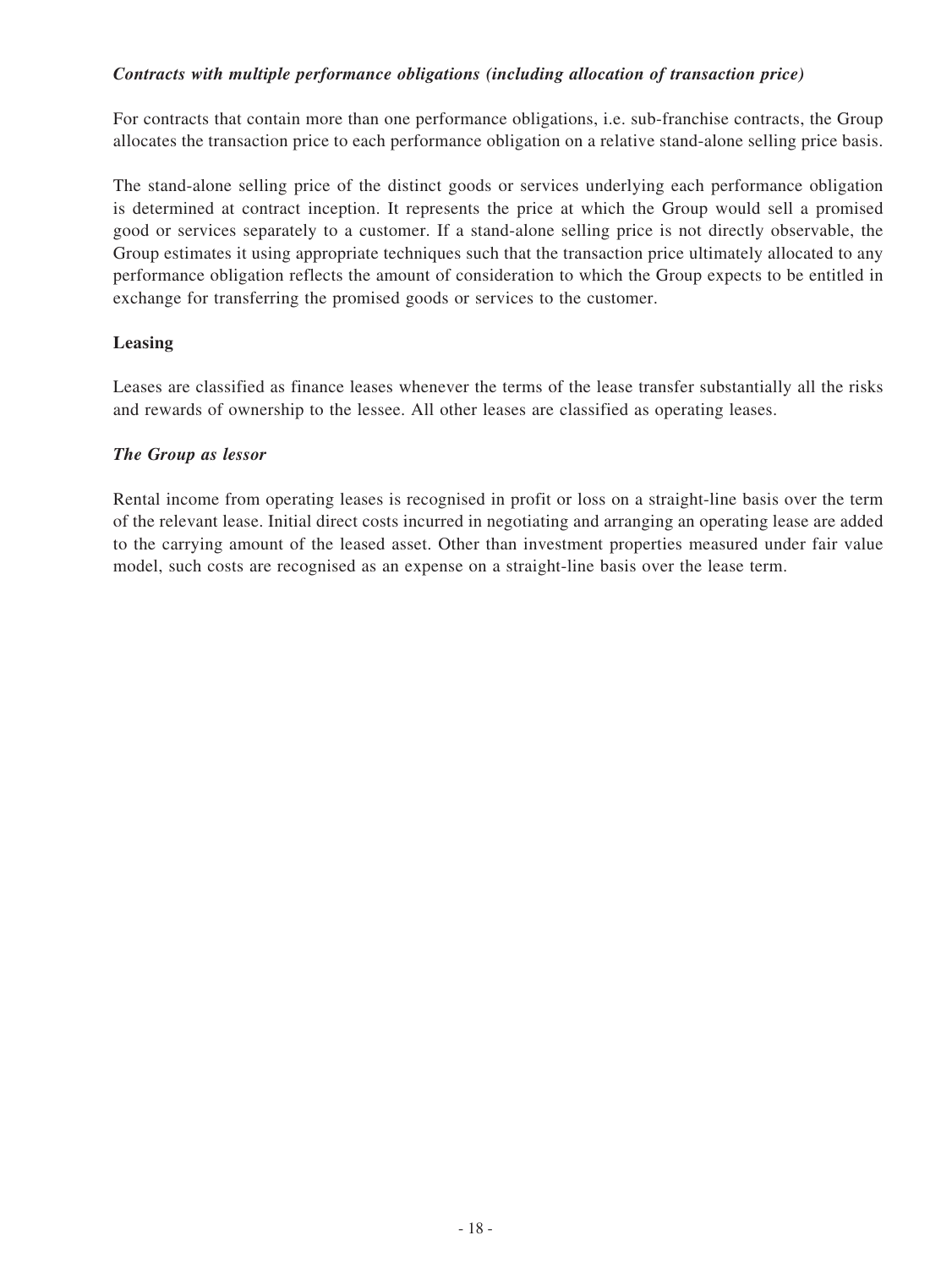### *The Group as lessee*

Operating lease payments, including the cost of acquiring land held under operating leases, are recognised as an expense on a straight-line basis over the lease term. Contingent rentals arising under operating leases are recognised as an expense in the period in which they are incurred.

### *Leasehold land and building*

When the Group makes payments for a property interest which includes both leasehold land and building elements, the Group assesses the classification of each element as a finance or an operating lease separately based on the assessment as to whether substantially all the risks and rewards incidental to ownership of each element have been transferred to the Group, unless it is clear that both elements are operating leases in which case the entire property is accounted as an operating lease. Specifically, the entire consideration (including any lump-sum upfront payments) are allocated between the leasehold land and the building elements in proportion to the relative fair values of the leasehold interests in the land element and building element of the lease at initial recognition.

To the extent the allocation of the relevant payments can be made reliably, interest in leasehold land that is accounted for as an operating lease is presented as 'prepaid lease payments' in the consolidated statement of financial position and is amortised over the lease term on a straight-line basis. When the lease payments cannot be allocated reliably between the leasehold land and building elements, the entire property is generally classified as if the leasehold land is under a finance lease.

### **Foreign currencies**

In preparing the financial statements of each individual group entity, transactions in currencies other than the functional currency of that entity (foreign currencies) are recognised at the rates of exchanges prevailing on the dates of the transactions. At the end of the reporting period, monetary items denominated in foreign currencies are retranslated at the rates prevailing at that date. Non-monetary items carried at fair value that are denominated in foreign currencies are retranslated at the rates prevailing on the date when the fair value was determined. Non-monetary items that are measured in terms of historical cost in a foreign currency are not retranslated.

Exchange differences arising on the settlement of monetary items, and on the retranslation of monetary items, are recognised in profit or loss in the period in which they arise.

For the purposes of presenting the consolidated financial statements, the assets and liabilities of the Group's foreign operations are translated into the presentation currency of the Group (i.e. RMB) using exchange rates prevailing at the end of each reporting period. Income and expenses items are translated at the average exchange rates for the period. Exchange differences arising, if any, are recognised in other comprehensive income and accumulated in equity under the heading of translation reserve (attributed to non-controlling interests as appropriate).

Goodwill on identifiable assets acquired arising on an acquisition of a foreign operation is treated as assets and liabilities of that foreign operation and translated at the rate of exchange prevailing at the end of each reporting period. Exchange differences arising are recognised in other comprehensive income.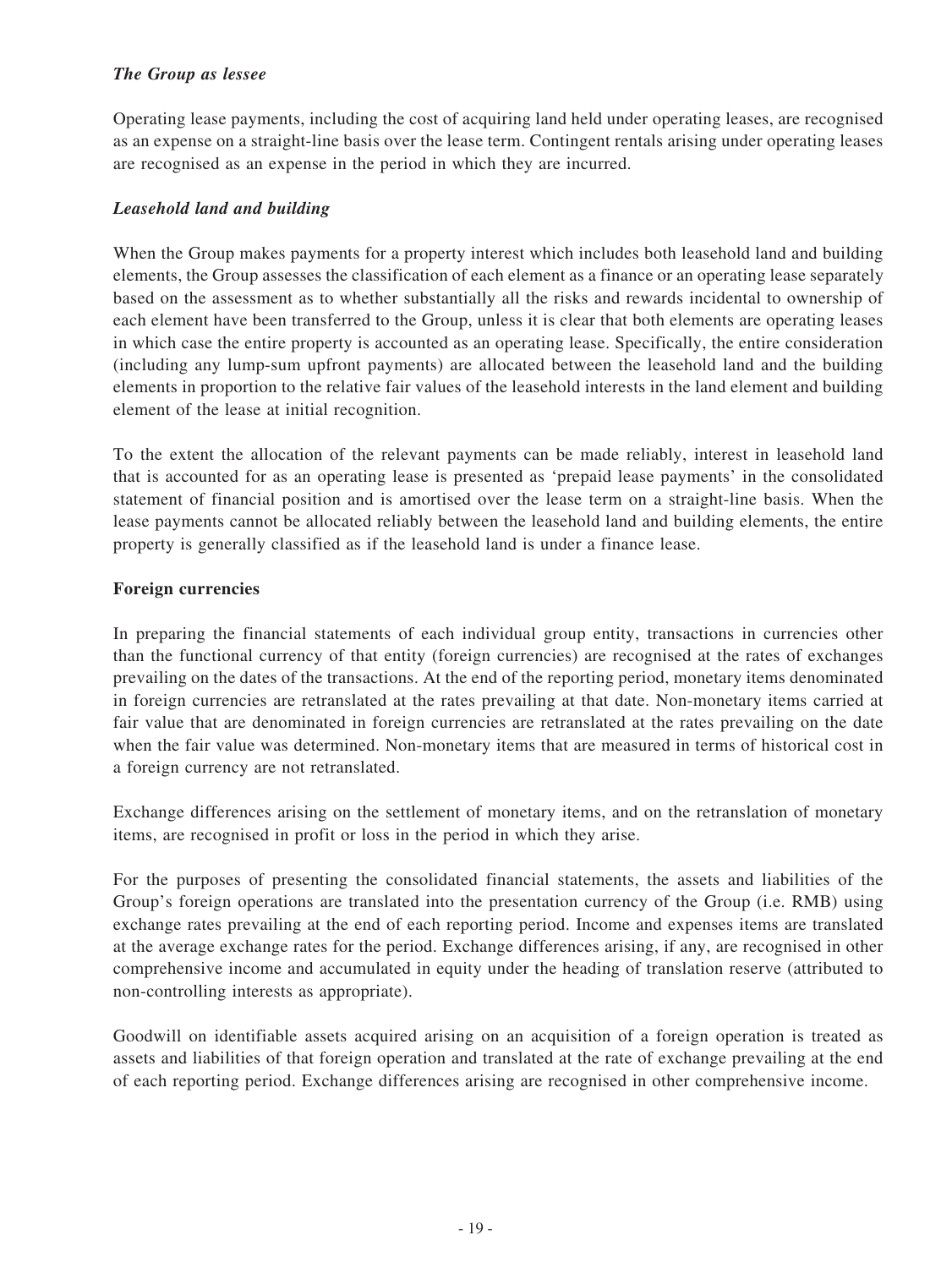### **Borrowing costs**

Borrowing costs directly attributable to the acquisition, construction or production of qualifying assets, which are assets that necessarily take a substantial period of time to get ready for their intended use or sale, are added to the cost of those assets until such time as the assets are substantially ready for their intended use or sale.

Investment income earned on the temporary investment of specific borrowings pending their expenditure on qualifying assets is deducted from the borrowing costs eligible for capitalisation.

All other borrowing costs are recognised in profit or loss in the period in which they are incurred.

### **Government grants**

Government grants are not recognised until there is reasonable assurance that the Group will comply with the conditions attaching to them and that the grants will be received.

Government grants are recognised in profit or loss on a systematic basis over the periods in which the Group recognises as expenses the related costs for which the grants are intended to compensate. Specifically, government grants whose primary condition is that the Group should purchase, construct or otherwise acquire non-current assets are recognised as a deduction from the carrying amount of the relevant asset in the consolidated statement of financial position and transferred to profit or loss on a systematic and rational basis over the useful lives of the related assets.

Government grants that are receivable as compensation for expenses or losses already incurred or for the purpose of giving immediate financial support to the Group with no future related costs are recognised in profit or loss in the period in which they become receivable.

#### **Retirement benefit costs and termination benefit**

Payments to state-managed retirement benefit schemes and the Mandatory Provident Fund Scheme are recognised as an expense when employees have rendered service entitling them to the contributions.

A liability for a termination benefit is recognised at the earlier of when the Group entity can no longer withdraw the offer of the termination benefit and when the entity recognises any related restructuring costs.

#### **Short-term employee benefits**

Short-term employee benefits are recognised at the undiscounted amount of the benefits expected to be paid as and when employees rendered the services. All short-term employee benefits are recognised as an expense unless another HKFRS requires or permits the inclusion of the benefit in the cost of an asset.

A liability is recognised for benefits accruing to employees (such as wages and salaries, annual leave and sick leave) after deducting any amount already paid.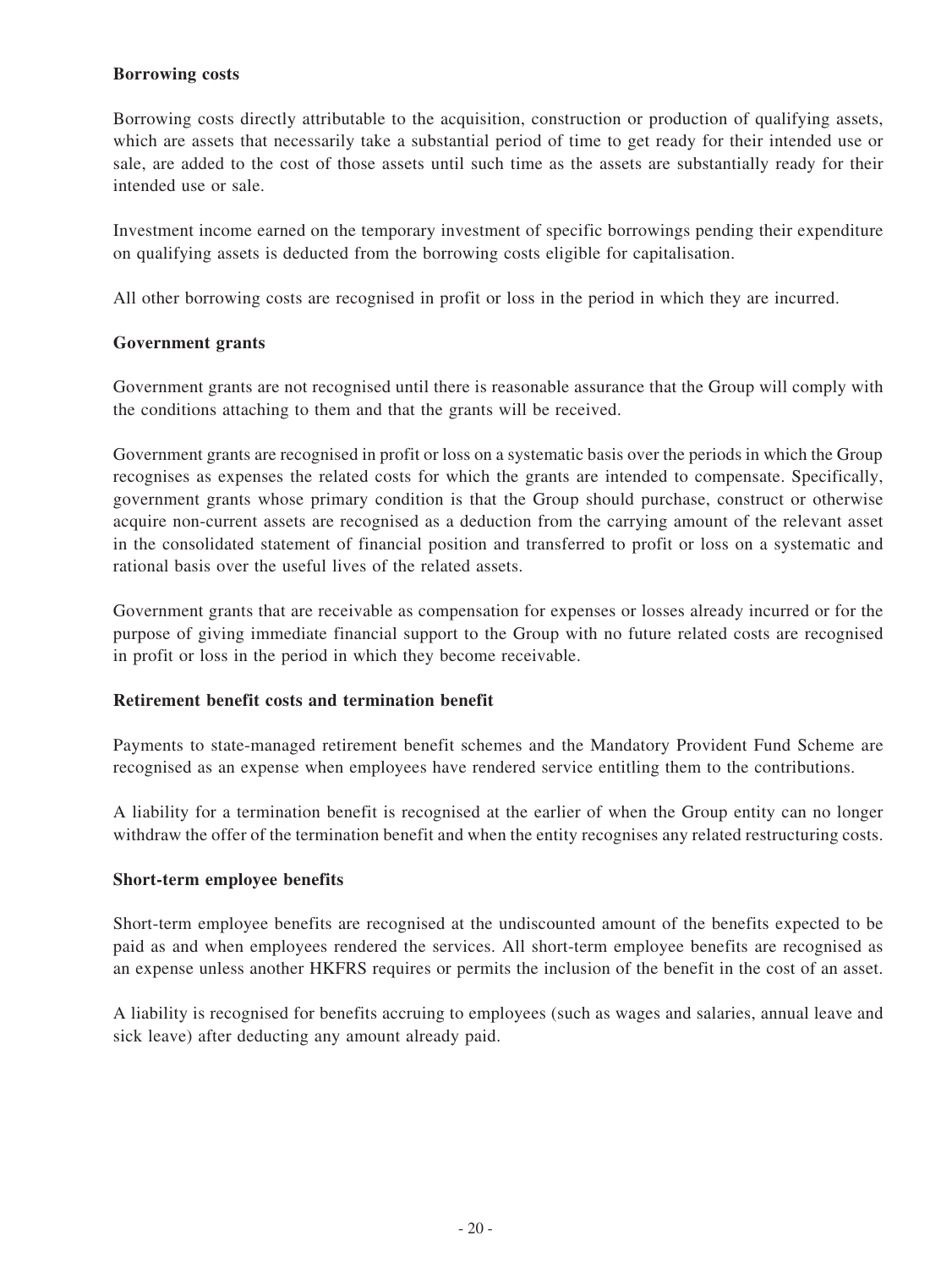#### **Share-based payment arrangements**

#### *Equity-settled share-based payment transactions*

#### *Share options granted to employees*

Equity-settled share-based payments to employees and others providing similar services are measured at the fair value of the equity instruments at the grant date. Details regarding the determination of the fair value of equity-settled share-based transactions are set out in annual report to the Group's consolidation financial statements.

The fair value of the equity-settled share-based payments determined at the grant date without taking into consideration all non-market vesting conditions is expensed on a straight-line basis over the vesting period, based on the Group's estimate of equity instruments that will eventually vest, with a corresponding increase in equity (share options reserve). At the end of each reporting period, the Group revises its estimate of the number of equity instruments expected to vest based on assessment of all relevant non-market vesting conditions. The impact of the revision of the original estimate, if any, is recognised in profit or loss such that the cumulative expense reflects the revised estimate, with a corresponding adjustment to share option reserve. For share options that vest immediately at the date of grant, the fair value of the share options granted is expensed immediately to profit or loss.

When share options are excised, the amount previously recognised in share options reserve will be transferred to share premium. When the share options are forfeited after the vesting date or are still not exercised at the expiry date, the amount previously recognised in share options reserve will be transferred to retained earnings.

#### **Taxation**

Income tax expense represents the sum of the tax currently payable and deferred tax.

The tax currently payable is based on taxable profit for the year. Taxable profit differs from 'profit/loss before taxation' as reported in the consolidated statement of profit or loss and other comprehensive income because of income or expense that are taxable or deductible in other years and items that are never taxable or deductible. The Group's liability for current tax is calculated using tax rates that have been enacted or substantively enacted by the end of the reporting period.

Deferred tax is recognised on temporary differences between the carrying amounts of assets and liabilities in the consolidated financial statements and the corresponding tax base used in the computation of taxable profit. Deferred tax liabilities are generally recognised for all taxable temporary differences. Deferred tax assets are generally recognised for all deductible temporary differences to the extent that it is probable that taxable profits will be available against which deductible temporary differences can be utilised. Such deferred tax assets and liabilities are not recognised if the temporary difference arises from the initial recognition (other than in a business combination) of assets and liabilities in a transaction that affects neither the taxable profit nor the accounting profit. In addition, deferred tax liabilities are not recognised if the temporary difference arises from the initial recognition of goodwill.

Deferred tax liabilities are recognised for taxable temporary differences associated with investments in subsidiaries, associates and a joint venture, except where the Group is able to control the reversal of the temporary difference and it is probable that the temporary difference will not reverse in the foreseeable future. Deferred tax assets arising from deductible temporary differences associated with such investments are only recognised to the extent that it is probable that there will be sufficient taxable profits against which to utilise the benefits of the temporary differences and they are expected to reverse in the foreseeable future.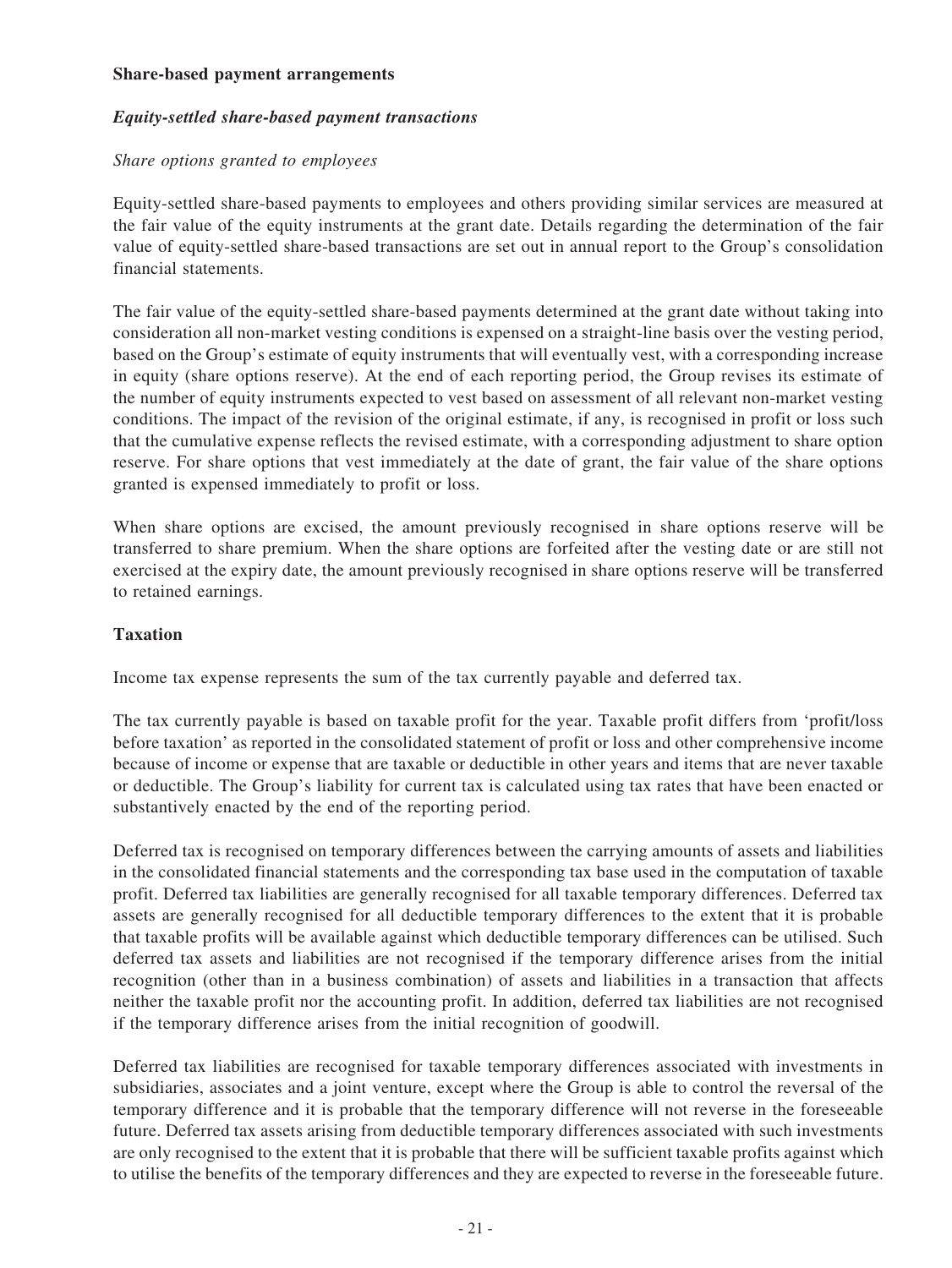The carrying amount of deferred tax assets is reviewed at the end of the reporting period and reduced to the extent that it is no longer probable that sufficient taxable profit will be available to allow all or part of the asset to be recovered.

Deferred tax assets and liabilities are measured at the tax rates that are expected to apply in the period in which the liability is settled or asset is realised, based on tax rate (and tax laws) that have been enacted or substantively enacted by the end of the reporting period.

The measurement of deferred tax liabilities and assets reflects the tax consequences that would follow from the manner in which the Group expects, at the end of the reporting period, to recover or settle the carrying amount of its assets and liabilities.

For the purposes of measuring deferred tax for investment properties that are measured using the fair value model, the carrying amounts of such properties are presumed to be recovered entirely through sale, unless the presumption is rebutted. The presumption is rebutted when the investment property is depreciable and is held within a business model whose objective is to consume substantially all of the economic benefits embodied in the investment property over time, rather than through sale.

Deferred tax assets and liabilities are offset when there is a legally enforceable right to set off current tax assets against current tax liabilities and when they relate to income taxes levied by the same taxation authority and the Group intends to settle its current tax assets and liabilities on a net basis.

Current and deferred tax are recognised in profit or loss, except when they relate to items that are recognised in other comprehensive income or directly in equity, in which case, the current and deferred tax is also recognised in other comprehensive income or directly in equity respectively. Where current tax or deferred tax arises from the initial accounting for a business combination, the tax effect is included in the accounting for the business combination.

### **Property, plant and equipment**

Property, plant and equipment including buildings, leasehold land (classified as finance leases) and freehold land held for use in the production or supply of goods or services, or for administrative purposes (other than properties under construction as described below), are stated in the consolidated statement of financial position at cost, less subsequent accumulated depreciation and subsequent accumulated impairment losses, if any.

Properties in the course of construction for production, supply or administrative purposes are carried at cost, less any recognised impairment loss. Costs include professional fees and, for qualifying assets, borrowing costs capitalised in accordance with the Group's accounting policy. Such properties are classified to the appropriate categories of property, plant and equipment when completed and ready for intended use. Depreciation of these assets, on the same basis as other property assets, commences when the assets are ready for their intended use.

Depreciation is recognised so as to write off the cost of assets other than properties under construction less their residual values over their estimated useful lives, using the straight-line method. The estimated useful lives, residual values and depreciation method are reviewed at the end of each reporting period, with the effect of any changes in estimate accounted for on a prospective basis.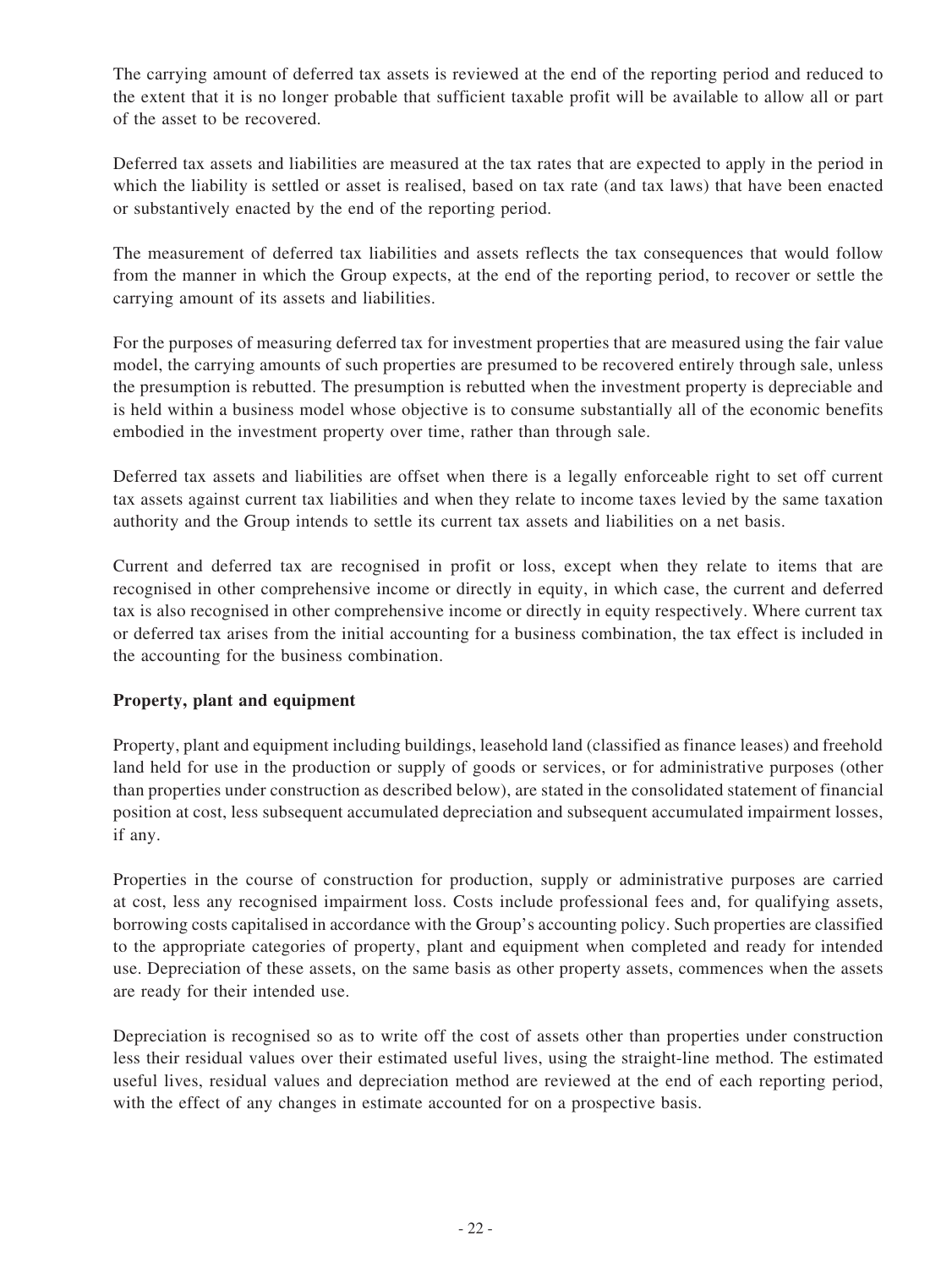If an item of property, plant and equipment becomes an investment property because its use has changed as evidenced by end of owner-occupation, any difference between the carrying amount and the fair value of that item (including the relevant prepaid lease payments) at the date of transfer is recognised in other comprehensive income and accumulated in properties revaluation reserve. On the subsequent sale or retirement of the asset, the relevant revaluation reserve will be transferred directly to retained profits.

An item of property, plant and equipment is derecognised upon disposal or when no future economic benefits are expected to arise from the continued use of the asset. Any gain or loss arising on the disposal or retirement of an item of property, plant and equipment is determined as the difference between the sales proceeds and the carrying amount of the asset and is recognised in profit or loss.

### **Investment properties**

Investment properties are properties held to earn rentals and/or for capital appreciation.

Investment properties are initially measured at cost, including any directly attributable expenditure. Subsequent to initial recognition, investment properties are measured at their fair values. All of the Group's property interests held under operating leases to earn rentals or for capital appreciation purposes are classified and accounted for as investment properties and are measured using the fair value model. Gains or losses arising from changes in the fair value of investment property are included in profit or loss for the period in which they arise.

An investment property is derecognised upon disposal or when the investment property is permanently withdrawn from use and no future economic benefits are expected from its disposals. Any gain or loss arising on derecognition of the asset (calculated as the difference between the net disposal proceeds and the carrying amount of the asset) is included in the profit or loss in the period in which the item is derecognised.

If an investment property becomes an item of property, plant and equipment because its use has changed as evidenced by commencement of owner-occupation, the fair value of that item at the date of change in use shall be treated as its deemed cost for subsequent accounting in accordance with HKAS 16 *Property, Plant and Equipment*.

#### **Intangible assets**

#### *Intangible assets acquired in a business combination*

Intangible assets acquired in a business combination are recognised separately from goodwill and are initially recognised at their fair value at the acquisition date (which is regarded as their cost).

Subsequent to initial recognition, intangible assets with indefinite useful lives are carried at cost less any subsequent accumulated impairment losses.

An intangible asset is derecognised on disposal, or when no future economic benefits are expected from use or disposal. Gains and losses arising from derecognition of an intangible asset, measured as the difference between the net disposal proceeds and the carrying amount of the asset, are recognised in profit or loss when the asset is derecognised.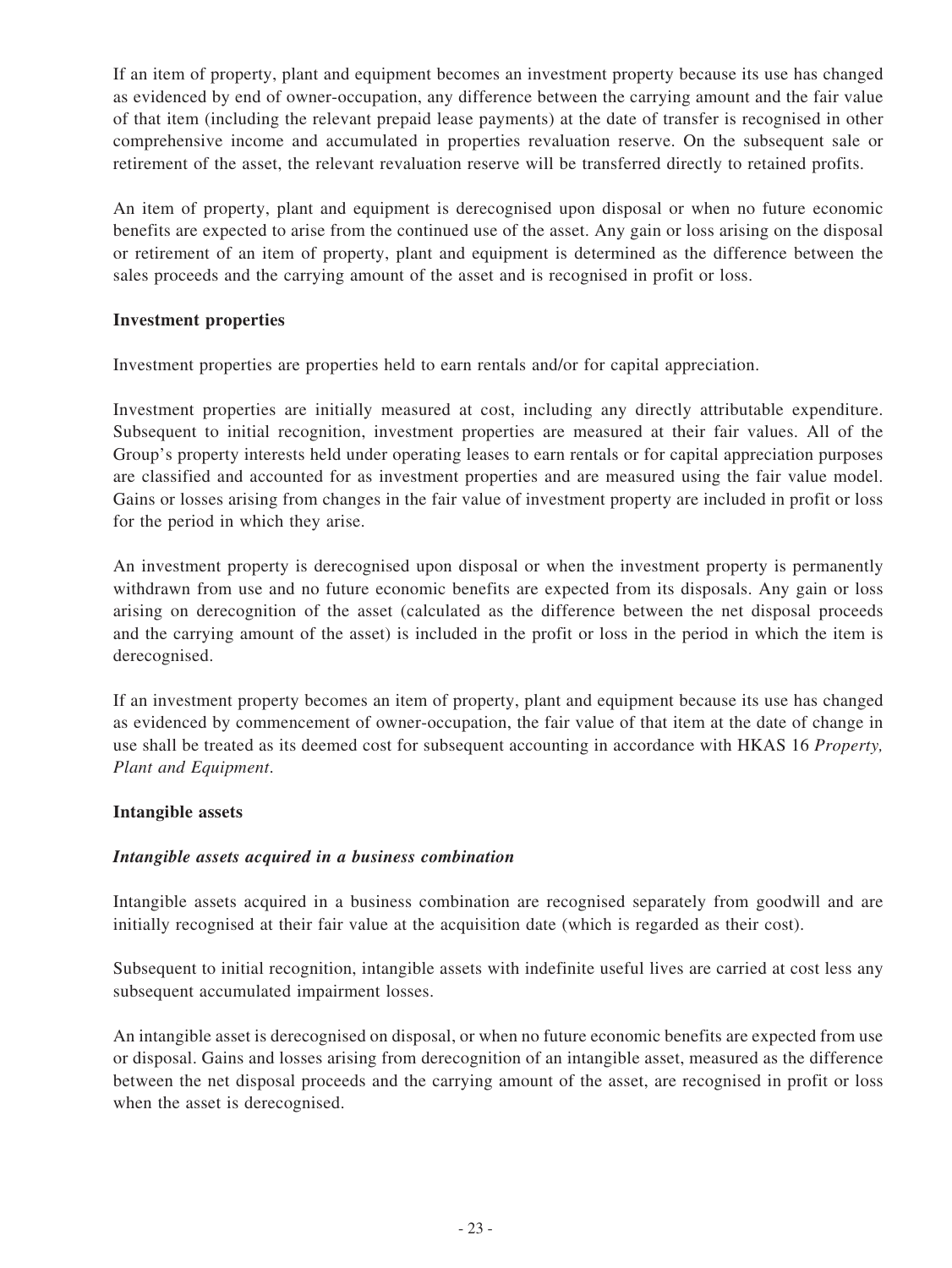### *Impairment on tangible and intangible assets other than goodwill*

At the end of the reporting period, the Group reviews the carrying amounts of its tangible assets to determine whether there is any indication that those assets have suffered an impairment loss. If any such indication exists the recoverable amount of the asset is estimated in order to determine the extent of the impairment loss (if any). Intangible assets with indefinite useful lives are tested for impairment annually, and whenever there is an indicator that they may be impaired.

The recoverable amount of tangible and intangible assets are estimated individually, when it is not possible to estimate the recoverable amount of an asset individually, the Group estimates the recoverable amount of the cash-generating unit to which the asset belongs. When a reasonable and consistent basis of allocation can be identified, corporate assets are also allocated to individual cash-generating units, or otherwise they are allocated to the smallest group of cash-generating units for which a reasonable and consistent allocation basis can be identified.

Recoverable amount is the higher of fair value less costs of disposal and value in use. In assessing value in use, the estimated future cash flows are discounted to their present value using a pre-tax discount rate that reflects current market assessments of the time value of money and the risks specific to the asset (or a cash-generating unit) for which the estimates of future cash flows have not been adjusted.

If the recoverable amount of an asset (or a cash-generating unit) is estimated to be less than its carrying amount, the carrying amount of the asset (or a cash-generating unit) is reduced to its recoverable amount. In allocating the impairment loss, the impairment loss is allocated first to reduce the carrying amount of any goodwill (if applicable) and then to the other assets on a pro-rata basis based on the carrying amount of each asset in the unit. The carrying amount of an asset is not reduced below the highest of its fair value less costs of disposal (if measurable), its value in use (if determinable) and zero. The amount of the impairment loss that would otherwise have been allocated to the asset is allocated pro rata to the other assets of the unit. An impairment loss is recognised immediately in profit or loss.

Where an impairment loss subsequently reverses, the carrying amount of the asset (or cash-generating unit) is increased to the revised estimate of its recoverable amount, but so that the increased carrying amount does not exceed the carrying amount that would have been determined had no impairment loss been recognised for the asset (or cash-generating unit) in prior years. A reversal of an impairment loss is recognised immediately in profit or loss.

#### **Inventories**

Inventories are stated at the lower of cost and net realisable value. Costs of inventories are determined on the weighted average method basis. Net realisable value represents the estimated selling price for inventories less all estimated costs of completion and costs necessary to make the sale.

#### **Financial instruments**

Financial assets and financial liabilities are recognised when a group entity becomes a party to the contractual provisions of the instrument. All regular way purchases or sales of financial assets are recognised and derecognised on a trade date basis. Regular way purchases or sales are purchases or sales of financial assets that require delivery of assets within the time frame established by regulation or convention in the market place.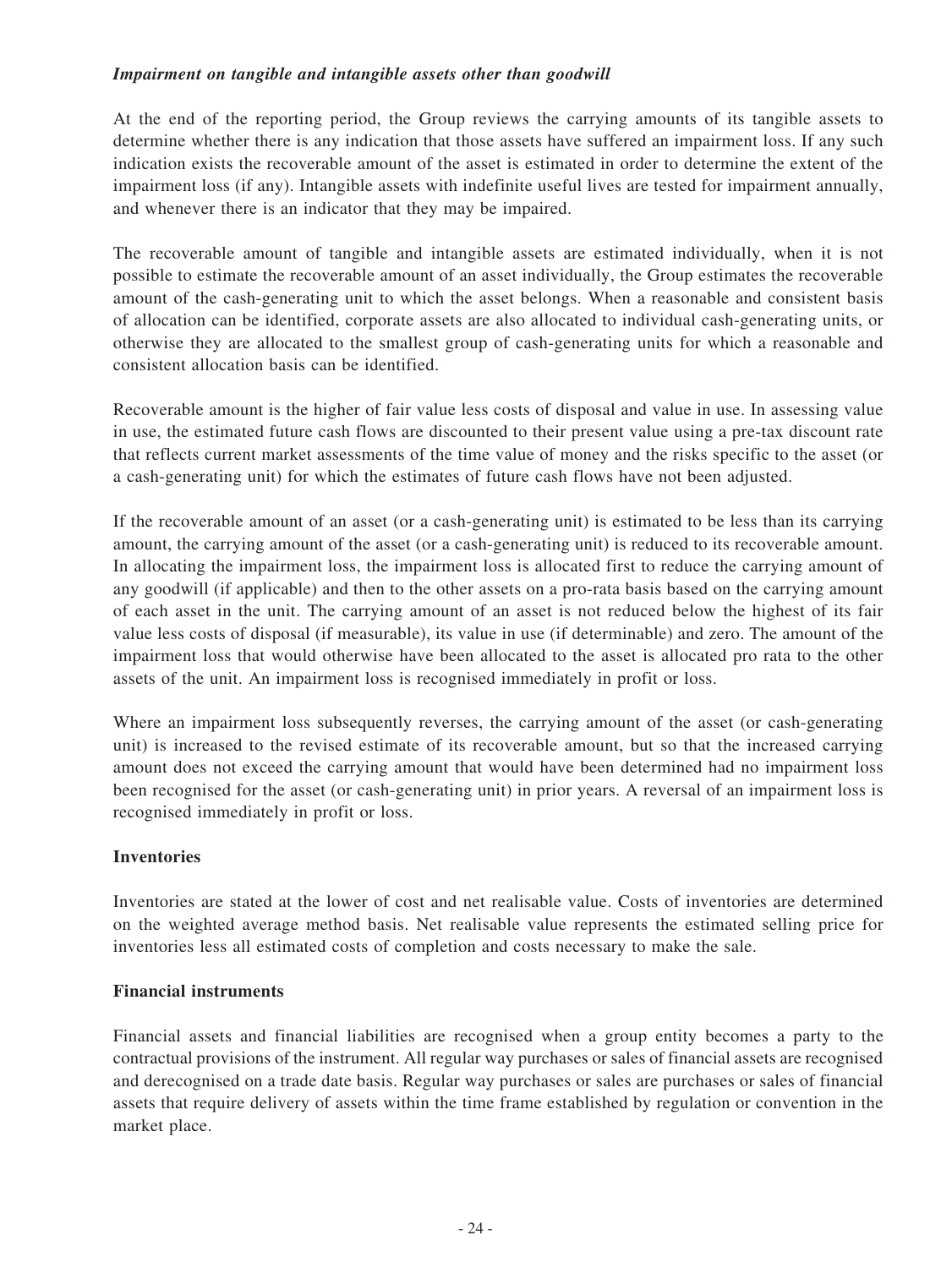Financial assets and financial liabilities are initially measured at fair value except for trade receivables arising from contracts with customers which are initially measured in accordance with HKFRS 15 since 1 January 2018. Transaction costs that are directly attributable to the acquisition or issue of financial assets and financial liabilities (other than financial assets and financial liabilities at fair value through profit or loss) are added to or deducted from the fair value of the financial assets or financial liabilities, as appropriate, on initial recognition. Transaction costs directly attributable to the acquisition of financial assets or financial liabilities at fair value through profit or loss are recognised immediately in profit or loss.

The effective interest method is a method of calculating the amortised cost of a financial asset or financial liability and of allocating interest income and interest expense over the relevant period. The effective interest rate is the rate that exactly discounts estimated future cash receipts and payments (including all fees and points paid or received that form an integral part of the effective interest rate, transaction costs and other premiums or discounts) through the expected life of the financial asset or financial liability, or, where appropriate, a shorter period, to the net carrying amount on initial recognition.

### *Financial assets*

*Classification and subsequent measurement of financial assets (upon application of HKFRS 9 in accordance with transitions in Note 2)*

Financial assets that meet the following conditions are subsequently measured at amortised cost:

- the financial asset is held within a business model whose objective is to collect contractual cash flows; and
- the contractual terms give rise on specified dates to cash flows that are solely payments of principal and interest on the principal amount outstanding.

Financial assets that meet the following conditions are subsequently measured at FVTOCI:

- the financial asset is held within a business model whose objective is achieved by both collecting contractual cash flows and selling; and
- the contractual terms give rise on specified dates to cash flows that are solely payments of principal and interest on the principal amount outstanding.

All other financial assets are subsequently measured at FVTPL, except that at the date of initial application/ initial recognition of a financial asset the Group may irrevocably elect to present subsequent changes in fair value of an equity investment in OCI if that equity investment is neither held for trading nor contingent consideration recognised by an acquirer in a business combination to which HKFRS 3 *Business Combinations* applies.

A financial asset is classified as held for trading if:

- it has been acquired principally for the purpose of selling in the near term; or
- on initial recognition it is a part of a portfolio of identified financial instruments that the Group manages together and has a recent actual pattern of short-term profit-taking; or
- it is a derivative that is not designated and effective as a hedging instrument.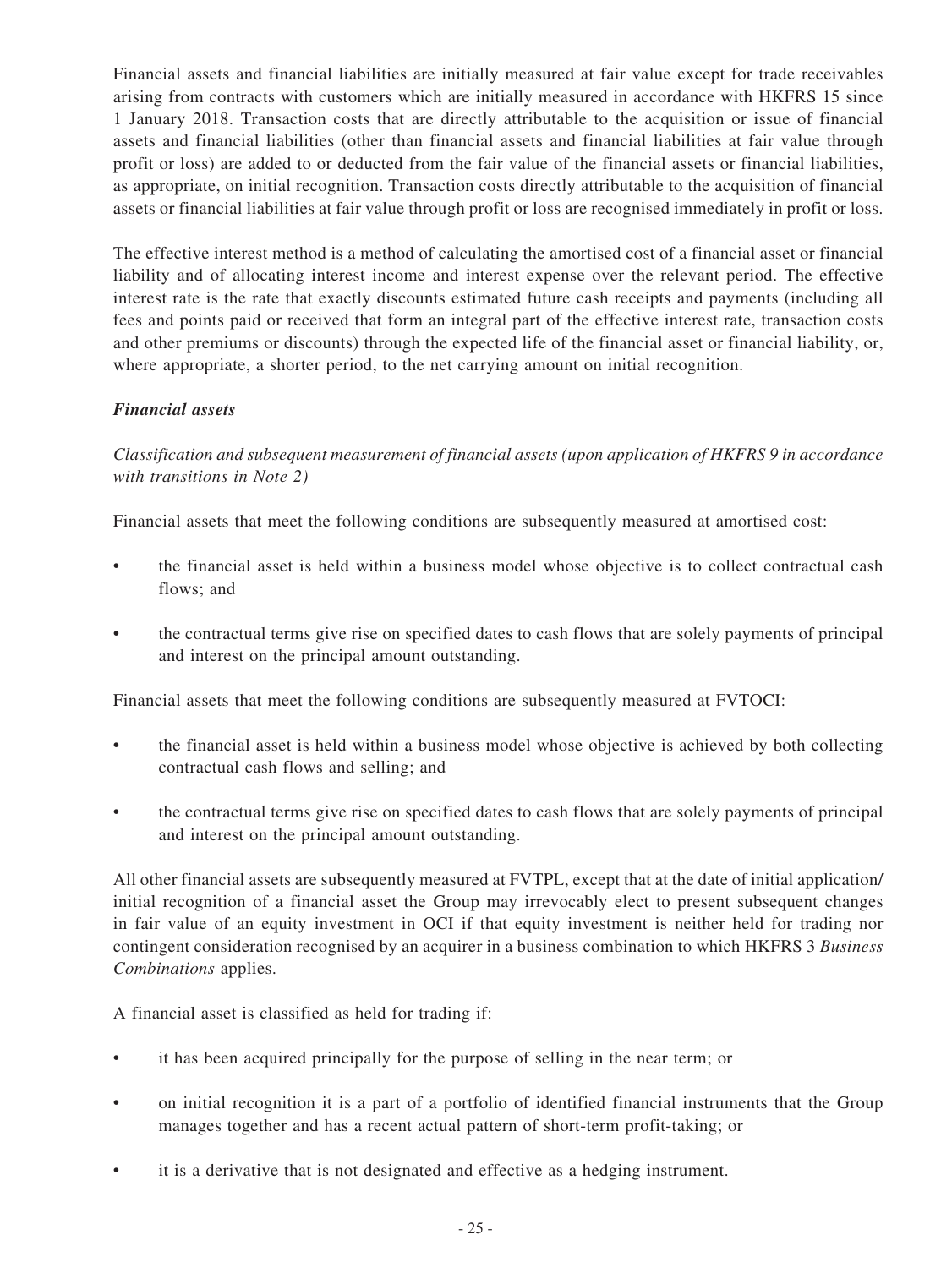In addition, the Group may irrevocably designate a financial asset that are required to be measured at the amortised cost or FVTOCI as measured at FVTPL if doing so eliminates or significantly reduces an accounting mismatch.

#### (i) Amortised cost and interest income

Interest income is recognised using the effective interest method for financial assets measured subsequently at amortised cost and debt instruments/receivables subsequently measured at FVTOCI. Interest income is calculated by applying the effective interest rate to the gross carrying amount of a financial asset, except for financial assets that have subsequently become credit-impaired (see below). For financial assets that have subsequently become credit-impaired, interest income is recognised by applying the effective interest rate to the amortised cost of the financial asset from the next reporting period. If the credit risk on the credit impaired financial instrument improves so that the financial asset is no longer credit-impaired, interest income is recognised by applying the effective interest rate to the gross carrying amount of the financial asset from the beginning of the reporting period following the determination that the asset is no longer credit impaired.

(ii) Financial assets at FVTPL

Financial assets that do not meet the criteria for being measured at amortised cost or FVTOCI or designated as FVTOCI are measured at FVTPL.

Financial assets at FVTPL are measured at fair value at the end of each reporting period, with any fair value gains or losses recognised in profit or loss. The net gain or loss recognised in profit or loss includes any dividend or interest earned on the financial asset and is included in the "other gains and losses" line item.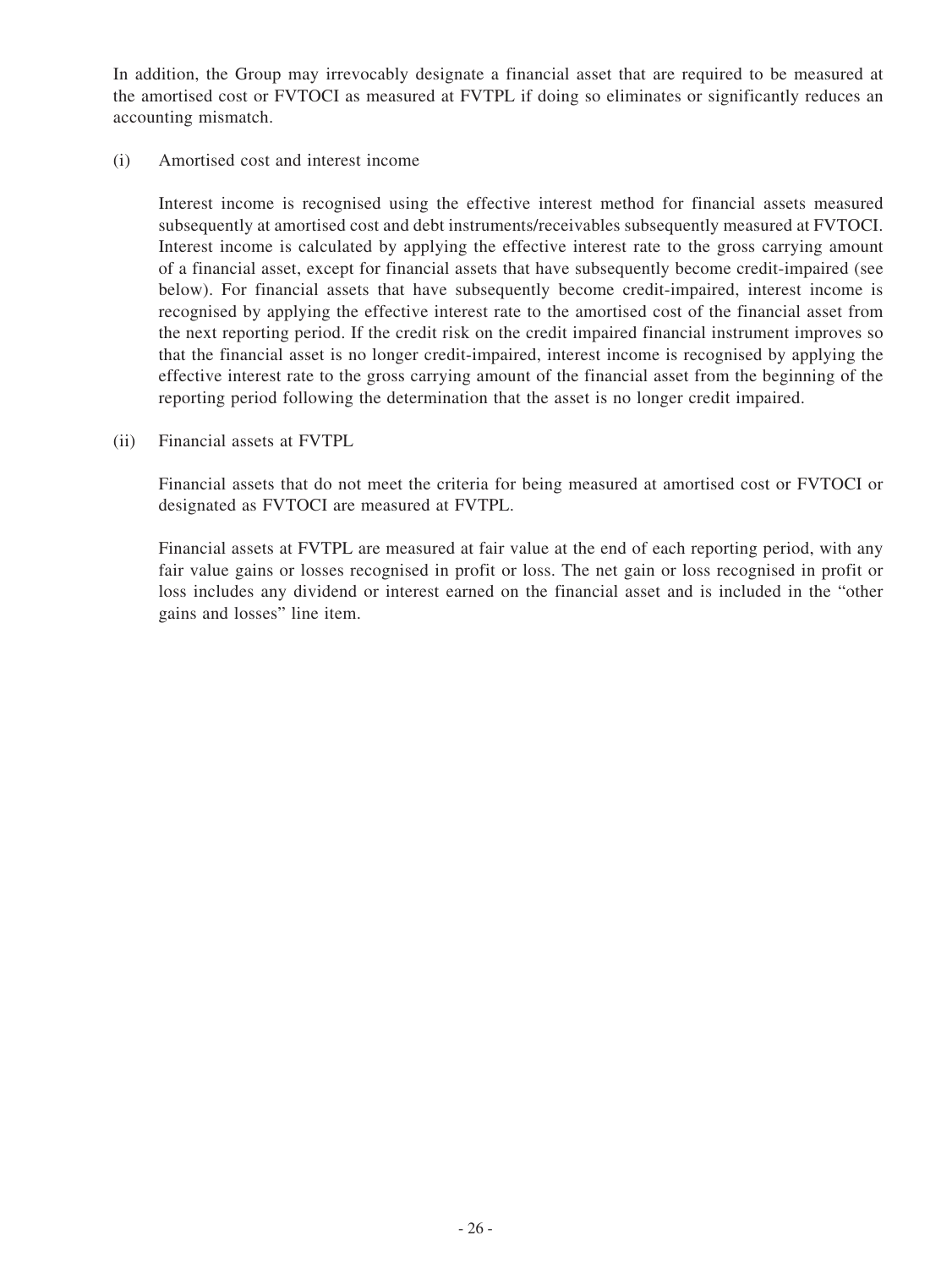### *Impairment of financial assets (upon application HKFRS 9 with transitions in accordance with Note 2)*

The Group recognises a loss allowance for ECL on financial assets which are subject to impairment under HKFRS 9 (including trade and other receivables, amount due from a related party, pledged bank deposits, bank balances, loan to an associate and long-term receivables). The amount of ECL is updated at each reporting date to reflect changes in credit risk since initial recognition.

Lifetime ECL represents the ECL that will result from all possible default events over the expected life of the relevant instrument. In contrast, 12-month ECL ("12M ECL") represents the portion of lifetime ECL that is expected to result from default events that are possible within 12 months after the reporting date. Assessment are done based on the Group's historical credit loss experience, adjusted for factors that are specific to the debtors, general economic conditions and an assessment of both the current conditions at the reporting date as well as the forecast of future conditions.

The Group always recognises lifetime ECL for trade receivables. The ECL on these assets are assessed individually for debtors with significant balances and/or collectively for other debtors using a provision matrix with appropriate groupings.

For all other instruments, the Group measures the loss allowance equal to 12M ECL, unless when there has been a significant increase in credit risk since initial recognition, the Group recognises lifetime ECL. The assessment of whether lifetime ECL should be recognised is based on significant increases in the likelihood or risk of a default occurring since initial recognition.

(i) Significant increase in credit risk

In assessing whether the credit risk has increased significantly since initial recognition, the Group compares the risk of a default occurring on the financial instrument as at the reporting date with the risk of a default occurring on the financial instrument as at the date of initial recognition. In making this assessment, the Group considers both quantitative and qualitative information that is reasonable and supportable, including historical experience and forward-looking information that is available without undue cost or effort.

In particular, the following information is taken into account when assessing whether credit risk has increased significantly:

- an actual or expected significant deterioration in the financial instrument's external (if available) or internal credit rating;
- significant deterioration in external market indicators of credit risk, e.g. a significant increase in the credit spread, the credit default swap prices for the debtor;
- existing or forecast adverse changes in business, financial or economic conditions that are expected to cause a significant decrease in the debtor's ability to meet its debt obligations;
- an actual or expected significant deterioration in the operating results of the debtor;
- an actual or expected significant adverse change in the regulatory, economic, or technological environment of the debtor that results in a significant decrease in the debtor's ability to meet its debt obligations.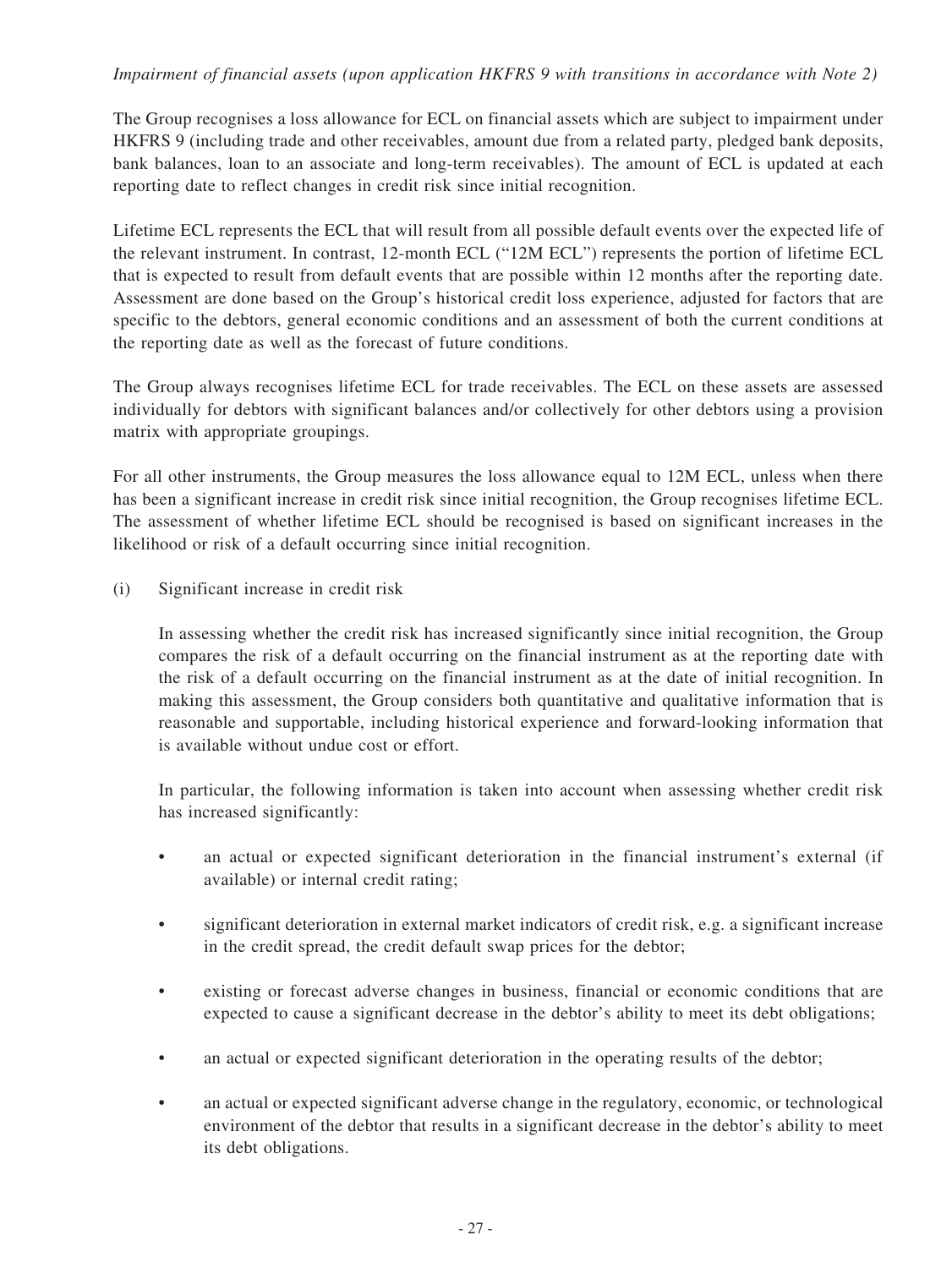Irrespective of the outcome of the above assessment, the Group presumes that the credit risk has increased significantly since initial recognition when contractual payments are more than 30 days past due, unless the Group has reasonable and supportable information that demonstrates otherwise.

Despite the aforegoing, the Group assumes that the credit risk on a debt instrument has not increased significantly since initial recognition if the debt instrument is determined to have low credit risk at the reporting date. A debt instrument is determined to have low credit risk if i) it has a low risk of default, ii) the borrower has a strong capacity to meet its contractual cash flow obligations in the near term and iii) adverse changes in economic and business conditions in the longer term may, but will not necessarily, reduce the ability of the borrower to fulfil its contractual cash flow obligations.

The Group regularly monitors the effectiveness of the criteria used to identify whether there has been a significant increase in credit risk and revises them as appropriate to ensure that the criteria are capable of identifying significant increase in credit risk before the amount becomes past due.

(ii) Definition of default

For internal credit risk management, the Group considers an event of default occurs when information developed internally or obtained from external sources indicates that the debtor is unlikely to pay its creditors, including the Group, in full (without taking into account any collaterals held by the Group).

Irrespective of the above, the Group considers that default has occurred when a financial asset is more than 90 days past due unless the Group has reasonable and supportable information to demonstrate that a more lagging default criterion is more appropriate.

(iii) Credit-impaired financial assets

A financial asset is credit-impaired when one or more events of default that have a detrimental impact on the estimated future cash flows of that financial asset have occurred. Evidence that a financial asset is credit impaired includes observable data about the following events:

- (a) significant financial difficulty of the issuer or the borrower;
- (b) a breach of contract, such as a default or past due event;
- (c) the lender(s) of the borrower, for economic or contractual reasons relating to the borrower's financial difficulty, having granted to the borrower a concession(s) that the lender(s) would not otherwise consider; or
- (d) it is becoming probable that the borrower will enter bankruptcy or other financial reorganisation.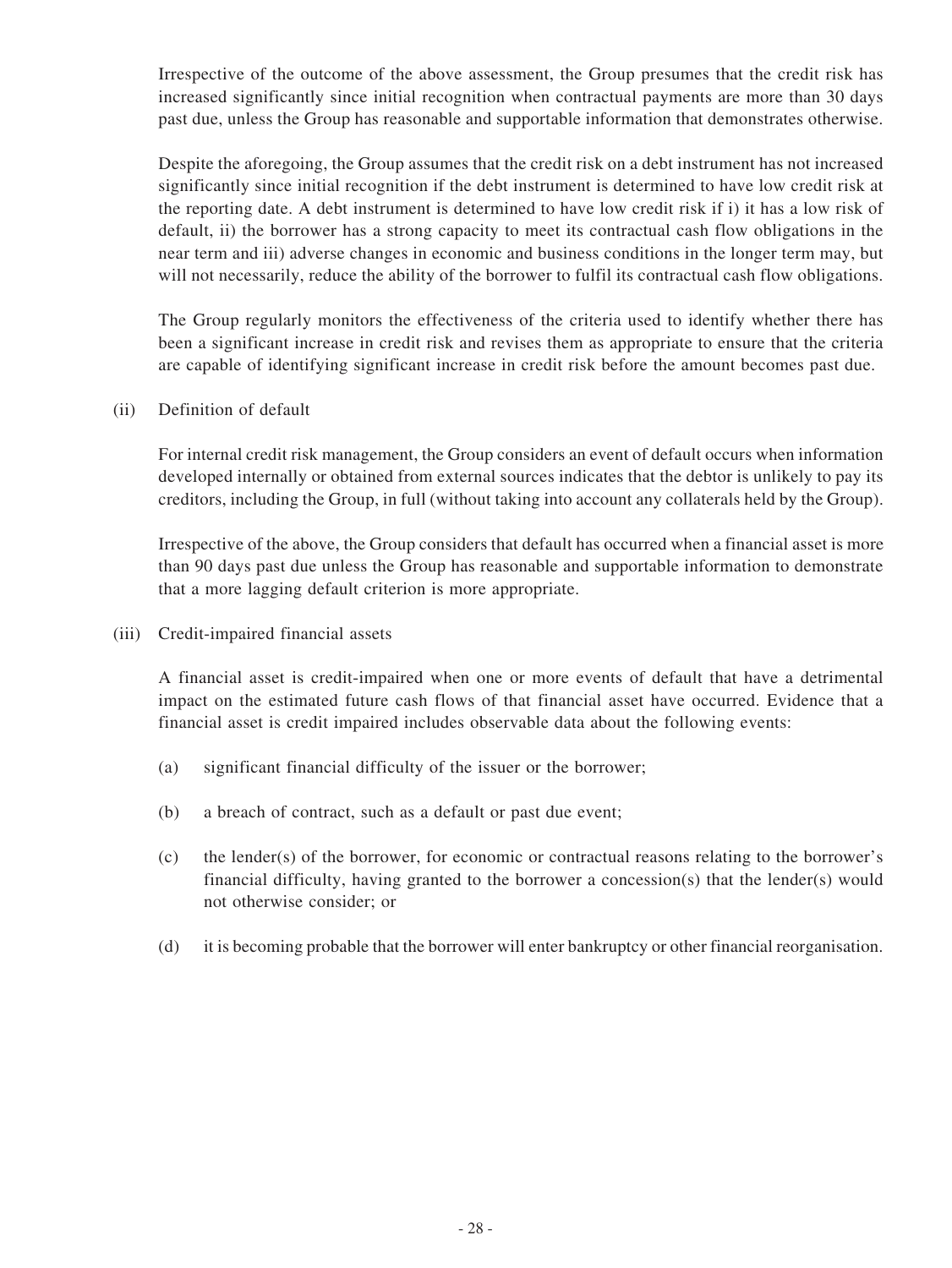### (iv) Write-off policy

The Group writes off a financial asset when there is information indicating that the counterparty is in severe financial difficulty and there is no realistic prospect of recovery, for example, when the counterparty has been placed under liquidation or has entered into bankruptcy proceedings, or in the case of trade receivables, when the amounts are over two years past due, whichever occurs sooner. Financial assets written off may still be subject to enforcement activities under the Group's recovery procedures, taking into account legal advice where appropriate. A write-off constitutes a derecognition event. Any subsequent recoveries are recognised in profit or loss.

(v) Measurement and recognition of ECL

The measurement of ECL is a function of the probability of default, loss given default (i.e. the magnitude of the loss if there is a default) and the exposure at default. The assessment of the probability of default and loss given default is based on historical data adjusted by forward-looking information. Estimation of ECL reflects an unbiased and probability-weighted amount that is determined with the respective risks of default occurring as the weights.

Generally, the ECL is estimated as the difference between all contractual cash flows that are due to the Group in accordance with the contract and all the cash flows that the Group expects to receive, discounted at the effective interest rate determined at initial recognition.

Where ECL is measured on a collective basis or cater for cases where evidence at the individual instrument level may not yet be available, the financial instruments are grouped on the following basis:

- Nature of financial instruments (i.e. the Group's trade and other receivables, finance lease receivables and amounts due from customers are each assessed as a separate group. Loans to related parties are assessed for expected credit losses on an individual basis);
- Past-due status;
- Nature, size and industry of debtors; and
- External credit ratings where available.

The grouping is regularly reviewed by management to ensure the constituents of each group continue to share similar credit risk characteristics.

Interest income is calculated based on the gross carrying amount of the financial asset unless the financial asset is credit impaired, in which case interest income is calculated based on amortised cost of the financial asset.

The Group recognises an impairment gain or loss in profit or loss for all financial instruments by adjusting their carrying amount, with the exception of trade receivables where the corresponding adjustment is recognised through a loss allowance account.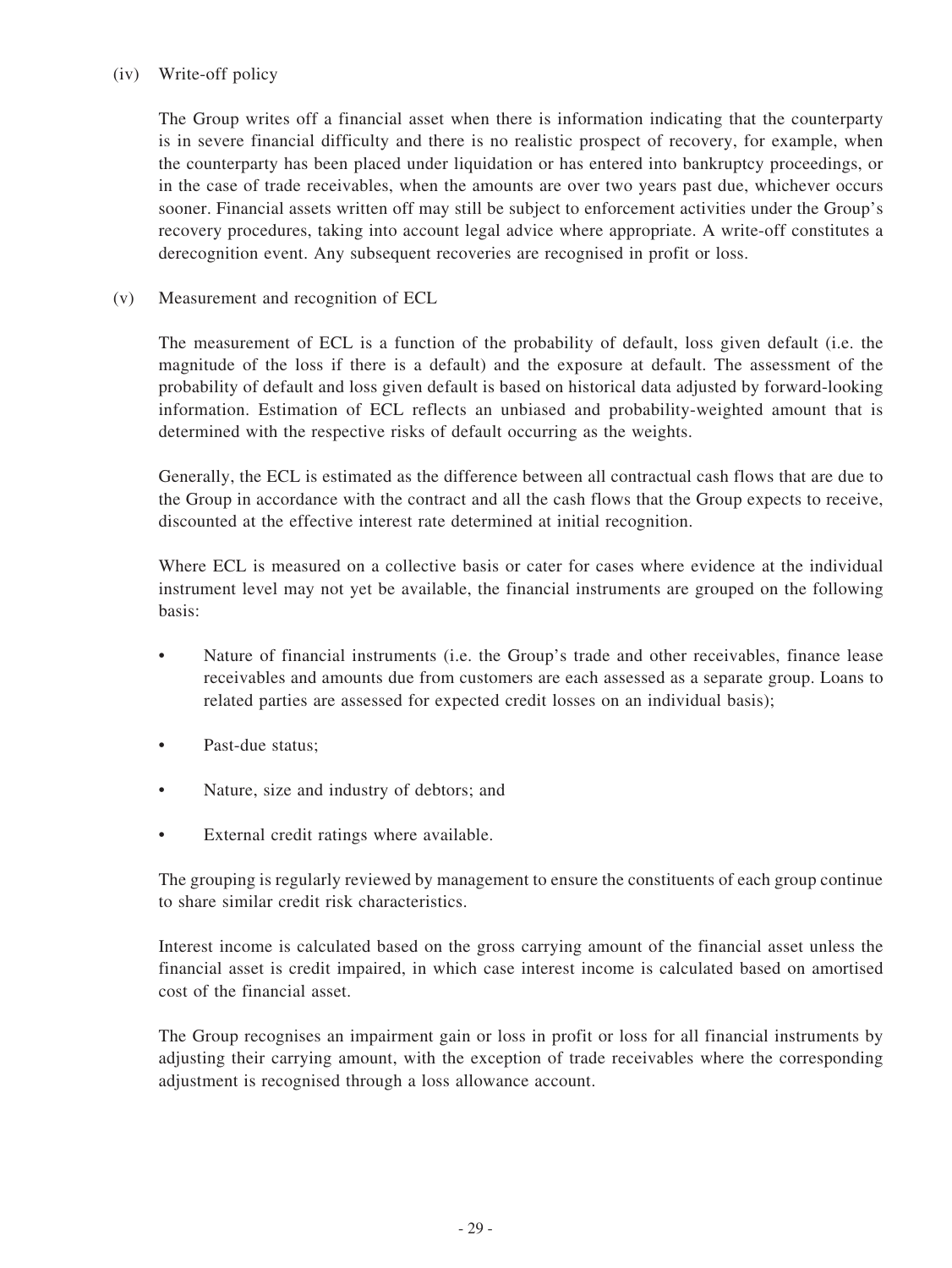### *Derecognition of financial assets*

The Group derecognises a financial asset only when the contractual rights to the cash flows from the asset expire, or when it transfers the financial asset and substantially all the risks and rewards of ownership of the asset to another entity.

On derecognition of a financial asset measured at amortised cost, the difference between the asset's carrying amount and the sum of the consideration received and receivable is recognised in profit or loss.

### *Financial liabilities and equity*

#### *Classification as debt or equity*

Debt and equity instruments are classified as either financial liabilities or as equity in accordance with the substance of the contractual arrangements and the definitions of a financial liability and an equity instrument.

### *Equity instruments*

An equity instrument is any contract that evidences a residual interest in the assets of an entity after deducting all of its liabilities. Equity instruments issued by the Company are recognised at the proceeds received, net of direct issue costs.

Repurchase of the Company's own equity instruments is recognised and deducted directly in equity. No gain or loss is recognised in profit or loss on the purchase, sale, issue or cancellation of the Company's own equity instruments.

#### *Financial liabilities*

All financial liabilities are subsequently measured at amortised cost using the effective interest method or at FVTPL.

#### *Financial liabilities at FVTPL*

Financial liabilities are classified as at FVTPL when the financial liability is (i) contingent consideration of an acquirer in a business combination to which HKFRS 3 applies, (ii) held for trading or (iii) it is designated as at FVTPL.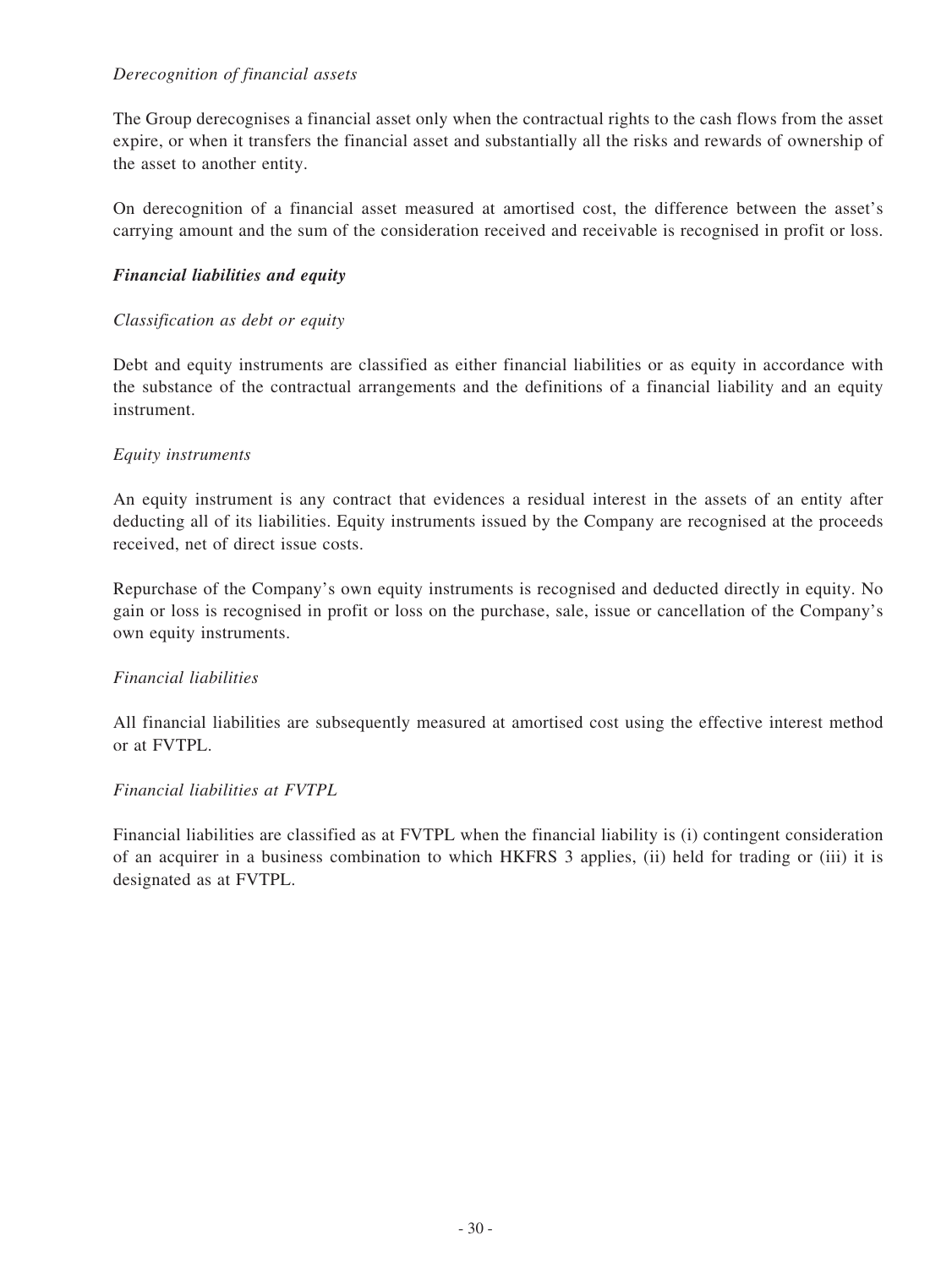A financial liability is classified as held for trading if:

- it has been acquired principally for the purpose of repurchasing it in the near term; or
- on initial recognition it is part of a portfolio of identified financial instruments that the Group manages together and has a recent actual pattern of short-term profit-taking; or
- it is a derivative, except for a derivative that is a financial guarantee contract or a designated and effective hedging instrument.

A financial liability other than a financial liability held for trading or contingent consideration of an acquirer in a business combination may be designated as at FVTPL upon initial recognition if:

- such designation eliminates or significantly reduces a measurement or recognition inconsistency that would otherwise arise; or
- the financial liability forms part of a group of financial assets or financial liabilities or both, which is managed and its performance is evaluated on a fair value basis, in accordance with the Group's documented risk management or investment strategy, and information about the grouping is provided internally on that basis; or
- it forms part of a contract containing one or more embedded derivatives, and HKFRS 9/HKAS 39 permits the entire combined contract to be designated as at FVTPL.

Upon application of HKFRS 9, for financial liabilities that are designated as at FVTPL, the amount of change in the fair value of the financial liability that is attributable to changes in the credit risk of that liability is recognised in other comprehensive income, unless the recognition of the effects of changes in the liability's credit risk in other comprehensive income would create or enlarge an accounting mismatch in profit or loss. Changes in fair value attributable to a financial liability's credit risk that are recognised in other comprehensive income are not subsequently reclassified to profit or loss; instead, they are transferred to retained profits upon derecognition of the financial liability.

### *Financial liabilities at amortised cost*

Financial liabilities including bank borrowings, trade and other payables, amounts due to related companies, amounts due to directors, amount due to a shareholder, amounts due to non-controlling interests and amount due to associates are subsequently measured at amortised cost, using the effective interest method.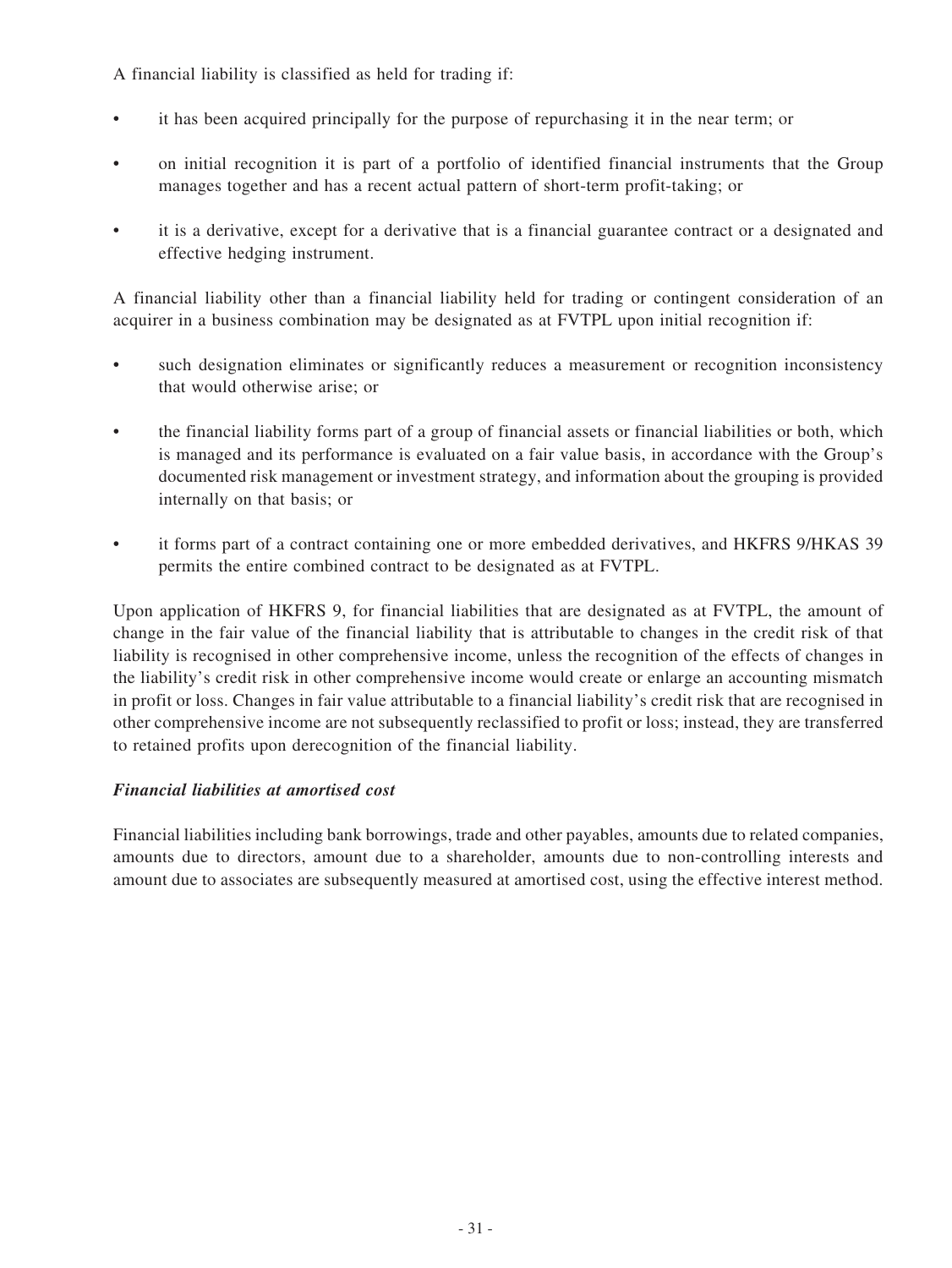### **4. KEY SOURCE OF ESTIMATION AND UNCERTAINTY CRITICAL ACCOUNTING JUDGEMENTS**

In the application of the Group's accounting policies which are described in Note 3 to the consolidated financial statements, the management has made various judgements and estimates based on past experience, expectations of the future and other information. The critical judgements and key source of estimation uncertainty at the end of the report period, which have a significant risk of causing a material adjustment to the carrying amounts of assets and liabilities within the next financial year, are discussed below.

#### **Key source of estimation uncertainty**

#### *Fair value measurements and valuation processes*

Some of the Group's assets are measured at fair value for financial reporting purposes. The directors of the Company have set up a valuation team to determine the appropriate valuation approaches and inputs for fair value measurements.

In estimating the fair value of the financial assets and liabilities, the Group uses market-observable data to the extent it is available. Where Level 1 inputs are not available, the Group engages third party qualified valuers to perform the valuation. The valuation team works closely with the qualified external valuers to establish the appropriate valuation techniques and inputs to the model. The valuation team reports the valuation findings to the board of directors of the Company regularly to explain the cause of fluctuations in the fair value of the related financial assets and liabilities.

The Group uses valuation techniques that include inputs that are not based on observable market data to estimate the fair value of certain types of financial instruments. Annual report provides detailed information about the valuation techniques, inputs and key assumptions used in the determination of the fair value of various assets and liabilities.

#### *Useful lives and residual value of property, plant and equipment*

The Group's management determines the residual values, useful lives and related depreciation charges for its property, plant and equipment. This estimate is based on the historical experience of the actual residual value and useful lives of property, plant and equipment of similar nature and functions and may vary significantly as a result of keen competitions from competitors, resulting in higher depreciation charge and/or write-off or write-down of obsolete assets when residual value or useful lives are less than previously estimated.

At 31 December 2018, the carrying amount of property, plant and equipment amounted to approximately RMB882,455,000 (31 December 2017: RMB874,763,000).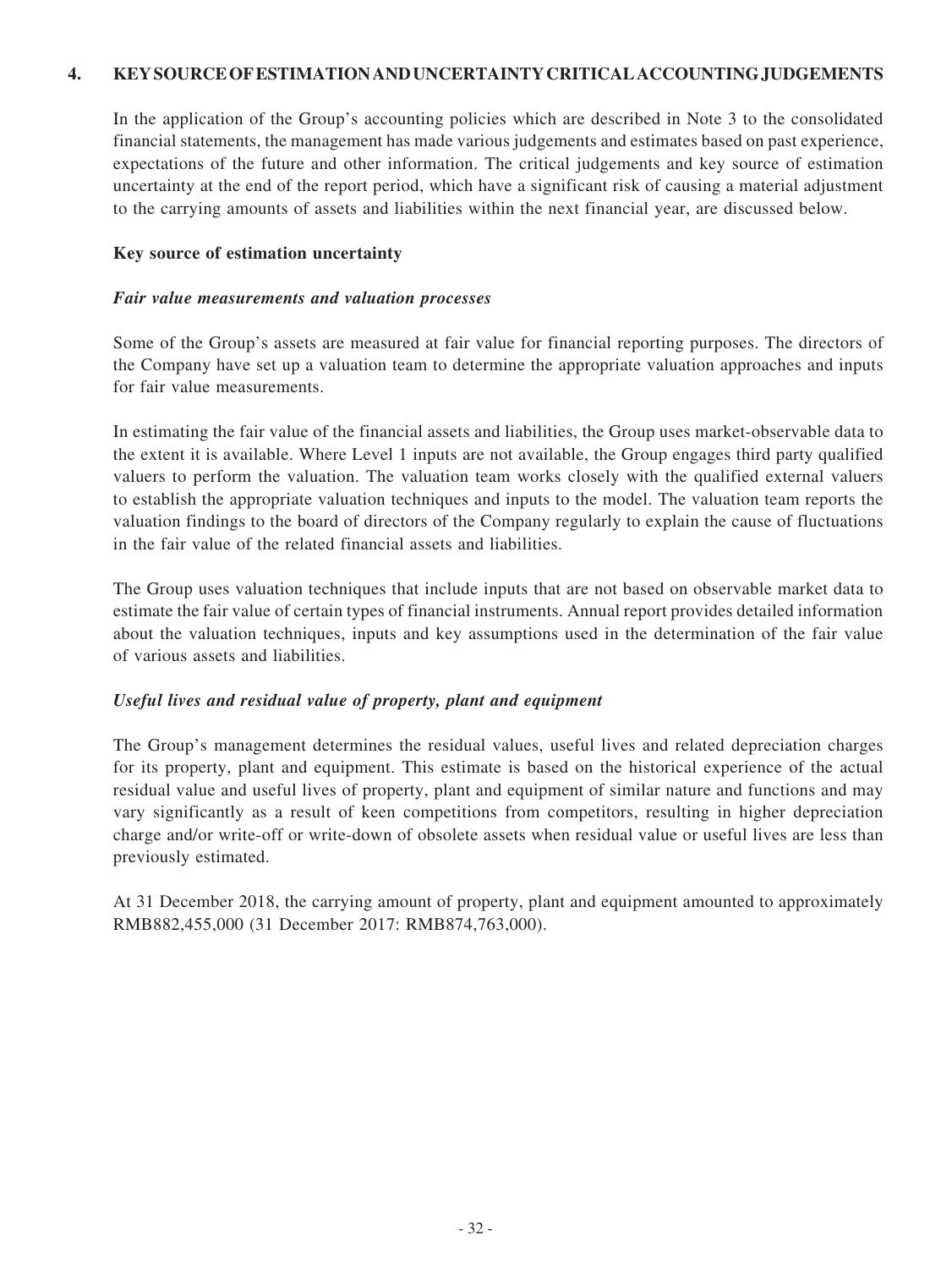### *Provision of ECL for trade receivables*

The Group uses provision matrix to calculate ECL for the trade receivables. The provision rates are based on internal credit ratings as groupings of various debtors that have similar loss patterns. The provision matrix is based on the Group's historical default rates taking into consideration forward-looking information that is reasonable and supportable available without undue costs or effort. At every reporting date, the historical observed default rates are reassessed and changes in the forward-looking information are considered. In addition, trade receivables with significant balances and credit impaired are assessed for ECL individually.

The provision of ECL is sensitive to changes in estimates. The information about the ECL and the Group's trade receivables are disclosed in the annual report.

### **Critical judgements in applying accounting policies**

### *Deferred taxation on investment properties in the PRC and in Hong Kong*

For the purposes of measuring deferred tax liabilities or deferred tax assets arising from investment properties that are measured using the fair value model, the directors of the Company have reviewed the Group's investment property portfolios and concluded that the Group's investment properties in the PRC and in Hong Kong are not held under a business model whose objective is to consume substantially all of the economic benefits embodied in the investment properties over time, rather than through sale. Therefore, in determining the Group's deferred taxation on investment properties in the PRC and in Hong Kong, the directors of the Company have determined that the presumption that the carrying amounts of investment properties measured using the fair value model are recovered entirely through sale is not rebutted and deferred tax liabilities have been recognised.

However, the Group has not recognised any deferred taxes on changes in fair value of investment properties located in Hong Kong as the Group is not subject to any income taxes on disposal of these investment properties.

### 5**. SEGMENT INFORMATION**

Information reported to Ms. Poon, the Group's chief operating decision maker, for the purposes of resource allocation and assessment of performance, is analysed by different operating divisions and geographical locations. This is also the basis upon which the Group is organised and specifically focuses on the Group's three operating divisions, namely operation of restaurants, manufacture and sales of noodles and related products and investment holding. No operating segments identified by the chief operating decision maker have been aggregated in arriving at the reportable segments of the Group.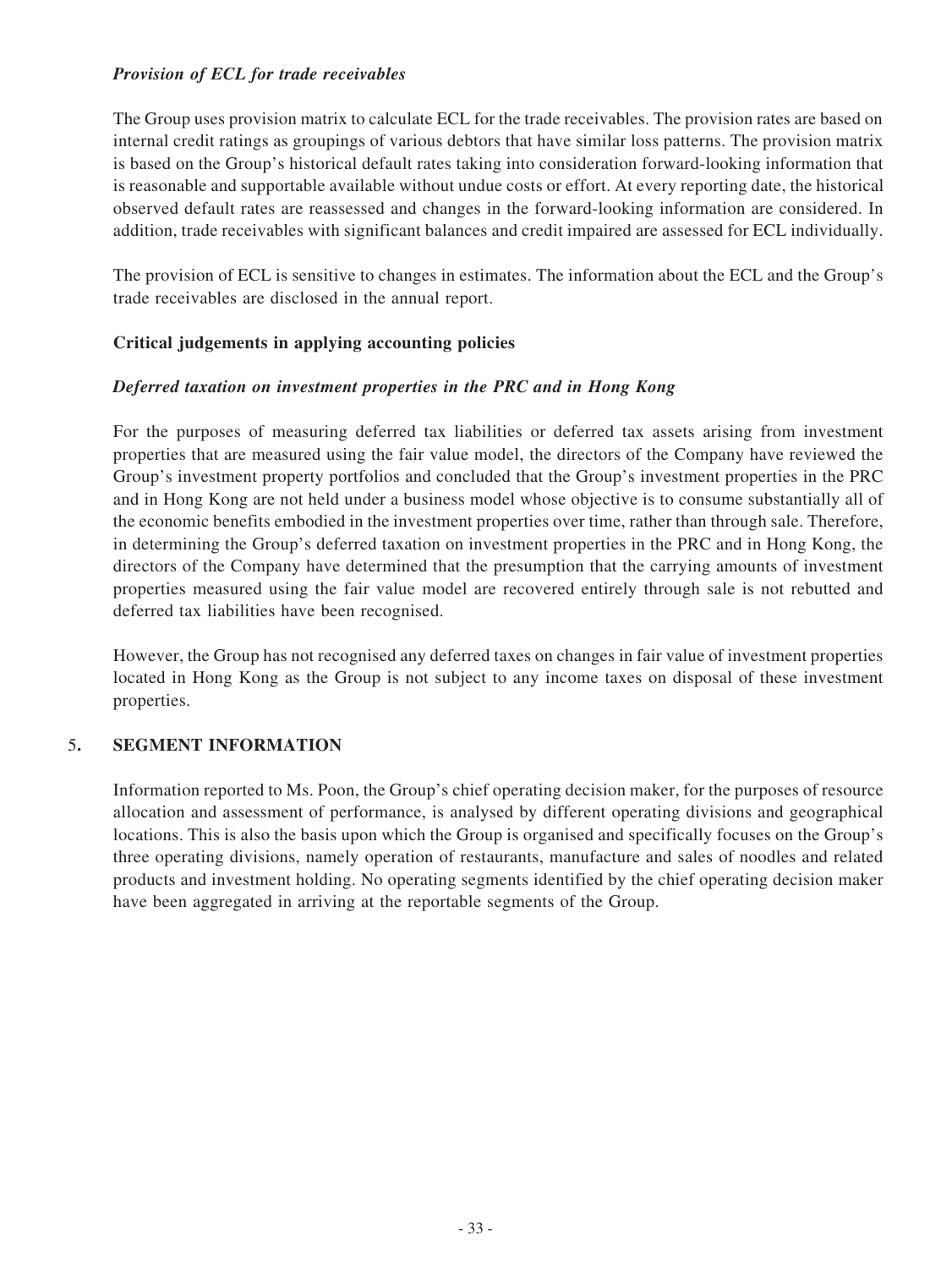The Group's operating and reportable segments under HKFRS 8 are as follows:

| Operation of restaurants                                 |     | operation of restaurants in the PRC (excluding Hong Kong)<br>operation of restaurants in Hong Kong |
|----------------------------------------------------------|-----|----------------------------------------------------------------------------------------------------|
| Manufacture and sales of<br>noodles and related products | $-$ | manufacture and sales of packaged noodles and related products in<br>the PRC                       |
| Investment holding                                       |     | leasing of property interests and investment in financial<br>instruments                           |

Information regarding these segments is presented below.

# **Segment revenue and results**

The following is an analysis of the Group's revenue and results by reportable and operating segment:

## *For the year ended 31 December 2018*

|                                               |                                                          | <b>Operation of restaurants</b>    |                                | <b>Manufacture</b><br>and sales                         |                                         |                                    |                               |                                |
|-----------------------------------------------|----------------------------------------------------------|------------------------------------|--------------------------------|---------------------------------------------------------|-----------------------------------------|------------------------------------|-------------------------------|--------------------------------|
|                                               | <b>PRC</b><br>(excluding<br>Hong Kong)<br><b>RMB'000</b> | <b>Hong Kong</b><br><b>RMB'000</b> | <b>Total</b><br><b>RMB'000</b> | of noodles<br>and related<br>products<br><b>RMB'000</b> | Investment<br>holding<br><b>RMB'000</b> | Segment<br>total<br><b>RMB'000</b> | Elimination<br><b>RMB'000</b> | <b>Total</b><br><b>RMB'000</b> |
| Revenue                                       |                                                          |                                    |                                |                                                         |                                         |                                    |                               |                                |
| - external sales                              | 2,038,888                                                | 179,236                            | 2,218,124                      | 159,621                                                 |                                         | 2,377,745                          |                               | 2,377,745                      |
| - inter-segment sales                         |                                                          |                                    |                                | 779,219                                                 |                                         | 779,219                            | (779, 219)                    |                                |
|                                               | 2,038,888                                                | 179,236                            | 2,218,124                      | 938,840                                                 |                                         | 3,156,964                          | (779, 219)                    | 2,377,745                      |
| Segment profit                                | 347,392                                                  | 1,856                              | 349,248                        | 14,295                                                  | 368,469*                                | 732,012                            |                               | 732,012                        |
| Interest income<br>Unallocated administrative |                                                          |                                    |                                |                                                         |                                         |                                    |                               | 15,935                         |
| expenses                                      |                                                          |                                    |                                |                                                         |                                         |                                    |                               | (67,578)                       |
| Finance costs                                 |                                                          |                                    |                                |                                                         |                                         |                                    |                               | (6,504)                        |
| Profit before taxation                        |                                                          |                                    |                                |                                                         |                                         |                                    |                               | 673,865                        |
| Taxation                                      |                                                          |                                    |                                |                                                         |                                         |                                    |                               | (108, 525)                     |
| Profit for the year                           |                                                          |                                    |                                |                                                         |                                         |                                    |                               | 565,340                        |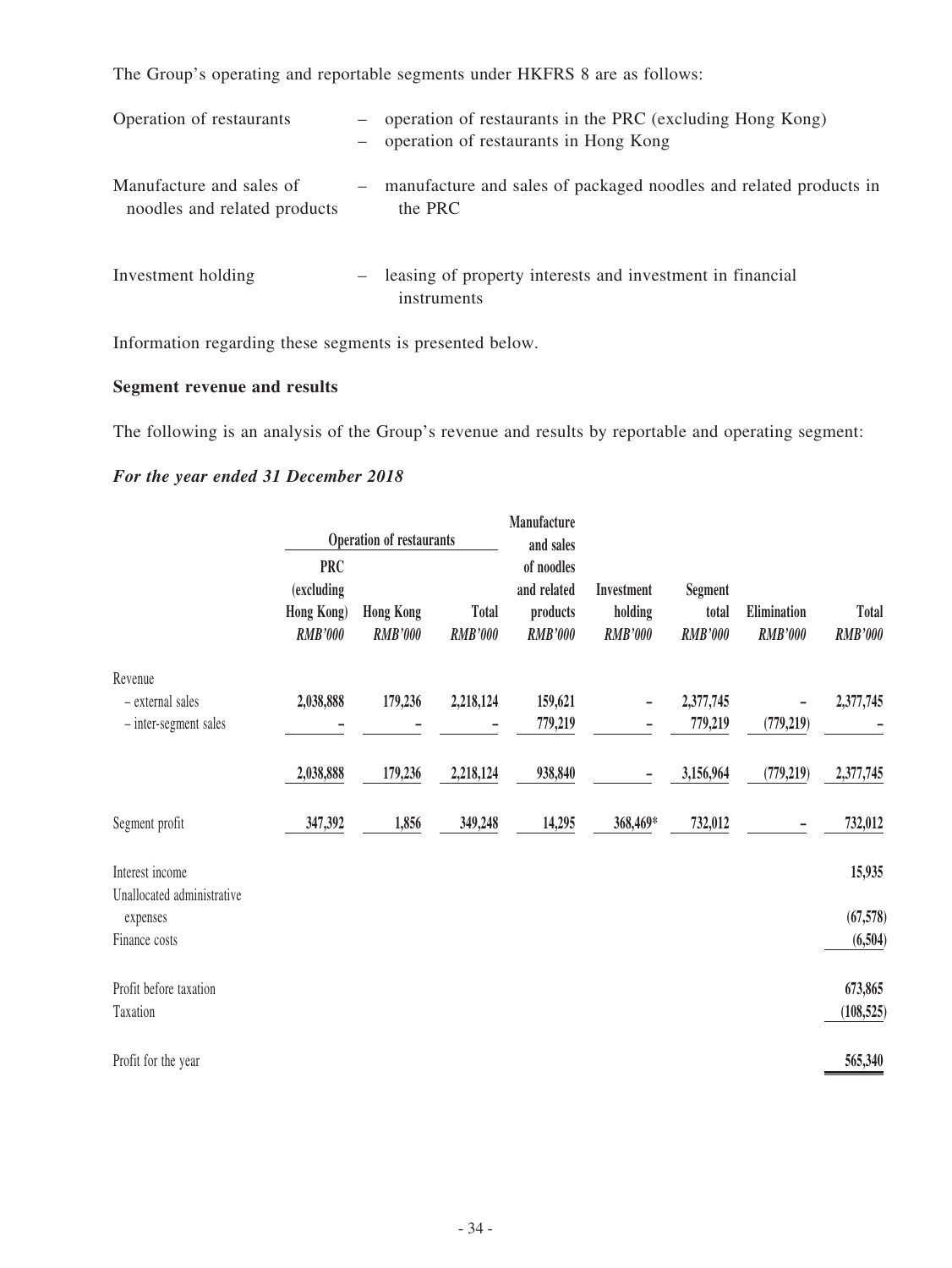### *For the year ended 31 December 2017*

|                                                                         |                                            | Operation of restaurants |                  | Manufacture<br>and sales                         |                                  |                             |                        |                                |
|-------------------------------------------------------------------------|--------------------------------------------|--------------------------|------------------|--------------------------------------------------|----------------------------------|-----------------------------|------------------------|--------------------------------|
|                                                                         | PRC<br>(excluding<br>Hong Kong)<br>RMB'000 | Hong Kong<br>RMB'000     | Total<br>RMB'000 | of noodles<br>and related<br>products<br>RMB'000 | Investment<br>holding<br>RMB'000 | Segment<br>total<br>RMB'000 | Elimination<br>RMB'000 | Total<br>RMB'000               |
| Revenue                                                                 |                                            |                          |                  |                                                  |                                  |                             |                        |                                |
| - external sales<br>- inter-segment sales                               | 2,029,791                                  | 181,867                  | 2,211,658        | 120,625<br>744,436                               |                                  | 2,332,283<br>744,436        | (744, 436)             | 2,332,283                      |
|                                                                         | 2,029,791                                  | 181,867                  | 2,211,658        | 865,061                                          |                                  | 3,076,719                   | (744, 436)             | 2,332,283                      |
| Segment profit (loss)                                                   | 347,095                                    | 7,182                    | 354,277          | 45,168                                           | (882, 839)                       | (483, 394)                  |                        | (483, 394)                     |
| Interest income<br>Unallocated administrative expenses<br>Finance costs |                                            |                          |                  |                                                  |                                  |                             |                        | 13,226<br>(58, 148)<br>(5,546) |
| Loss before taxation<br>Taxation                                        |                                            |                          |                  |                                                  |                                  |                             |                        | (533, 862)<br>(50,793)         |
| Loss for the year                                                       |                                            |                          |                  |                                                  |                                  |                             |                        | (584, 655)                     |

\* *Included share results of associates and a joint venture of RMB2,483,000 in segment profit for the year ended 31 December 2018 (2017: loss of RMB4,107,000).*

### **Other information**

The accounting policies of the operating segments are the same as the Group's accounting policies described in Note 3. Segment profit represents the profit earned by each segment without allocation of central administrative costs and directors' salaries and finance costs. This is the measure reported to the chief operating decision maker, Ms. Poon, for the purposes of resource allocation and assessment of segment performance.

Measures of total assets and total liabilities are not reported as these financial information is not reviewed by the Group's chief operating decision maker for the assessment of performance and resources allocation of the Group's business activities.

All of the Group's non-current assets other than financial assets as at FVTPL, financial assets designated as at FVTPL, available-for-sale investments, loan to an associate, deferred tax assets and long term receivables, including investment properties, property, plant and equipment, prepaid lease payments, intangible assets, goodwill and rental deposits, are located in the Group entities' countries of domicile, the PRC at the end of each reporting period.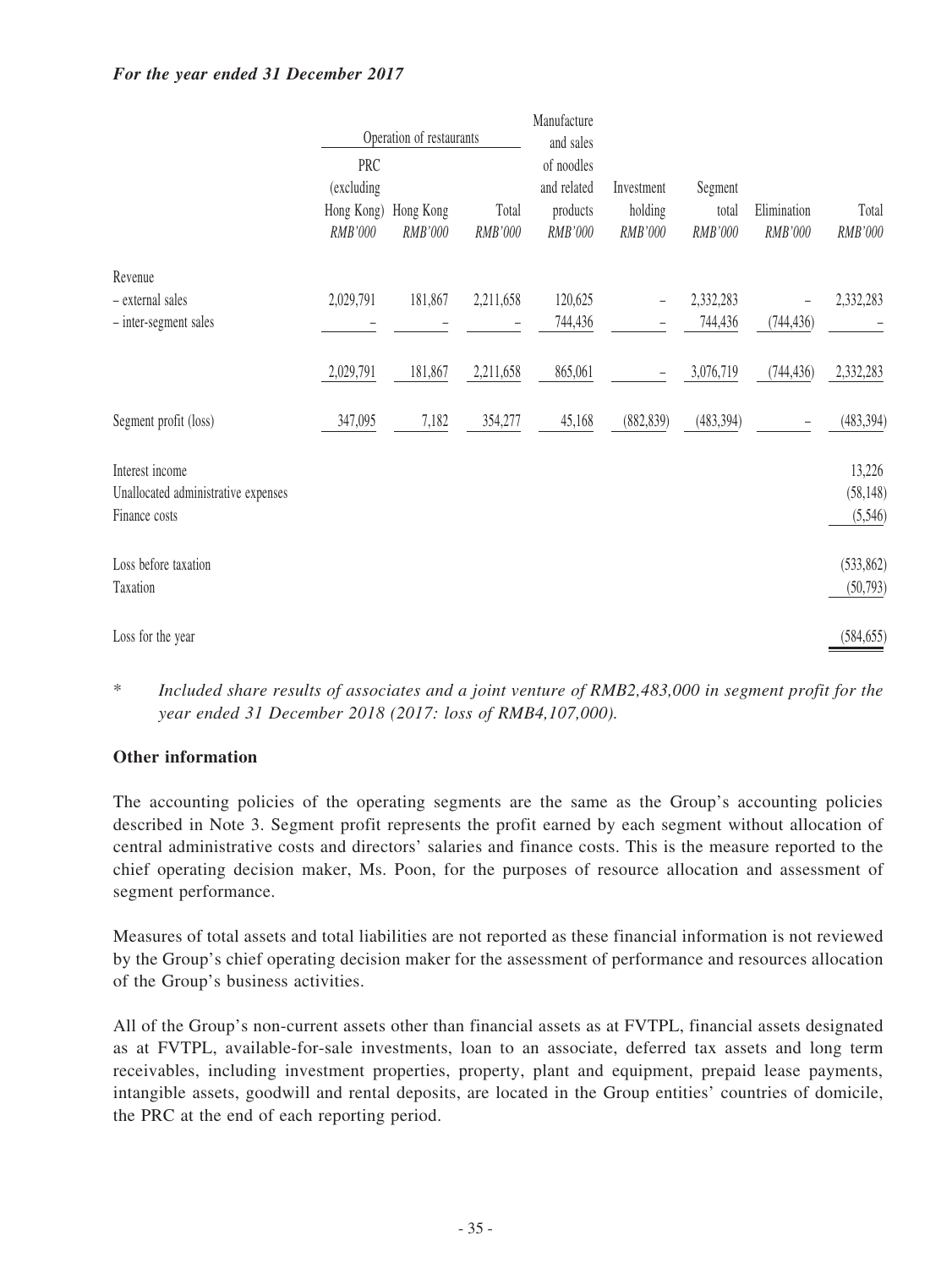The following is an analysis of the Group's non-current assets by geographical location of assets:

|                                            | 2018<br><b>RMB'000</b> | 2017<br><b>RMB'000</b> |
|--------------------------------------------|------------------------|------------------------|
| The PRC (excluding Hong Kong)<br>Hong Kong | 1,358,413<br>515,696   | 1,248,615<br>426,929   |
|                                            | 1,874,109              | 1,675,544              |

All of the Group's revenue from external customers are attributed to the location of the relevant group entities, which is the PRC, during the years ended 31 December 2018 and 31 December 2017.

None of the customers accounted for 10% or more of the total revenue of the Group during each of the years ended 31 December 2018 and 2017.

### **6. OTHER INCOME**

|                                                              | 2018<br><b>RMB'000</b> | 2017<br><i>RMB'000</i> |
|--------------------------------------------------------------|------------------------|------------------------|
| Royalty income from sub-franchisee                           | 38,148                 | 25,821                 |
| Property rental income, net of direct outgoings              | 26,433                 | 23,451                 |
| Bank interest income                                         | 15,935                 | 13,226                 |
| Government grant <i>(note)</i>                               | 6,311                  | 14,375                 |
| Compensation received from landlord for early termination of |                        |                        |
| operating leases of restaurants                              | 682                    | 385                    |
| Others                                                       | 9,285                  | 11,317                 |
|                                                              | 96,794                 | 88,575                 |

*Note:* The amount of government grant represents the incentive subsidies received from the PRC local district authorities for the business activities carried out by the Group in the district. There are no specific conditions attached to the grant.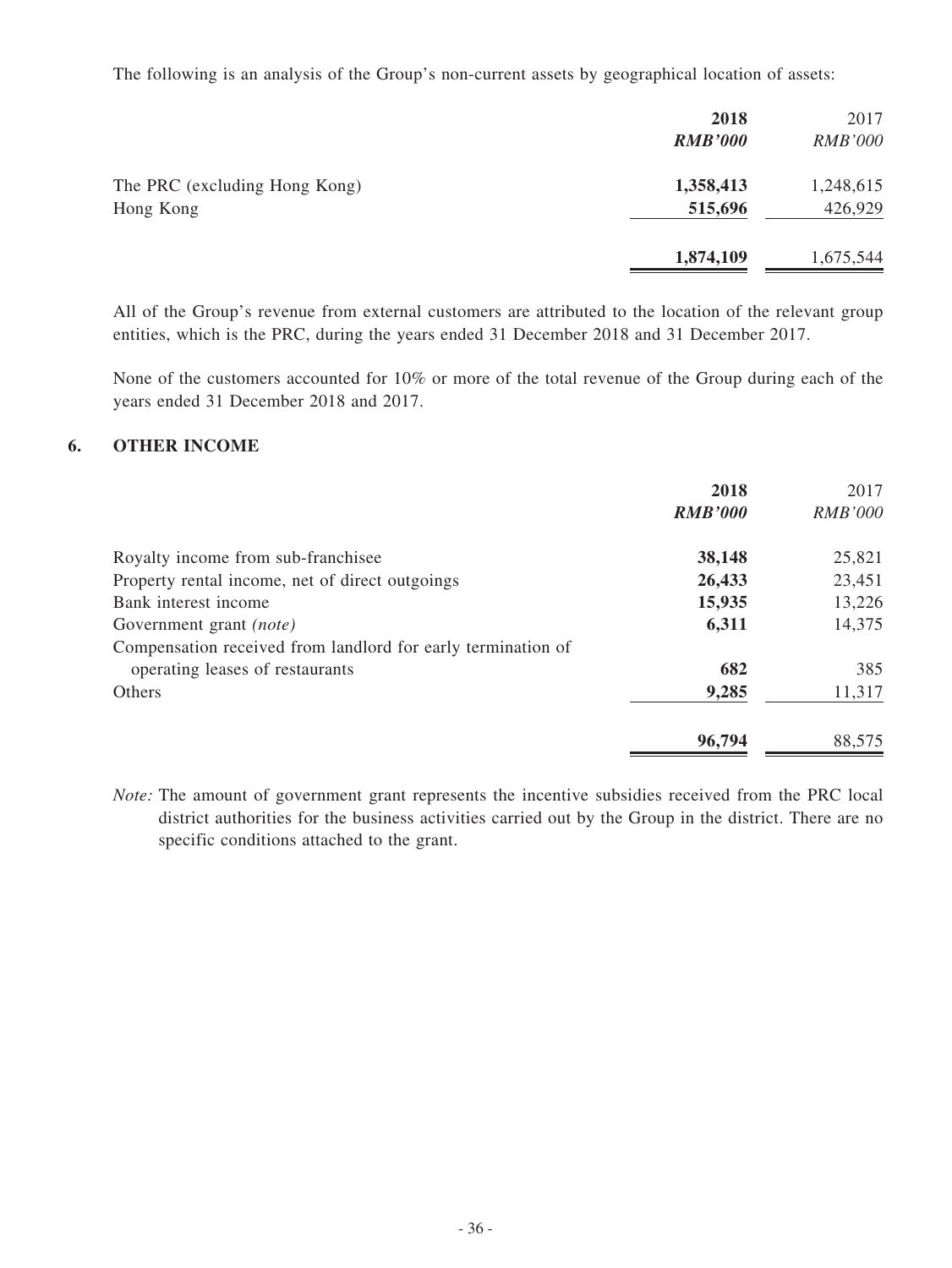# **7. OTHER GAINS AND LOSSES**

|    |                                                                                                                                                                                                     | 2018<br><b>RMB'000</b> | 2017<br><b>RMB'000</b> |
|----|-----------------------------------------------------------------------------------------------------------------------------------------------------------------------------------------------------|------------------------|------------------------|
|    | Compensation in relation to a prior year investment<br>Fair value gain on investment properties                                                                                                     | 329,404<br>47,840      | 23,036                 |
|    | Gain (loss) on disposal of property, plant and equipment<br>Reclassification of cumulative gain on fair value change previously<br>recognised in other comprehensive income to profit or loss on an | 12,385                 | (6,091)                |
|    | available-for-sale investment                                                                                                                                                                       |                        | 1,626                  |
|    | Fair value loss on financial assets designated as at FVTPL                                                                                                                                          |                        | (935, 059)             |
|    | Fair value gain on financial assets at FVTPL                                                                                                                                                        | 11,536                 |                        |
|    | Fair value loss on financial liabilities at FVTPL                                                                                                                                                   | (49, 227)              |                        |
|    | Net foreign exchange (loss) gain                                                                                                                                                                    | (2,618)                | 2,166                  |
|    |                                                                                                                                                                                                     | 349,320                | (914, 322)             |
| 8. | PROFIT (LOSS) BEFORE TAXATION                                                                                                                                                                       |                        |                        |
|    |                                                                                                                                                                                                     | 2018                   | 2017                   |
|    |                                                                                                                                                                                                     | <b>RMB'000</b>         | <b>RMB'000</b>         |
|    | Profit (loss) before taxation has been arrived at after charging:                                                                                                                                   |                        |                        |
|    | Cost of inventories consumed (note a)                                                                                                                                                               | 584,720                | 577,756                |
|    | Directors' remuneration                                                                                                                                                                             | 3,327                  | 3,366                  |
|    | Other staff's salaries, wages and other benefits                                                                                                                                                    | 535,978                | 518,030                |
|    | Other staff's retirement benefits scheme contributions                                                                                                                                              | 67,181                 | 66,629                 |
|    | Other staff's share-based payment expenses                                                                                                                                                          | 1,947                  | 2,220                  |
|    | Total staff costs                                                                                                                                                                                   | 608,433                | 590,245                |
|    | Advertising and promotion expenses                                                                                                                                                                  | 17,802                 | 16,239                 |
|    | Depreciation of property, plant and equipment                                                                                                                                                       | 154,565                | 149,376                |
|    |                                                                                                                                                                                                     |                        |                        |
|    | Auditor's remuneration<br>Audit fee                                                                                                                                                                 | 2,500                  | 2,500                  |
|    | Non-audit services                                                                                                                                                                                  | 650                    | 692                    |
|    |                                                                                                                                                                                                     | 3,150                  | 3,192                  |
|    |                                                                                                                                                                                                     |                        |                        |
|    | Fuel and utility expenses                                                                                                                                                                           | 117,182                | 111,450                |
|    | Rental income from investment properties                                                                                                                                                            | 26,433                 | 23,451                 |
|    | Operating lease rentals in respect of                                                                                                                                                               |                        |                        |
|    | - land lease                                                                                                                                                                                        | 1,528                  | 1,966                  |
|    | $-$ rented premises (note b)                                                                                                                                                                        | 348,554                | 331,624                |
|    |                                                                                                                                                                                                     | 350,082                | 333,590                |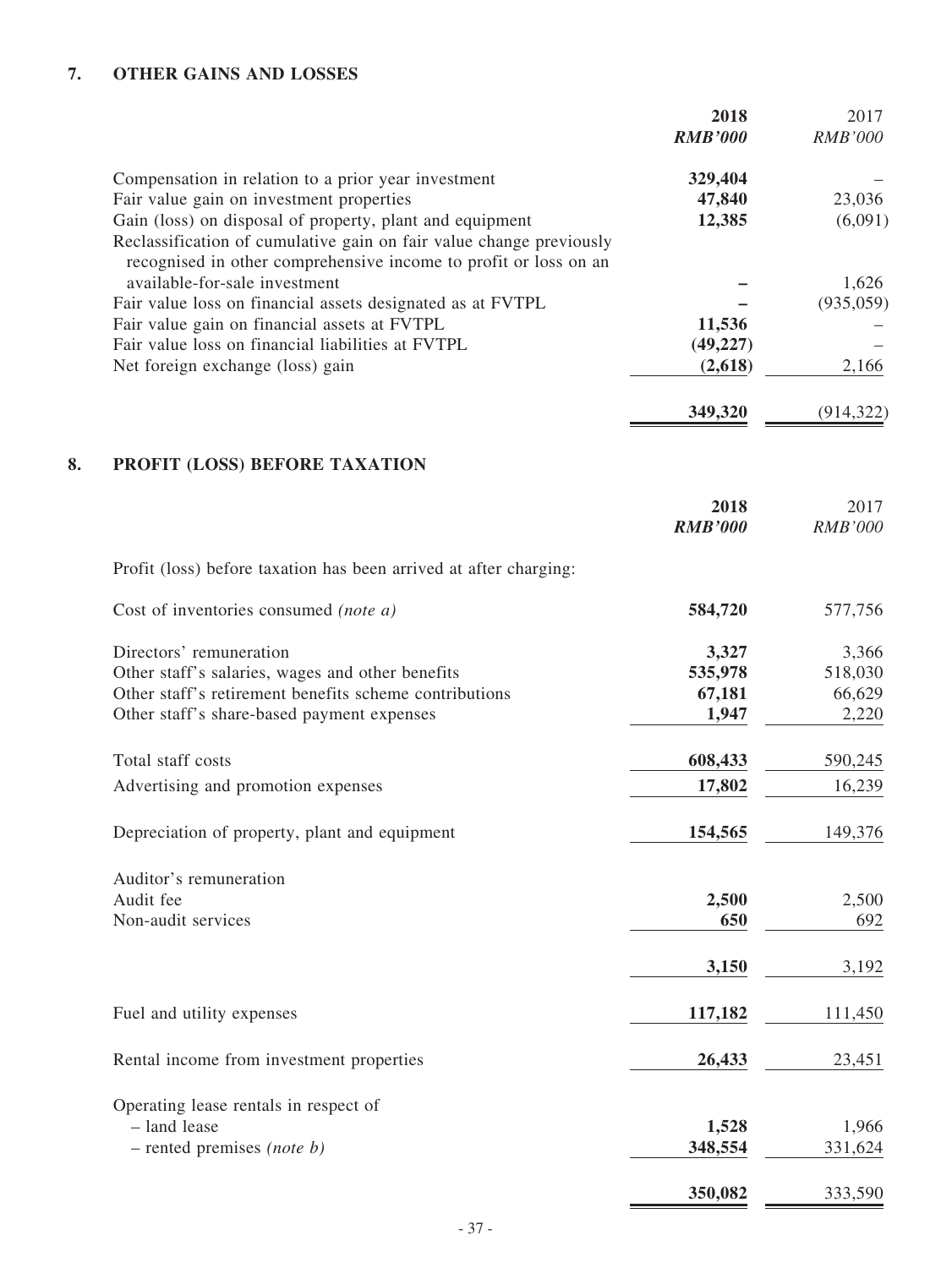#### *Notes:*

- a. This represents costs of raw materials and consumables used.
- b. Included in the operating lease rentals in respect of rented premises are minimum lease payments of approximately RMB266,108,000 (2017: RMB248,835,000) and contingent rent of approximately RMB82,446,000 (2017: RMB82,789,000).

### **9. TAXATION**

|                                                                     | 2018<br><b>RMB'000</b> | 2017<br><b>RMB'000</b> |
|---------------------------------------------------------------------|------------------------|------------------------|
| Hong Kong Profits Tax<br>- Current year                             | 8,476                  | 2,319                  |
| PRC Income Tax<br>- Current year<br>- Over provision in prior years | 85,742<br>(6, 511)     | 99,700<br>(3,560)      |
|                                                                     | 79,231                 | 96,140                 |
| Withholding tax                                                     | 4,633                  | 4,740                  |
| Deferred taxation charge (credit)                                   | 16,185                 | (52, 406)              |
|                                                                     | 108,525                | 50,793                 |

On 21 March 2018, the Hong Kong Legislative Council passed The Inland Revenue (Amendment) (No. 7) Bill 2017 (the "Bill") which introduces the two-tiered profits tax rates regime. The Bill was signed into law on 28 March 2018 and was gazetted on the following day. Under the two-tiered profits tax rates regime, the first HK\$2 million of profits of the qualifying group entity will be taxed at 8.25%, and profits above HK\$2 million will be taxed at 16.5%. The profits of group entities not qualifying for the two-tiered profits tax rates regime will continue to be taxed at a flat rate of 16.5%. Hong Kong Profits Tax is calculated at 16.5% of the estimated assessable profit for the year ended 31 December 2017.

Under the Law of the People's Republic of China on Enterprise Income Tax (the "EIT Law") and Implementation Regulation of the EIT Law, the tax rate of the PRC subsidiaries is 25% except the followings:

Pursuant to the relevant provincial policy and written approval obtained from the State Tax Bureau in Chongqing ("Chongqing STB") in 2016, Chongqing Weiqian Food & Culture Co., Ltd. 重慶味千餐飲文 化有限公司 ("Chongqing Weiqian"), which is located in Chongqing, the PRC, applied a preferential tax rate of 15% ("Preferential Tax Treatment") from 2016 to 2020. According to the Chongqing STB, the preferential tax rate needs to be applied by Chongqing Weiqian and approved year by year. As such, the Group applied the standard enterprise income tax rate of 25% for Chongqing Weiqian and reduced the income tax liability only after obtaining the written approval.

During the year ended 31 December 2018, Chongqing Weigian was granted a preferential tax rate of 15% for the year 2017, and therefore, Chongqing Weiqian reversed the income tax liability of approximately RMB5,568,000 which was previously recognised in the year 2017.

During the year ended 31 December 2017, Chongqing Weiqian was granted a preferential tax rate of 15% for the year 2016, and therefore, Chongqing Weiqian reversed the income tax liability of approximately RMB4,384,000 which was previously recognised in the year 2016.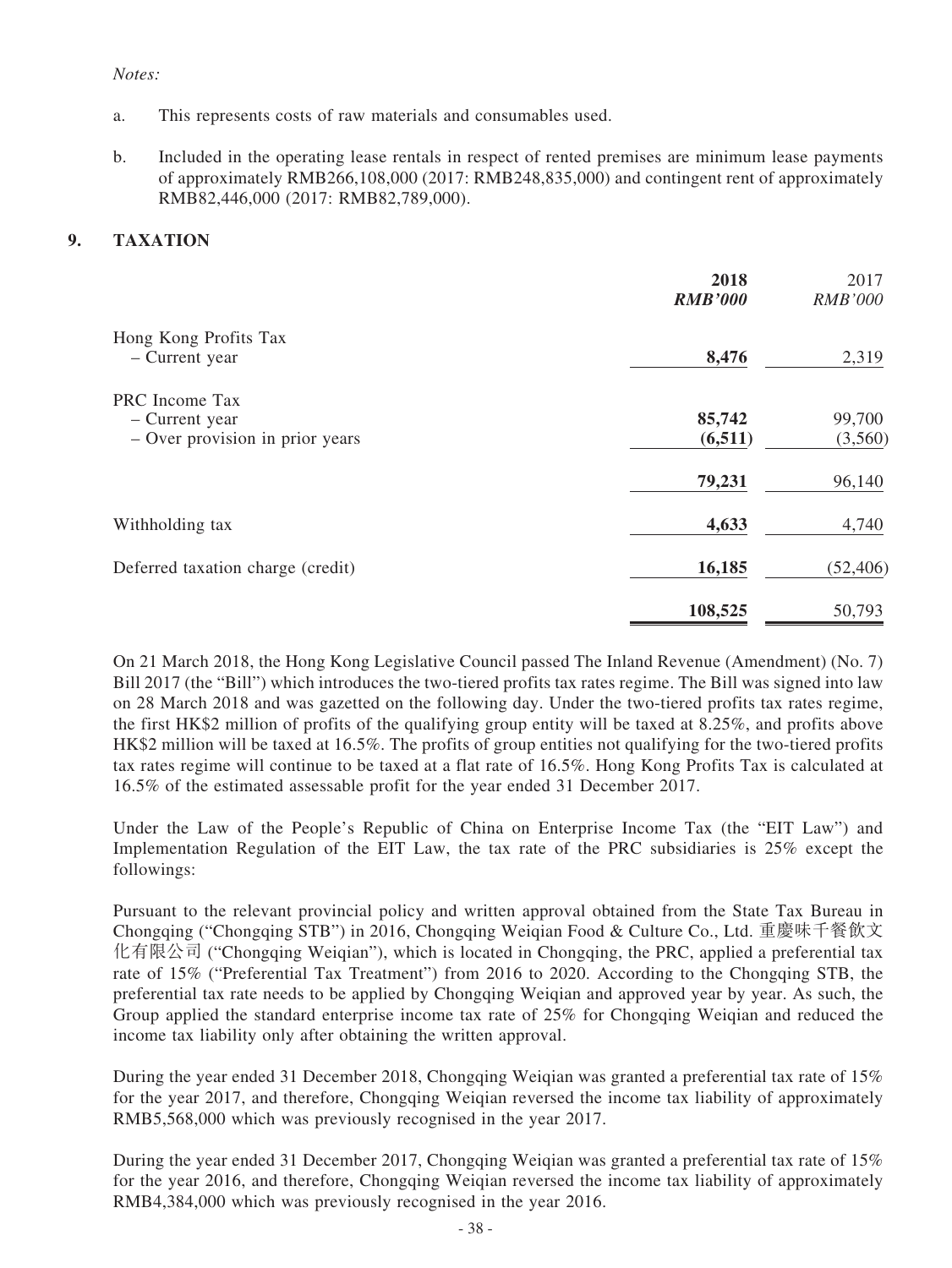Under relevant tax law and implementation regulations in the PRC, dividends paid out of the net profits derived by the PRC operating subsidiaries after 1 January 2008 are subject to the PRC withholding tax at a rate of 10% or a lower treaty rate in accordance with relevant tax laws in the PRC. Under the relevant tax treaty, withholding tax rate on distributions to Hong Kong resident companies is 5%. Withholding tax has been provided based on the anticipated level of dividend payout ratio of the PRC entities.

### **10. DIVIDENDS**

|                                                            | 2018           | 2017           |
|------------------------------------------------------------|----------------|----------------|
|                                                            | <b>RMB'000</b> | <i>RMB'000</i> |
| Dividends recognised as distribution during the year:      |                |                |
| Interim, paid – RMB0.02 (HK2.80 cents) per share for 2018  |                |                |
| $(2017:$ paid – RMB0.02 (HK2.50 cents) per share for 2017) | 26,164         | 23,610         |
| Final, paid – RMB0.04 (HK5.00 cents) per share for 2017    |                |                |
| $(2017:$ paid – RMB0.08 (HK9.30 cents) per share for 2016) | 46,721         | 87,830         |
|                                                            | 72,885         | 111,440        |

A final dividend of RMB0.1 (HK12 cents) per ordinary share (2017: a final dividend of RMB0.04 (HK5.00 cents) per ordinary share), in an aggregate amount of RMB109,154,000 (HK\$130,985,000) has been proposed by the directors of the Company and is subject to approval by the shareholders in the annual general meeting.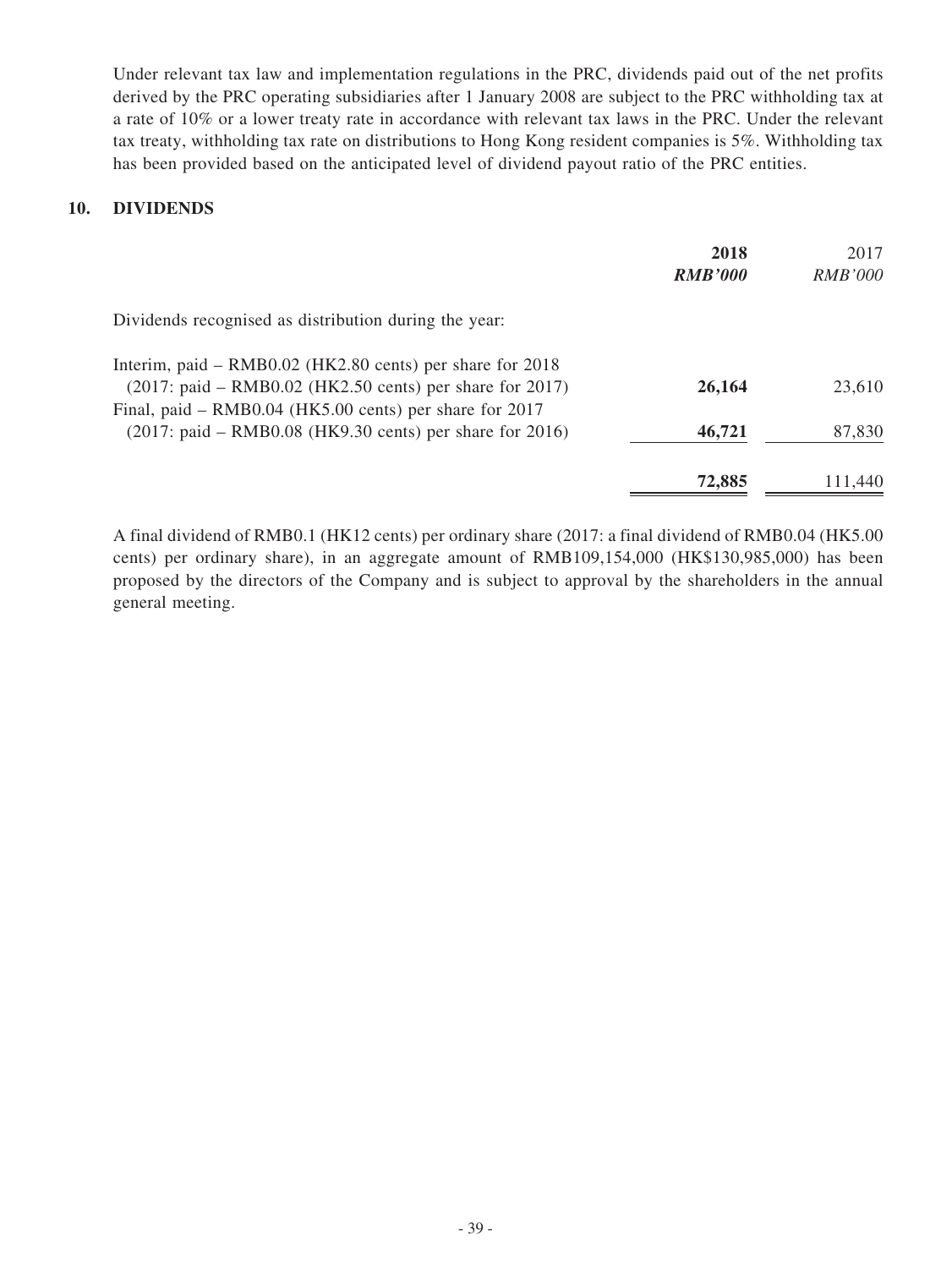### **11. EARNINGS (LOSS) PER SHARE**

Calculation of the basic and diluted earnings (loss) per share attributable to the owners of the Company is based on the following data:

#### **Earnings (loss)**

|                                                                                                                                                          | 2018<br><b>RMB'000</b> | 2017<br><b>RMB'000</b> |
|----------------------------------------------------------------------------------------------------------------------------------------------------------|------------------------|------------------------|
| Earnings (loss) for the purposes of basic and diluted earnings per<br>share, being earnings (loss) for the year attributable to owners of<br>the Company | 551,020                | (486, 650)             |
| Number of shares                                                                                                                                         |                        |                        |
|                                                                                                                                                          | 2018                   | 2017                   |
| Weighted average number of ordinary shares for the purpose of<br>calculating basic earnings (loss) per share                                             | 1,091,538,820          | 1,091,538,820          |
| Effect of dilutive potential ordinary shares relating to:<br>- outstanding share options                                                                 |                        |                        |
| Weighted average number of ordinary shares for the purpose of<br>calculating diluted earnings (loss) per share                                           | 1,091,538,820          | 1,091,538,820          |

All (31 December 2017: all) outstanding share options of the Company have not been included in the computation of diluted earnings (loss) per share as they did not have dilutive effect to the Company's earnings (loss) per share during the year ended 31 December 2018 and 2017 because the exercise prices of these options were higher than the average market prices of the Company's shares during the years ended 31 December 2018 and 2017.

#### **12. INTERESTS IN ASSOCIATES**

|                                                                                                       | 2018<br><b>RMB'000</b> | 2017<br><b>RMB'000</b> |
|-------------------------------------------------------------------------------------------------------|------------------------|------------------------|
| Cost of investment in associates<br>Share of post-acquisition results and other comprehensive expense | 151,341<br>(3,302)     | 151,341<br>(6,697)     |
|                                                                                                       | 148,039                | 144,644                |
| Loan to an associate                                                                                  | 1,310                  | 1,250                  |
|                                                                                                       | 149,349                | 145,894                |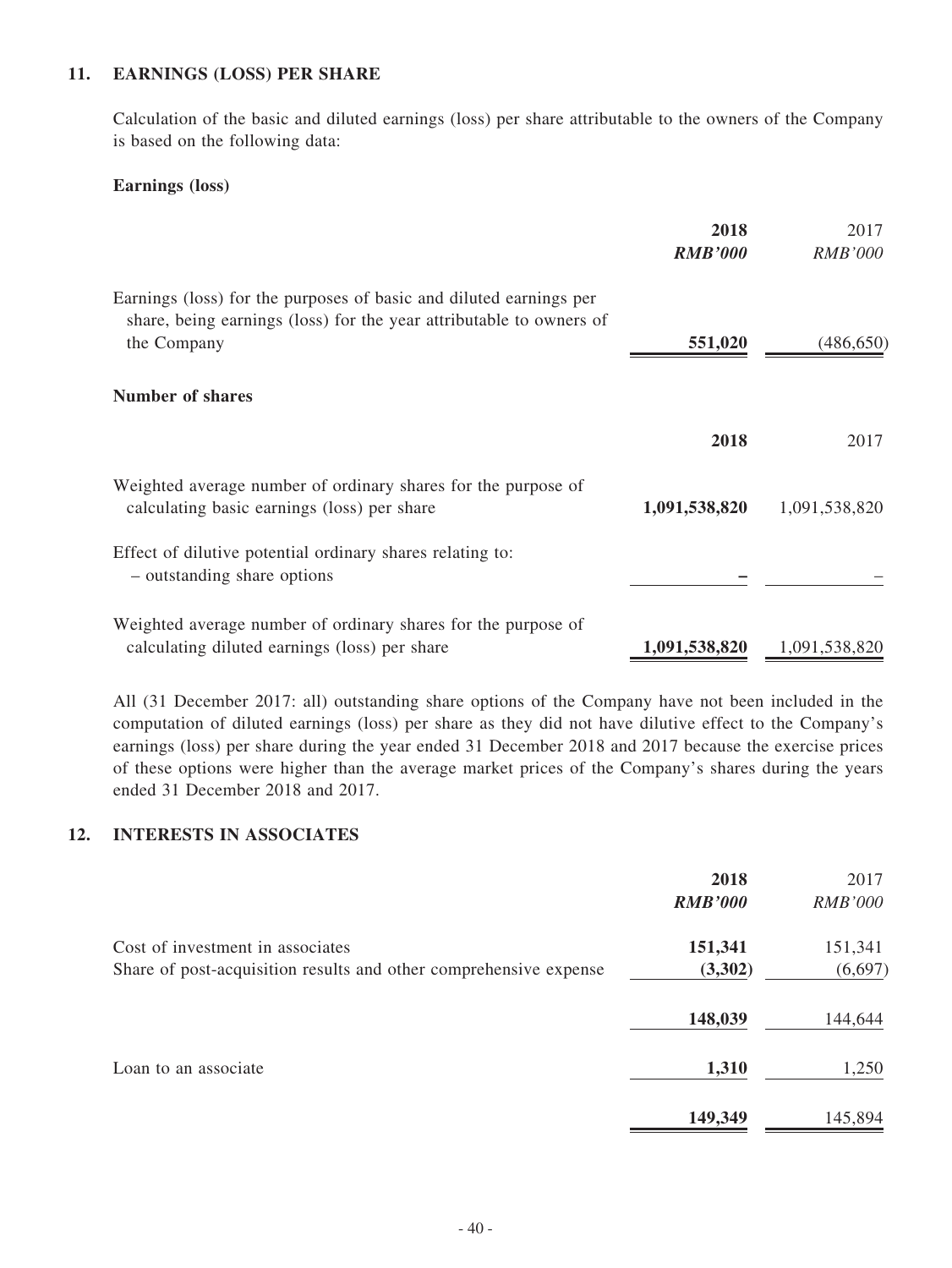### **13. FINANCIAL ASSETS AT FVTPL**

*RMB'000*

| At 31 December 2017                                                                                               |           |
|-------------------------------------------------------------------------------------------------------------------|-----------|
| Reclassification of financial assets from financial assets designated as at FVTPL to<br>financial assets at FVTPL | 245,487   |
| Reclassification of financial assets from available-for-sale investments to financial                             |           |
| assets at FVTPL                                                                                                   | 6,906     |
| Remeasurement from cost less impairment to fair value                                                             | (2,664)   |
| At 1 January 2018 (restated)                                                                                      | 249,729   |
| Exchange realignment                                                                                              | 2,050     |
| Gain on fair value change                                                                                         | 11,536    |
| Addition                                                                                                          | 124,120   |
| Disposal                                                                                                          | (77, 073) |
| At 31 December 2018                                                                                               | 310,362   |

The components of financial assets at FVTPL are as follow:

| 31 December    | 1 January      |
|----------------|----------------|
| 2018           | 2018           |
| <b>RMB'000</b> | <b>RMB'000</b> |
|                | (Restated)     |
|                | 63,487         |
| 137,000        | 122,000        |
| 70,000         | 60,000         |
| 99,120         |                |
| 4,242          | 4,242          |
| 310,362        | 249,729        |
|                |                |

#### *Notes:*

a. During the year, Ali Panini Investment Limited, an independent third company which has significant influence on the holding company of the Ele.me ("Ele.me"), entered into a share purchase agreement with other shareholders of Ele.me and purchased all shares of Ele.me held by other shareholders (the "Acquisition"). After the Acquisition, the Group was paid in aggregate RMB77,073,000 (US\$11,525,000) for all the Series G-1 Shares of Ele.me held by the Company.

Based on the share purchase price in the Acquisition, the management of the Group recognised a fair value gain from the financial asset at FVTPL of approximately RMB11,536,000 (US\$1,725,000) in the consolidated statement of profit or loss and other comprehensive income for the year ended 31 December 2018. As at 31 December 2018, cash settlement on the amount of RMB62,083,000 (US\$9,335,000) has been received by the Group. The directors of the Company considered that the remaining consideration of RMB14,990,000 (US\$2,190,000) will be repaid after the next twelve months.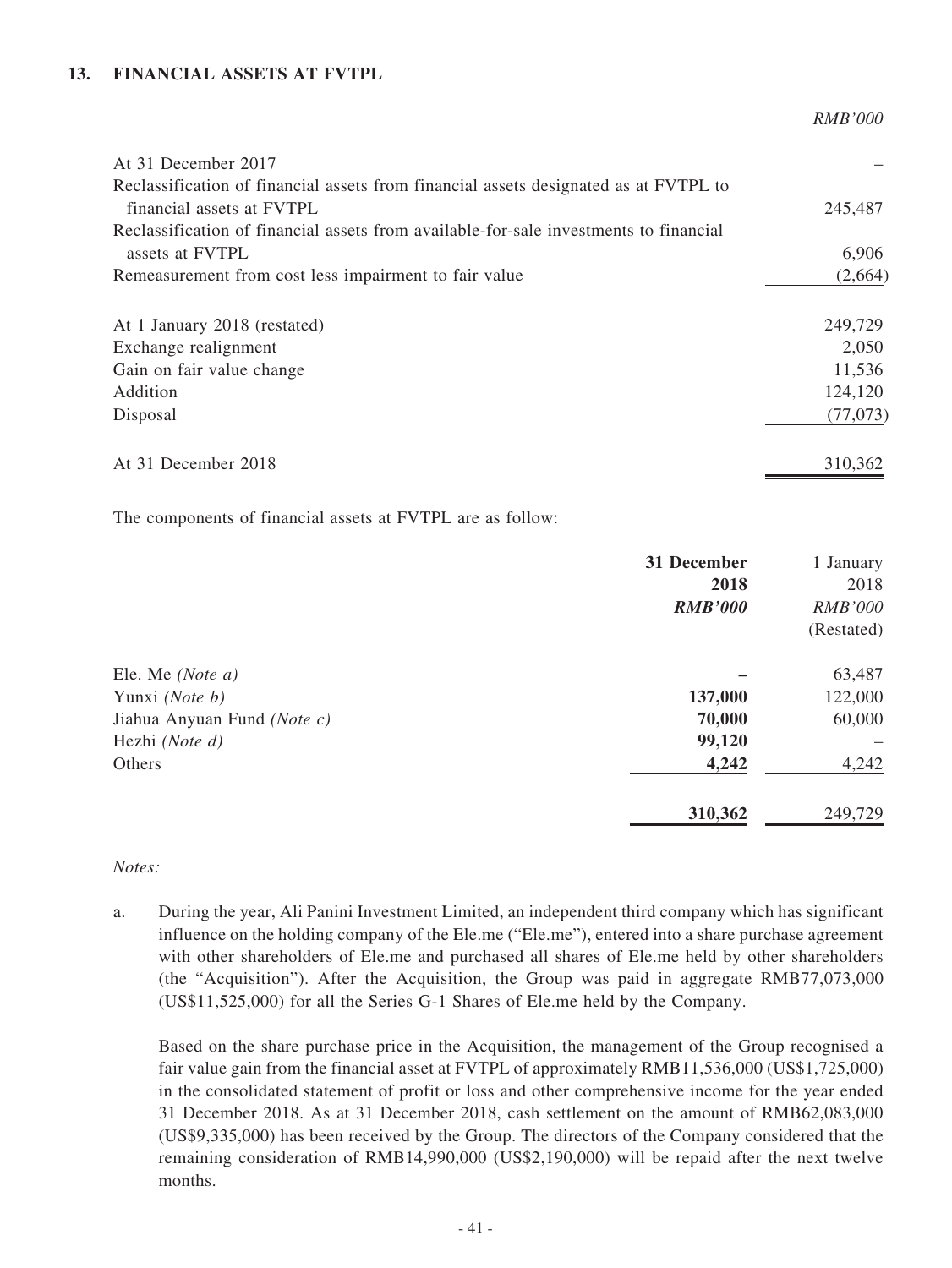b. During the year, Shanghai Jingjing Investment Center (Limited Partnership) ("Jingjing"), a subsidiary of the Company, made an additional investment of RMB15,000,000 in Guangzhou Yunxi Information Technology Co., Ltd. ("Yunxi"). Therefore, as at 31 December 2018, Jingjing invested RMB137,000,000 in Yunxi, which represents approximately 8.82% equity interest of Yunxi.

The fair values of the investment in Yunxi as at 31 December 2018 were determined by the management of the Group with reference to the price agreed and accepted by other independent third party investors in recent funding rounds. Based on such assessment, the management of the Group concluded there was no material change in the fair value of the investment as at 31 December 2018 as compared with that of as at 31 December 2017.

c. During the year, Jiahua Mingde (Tianjin) Enterprise Management and Consulting Partnership (Limited Partnership) ("Jiahua Mingde"), a subsidiary of the Company, made an additional investment of RMB10,000,000 in Anhui Jiahua Anyuan Investment Fund Partnership (Limited Partnership) ("Jiahua Anyuan Fund"). Therefore, as at 31 December 2018, Jiahua Mingde invested RMB70,000,000 in Jiahua Anyuan Fund, which represents approximately 12% equity interest of Jiahua Anyuan Fund.

The management of the Group considers that the carrying amounts of the investment costs approximate its fair values and as such no fair value change was recognised during the year.

d. During the year, Weiqian Noodle Food Service (Shenzhen) Co., Ltd. ("Weiqian Shenzhen"), a wholly-owned subsidiary of the Company, together with other two independent third parties to the Company, as the limited partners, and Beijing Housheng Investment & Management Center (Limited Partnership) and Guangzhou Hezhi Investment & Management Co., Ltd., two independent third parties to the Company, as the general partners, entered into a limited partnership agreement in relation to the admission and management of Guangzhou Hezhi Investment Center (Limited Partnership) ("Hezhi"). The total capital contribution of Hezhi was RMB1,000,000,000, and Weiqian Shenzhen invested an amount of RMB99,120,000, which took up approximately 9.91% equity interest. As Weiqian Shenzhen has no control, joint control nor significant influence in the limited partnership, this investment was presented as financial asset at FVTPL in the consolidated statement of financial position of the Group. The fair value of the investment is made with reference to the recent investment cost of its investment on initial recognition, and as such no fair value change was recognised during the year.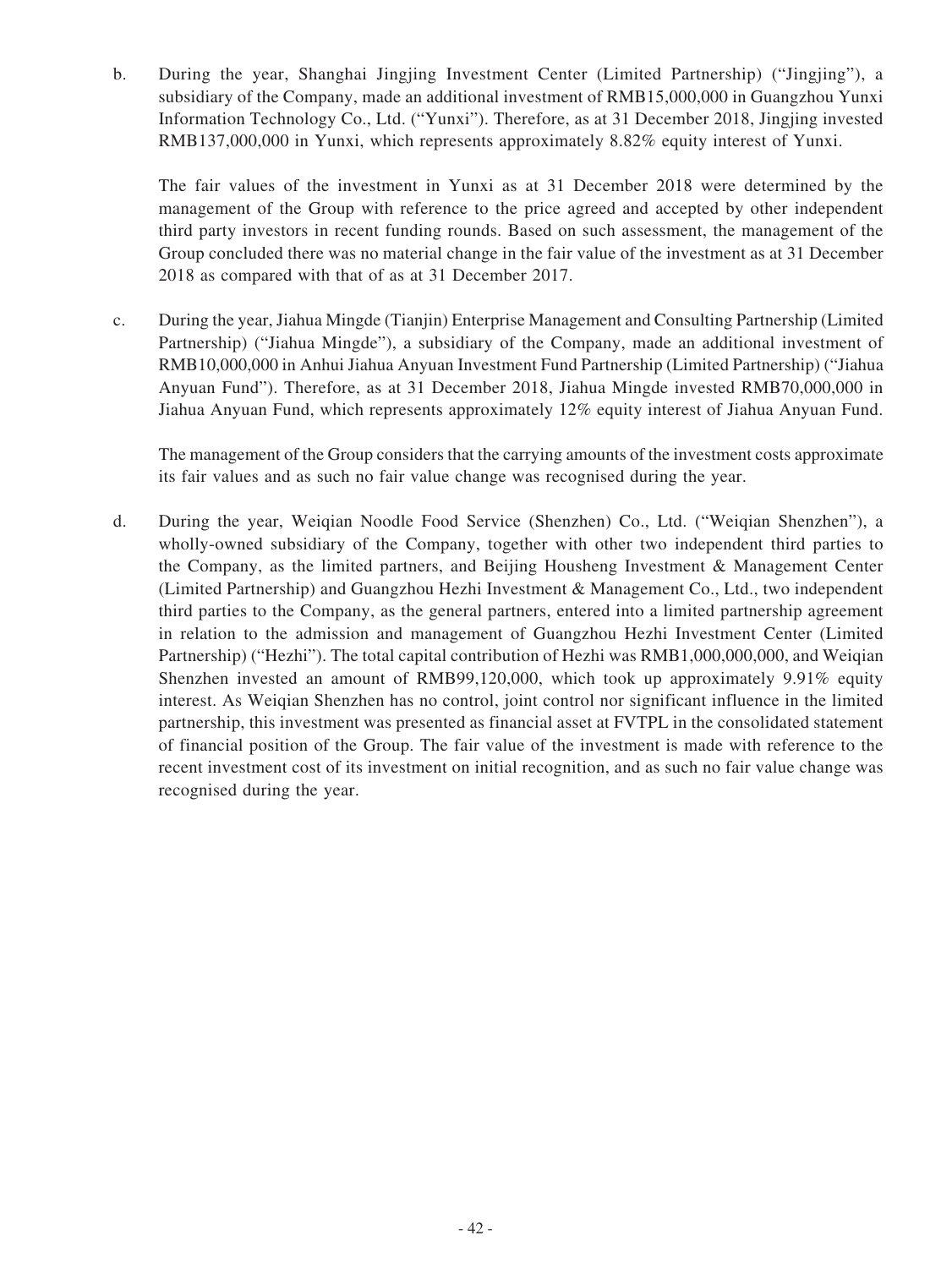### **14. TRADE AND OTHER RECEIVABLES**

|                                                  | 2018<br><b>RMB'000</b> | 2017<br><b>RMB'000</b> |
|--------------------------------------------------|------------------------|------------------------|
| Trade receivables                                |                        |                        |
| - a related company                              | 935                    | 935                    |
| - others                                         | 33,107                 | 36,311                 |
|                                                  | 34,042                 | 37,246                 |
| Less: allowance for credit losses                | (2,956)                |                        |
|                                                  | 31,086                 | 37,246                 |
| Rental and utility deposits                      | 21,050                 | 16,962                 |
| Property rentals paid in advance for restaurants | 28,073                 | 24,638                 |
| Advance to suppliers                             | 26,218                 | 23,434                 |
| Deductible value added tax                       | 24,753                 | 15,839                 |
| Compensation receivable in relation to equity    |                        |                        |
| investment in prior year (note)                  | 266,067                |                        |
| Prepaid lease payment – current portion          | 1,534                  | 1,799                  |
| Other receivables                                | 26,294                 | 15,606                 |
|                                                  | 425,075                | 135,524                |

*Note:* The amount has been settled in full on 10 January 2019.

The related company is a company in which Ms. Poon has controlling interests.

Customers including both independent third parties and related company of noodles and related products are normally granted 60 to 90 days credit period upon issuance of invoices, except for certain well established customers for which the credit terms are up to 180 days. There was no credit period for customers relating to sales from operation of restaurants.

As at 31 December 2018 and 1 January 2018, trade receivables from contracts with customers amounted to RMB31,086,000 and RMB34,290,000 respectively.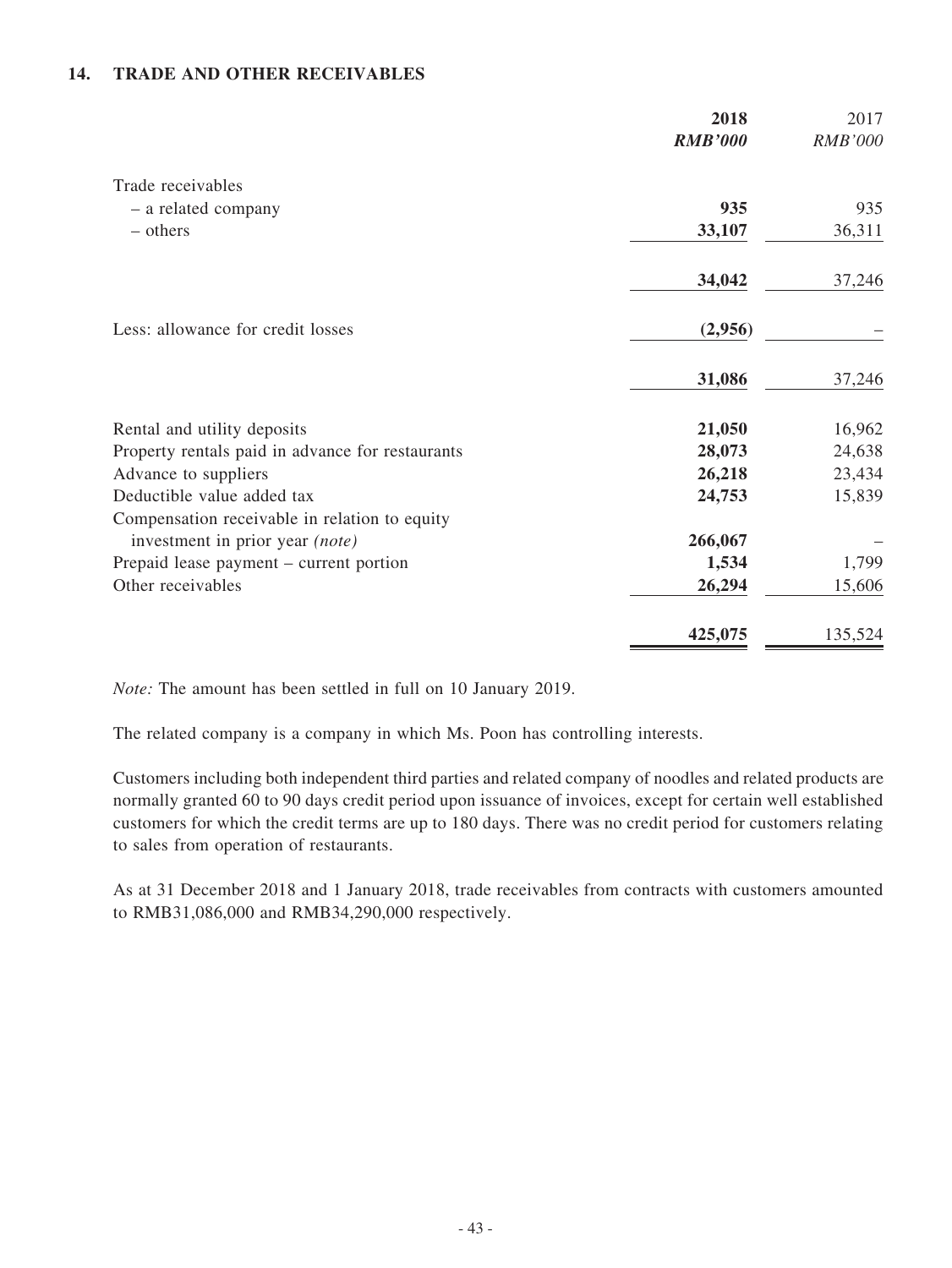The following is an ageing analysis of trade receivables net of allowance for credit losses presented based on invoice dates at the end of the reporting period, which approximated the respective revenue recognition dates:

|                  | 2018           | 2017              |
|------------------|----------------|-------------------|
|                  | <b>RMB'000</b> | <b>RMB'000</b>    |
| <b>Ageing</b>    |                |                   |
| $0$ to $30$ days | 27,865         | 32,739            |
| 31 to 60 days    | 2,292          | 134               |
| 61 to 90 days    | 768            | 674               |
| 91 to 180 days   | 161            | $\qquad \qquad -$ |
| 181 to 365 days  |                | 714               |
| Over 365 days    |                | 2,985             |
|                  | 31,086         | 37,246            |

As at 31 December 2018, included in the Group's trade receivables balance, are debtors with aggregate carrying amount of RMB161,000 which are past due as at the reporting date. Out of the past due balances, RMB161,000 has been past due 90 days or more and is not considered as in default as these balances are mainly due from customers of good credit quality. The Group does not hold any collateral over the balances.

As at 31 December 2017, major debtors comprising the Group's trade receivables that are neither past due nor impaired have no default history and of good credit quality.

As at 31 December 2017, included in the Group's trade receivable balances are debtors with a carrying amount of approximately RMB3,699,000 which are past due for over 180 days as at 31 December 2017 for which the Group has not provided for impairment loss as these balances are mainly due from related parties and certain group-buying companies with good credit.

The movement in the allowance for impairment in respect of trade receivables during the year was as follows.

|                                                | <i>RMB'000</i> |
|------------------------------------------------|----------------|
| Balance at 31 December 2017                    |                |
| Effect of adoption of HKFRS 9                  | 2,956          |
| Balance at 1 January 2018 and 31 December 2018 | 2.956          |

The balances of the Group's other receivables are unsecured, interest-free and repayable on demand. As at 31 December 2018 and 31 December 2017, other receivables of the Group are neither past due nor impaired and they have no default history and there are continuous subsequent settlement.

Details of impairment assessment of trade and other receivables for the year ended 31 December 2018 are set out in the annual report.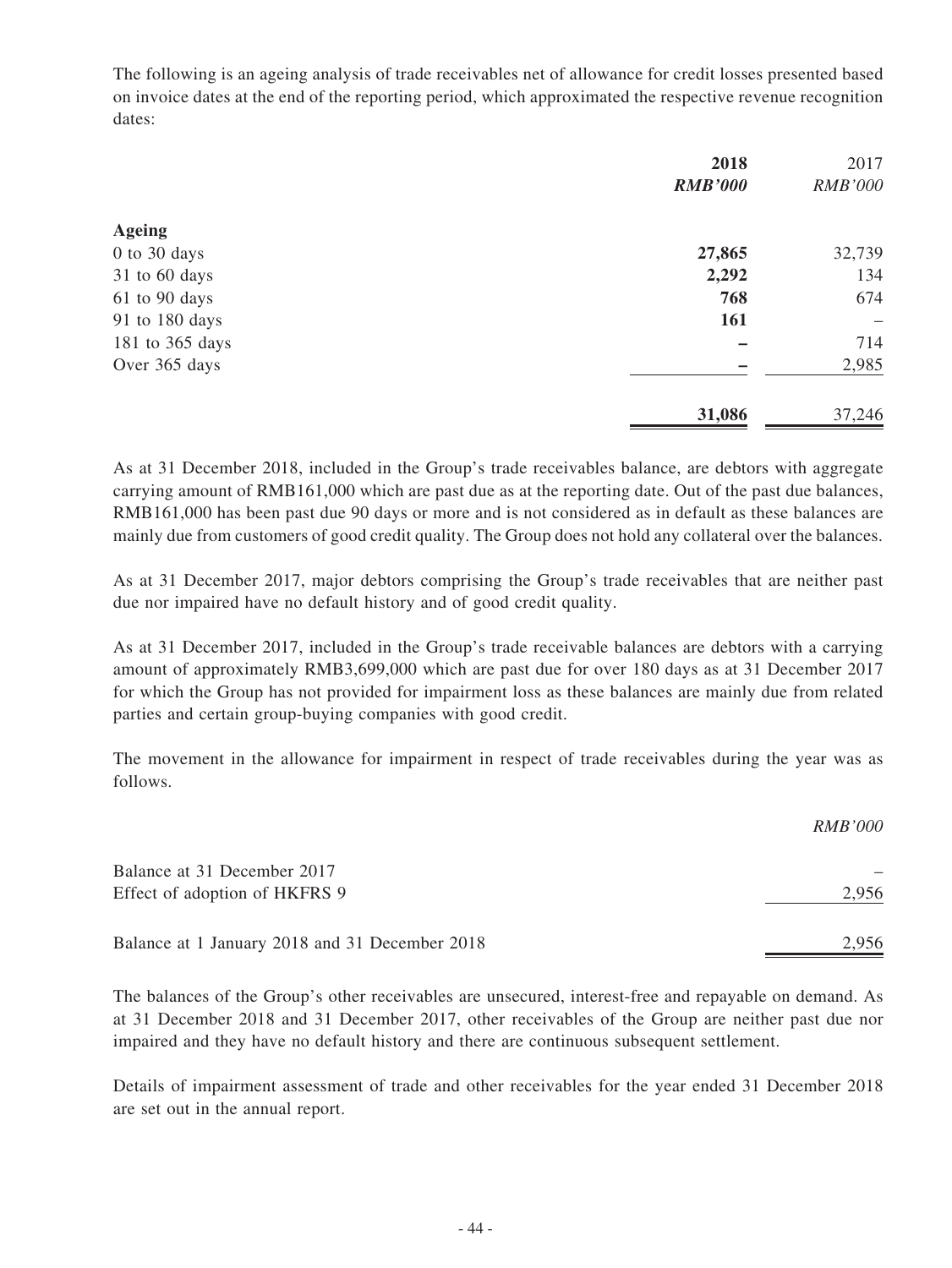### **15. TRADE AND OTHER PAYABLES**

|                                                          | 2018<br><b>RMB'000</b> | 2017<br><b>RMB'000</b> |
|----------------------------------------------------------|------------------------|------------------------|
| Trade payables                                           |                        |                        |
| - related companies                                      | 6,143                  | 6,474                  |
| – others                                                 | 88,525                 | 89,348                 |
|                                                          | 94,668                 | 95,822                 |
| Payroll and welfare payables                             | 39,386                 | 33,651                 |
| Customers' deposits received                             | 12,028                 | 8,618                  |
| Payable for acquisition of property, plant and equipment | 28,259                 | 15,418                 |
| Payable for property rentals                             | 24,042                 | 26,376                 |
| Other taxes payable                                      | 22,108                 | 22,645                 |
| Others                                                   | 26,060                 | 22,368                 |
|                                                          | 246,551                | 224,898                |

The related companies are the companies in which Mr. Katsuaki Shigemitsu, who is a director and shareholder of the Company, has controlling interests.

The average credit period for purchase of goods is 60 days (31 December 2017: 60 days). The following is an ageing analysis of trade payables presented based on invoice dates at the end of the reporting period:

**Ageing**

|                  | 2018           | 2017           |
|------------------|----------------|----------------|
|                  | <b>RMB'000</b> | <b>RMB'000</b> |
| $0$ to $30$ days | 62,877         | 60,373         |
| 31 to 60 days    | 24,420         | 26,496         |
| 61 to 90 days    | 537            | 1,252          |
| 91 to 180 days   | 342            | 1,221          |
| Over 180 days    | 6,492          | 6,480          |
|                  | 94,668         | 95,822         |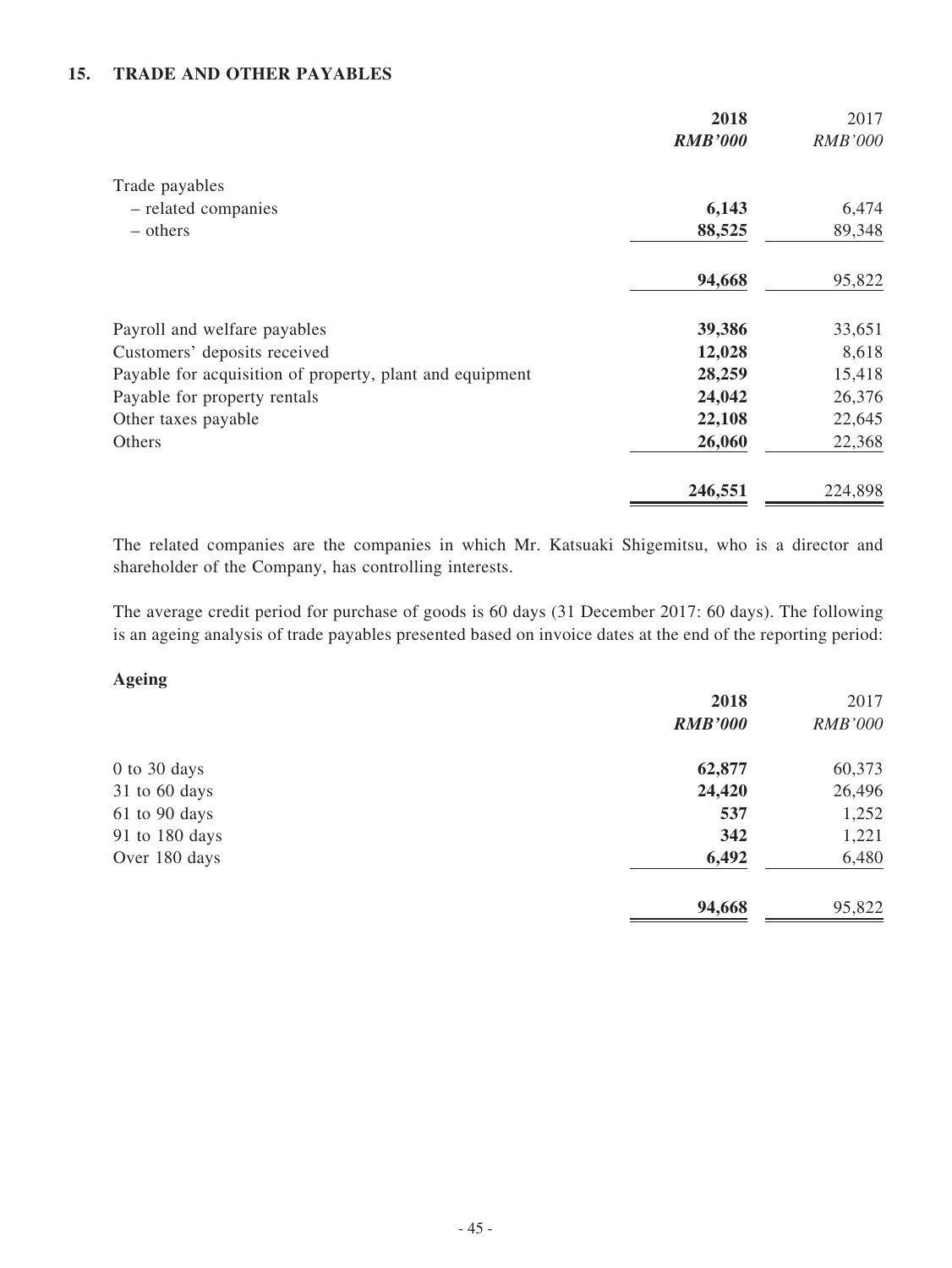## **DIVIDEND**

A final dividend of RMB0.1 (HK12 cents) per ordinary share (2017: a final dividend of RMB0.04 (HK5.00 cents) per ordinary share) for the year ended 31 December 2018 has been proposed by the Board and is subject to the approval by the shareholders of the Company (the "Shareholders") at the annual general meeting ("AGM") to be held on 23 May 2019. The proposed final dividend is expected to be paid on or about 30 September 2019. Including the interim dividend of RMB0.02 (HK2.80 cents) per ordinary share (2017: RMB0.02 (HK2.50 cents) per ordinary share) already paid, the total dividend for the year ended 31 December 2018 will amount to RMB0.12 (HK14.8 cents) per ordinary share (2017: RMB0.06 (HK7.50 cents) per ordinary share).

## **MANAGEMENT DISCUSSION AND ANALYSIS**

## **Industry Review**

In 2018, despite the profound changes in international environment and the complex evolution of the China-US economic and trade frictions, China has made further breakthroughs in reforms and continued to implement structural adjustments. Facing a complex environment both at home and abroad, China's economy achieved generally stable growth while making further progress and its GDP grew by 6.6% (corresponding period of 2017: 6.9%) year-on-year to RMB90,030.9 billion. Personal income increased stably, supply-side structural reform was further advanced and the transformation and upgrading of the economy was continued. Thanks to all these, consumer prices recorded moderate growth, and the China Service Production Index increased by 7.7% throughout the year as compared to that of 2017.

The increasing per capita income drove the upgrading of consumers' demand for the catering industry. According to the National Bureau of Statistics of China, in 2018, the revenue of the catering industry increased by 9.5% (corresponding period of 2017: 10.7%) year-on-year to RMB4,271.6 billion, exceeding RMB4 trillion for the first time. The growth of the catering industry was 0.5 percentage point higher than that of the entire consumer market (9.0%). As the catering market continues to expand, catering consumption has become the main growth driver for the domestic consumption market. New business models such as takeaway and group meals have led the catering consumption market.

Demands for takeaway services have been increasing in the fast-paced urban lives, and the takeaway services have even gradually changed the catering cultures and habits. After the fierce competition and waves of mergers and acquisitions caused by subsidies in previous years, the takeaway industry in China has ceased its explosive growth, and marched into a period of integration which places high emphasis on brand, quality and service. In recent years, the scale of online takeaway market has experienced fast growth with increasing shares in the domestic catering industry. According to the "Annual Report on the Development of China's Sharing Economy (2019) (《中國共享經濟發展年度報告(二零一九)》) issued by the State Information Center, revenue from the online takeaway services in China amounted to approximately RMB471.2 billion in 2018, representing approximately 10.6% of the total revenue of the catering industry in China, 3 percentage points higher than that of last year. According to the 43rd Statistical Report on Internet Development in China (《中國互聯網絡發展狀况統計報告》) issued by China Internet Network Information Center, as of December 2018, the number of users of online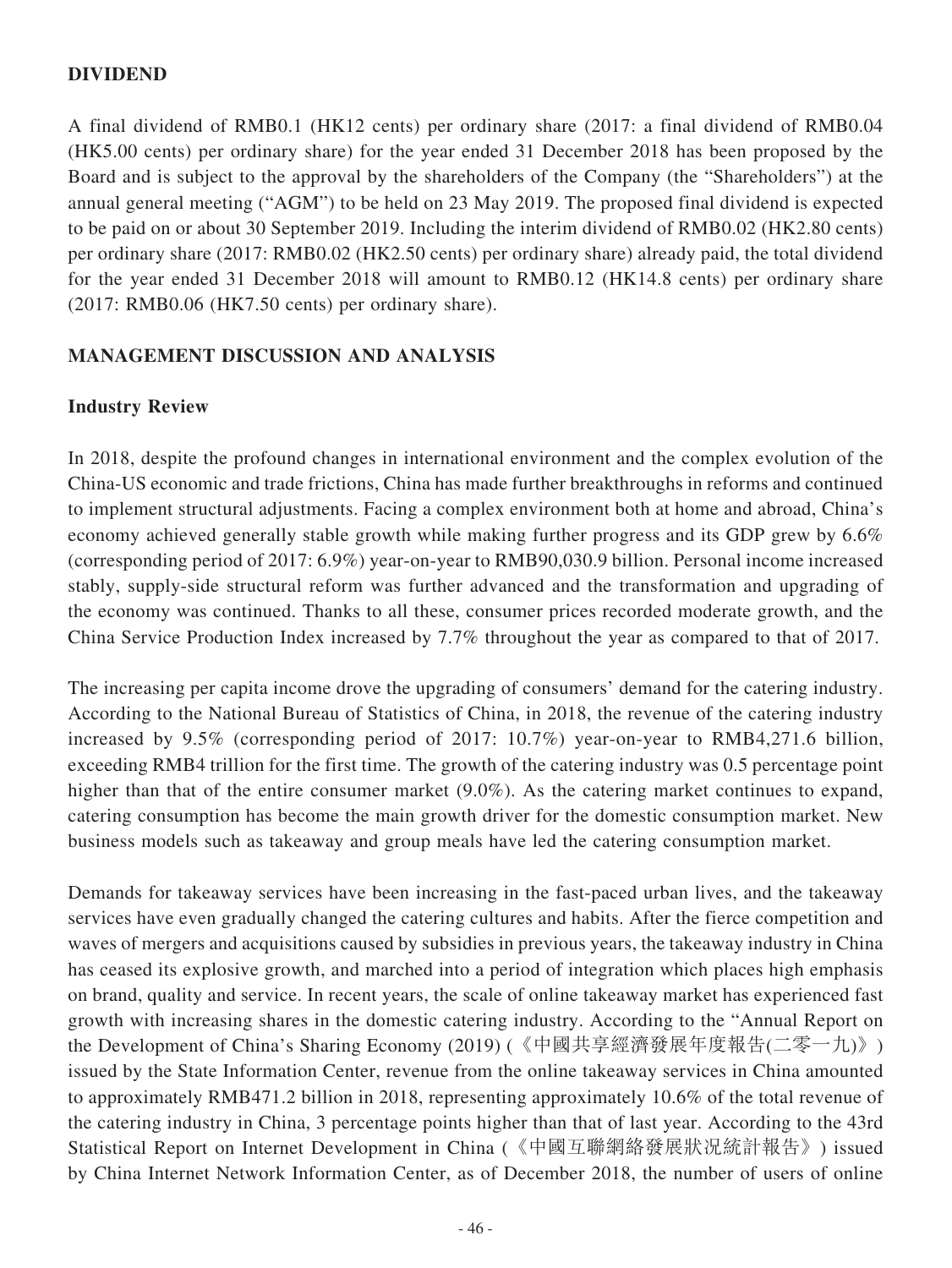takeaway services reached 406 million, representing an increase of 18.2% as compared to the end of 2017, among which 49.0% were Internet users. As the fast food takeaway market further penetrates into the catering market, the takeaway industry will embrace all categories of food, segmentation, intelligence and new retail in the future.

As ordering takeaway gradually becomes a habit, consumers' demand for catering consumption will also be constantly upgraded, and the quality and service of the catering industry will be the focus of consumers. Also, we will adapt to the demand of consumers, putting more efforts on quality, refinement and experience.

Nowadays, the development of the catering industry is shifting from "outward expansion" to "selfenhancement" and from "scale-and-speed-oriented" to "quality-and-efficiency-oriented". The industry is experiencing a comprehensive improvement in terms of operation and management, brand building, model innovation, technology application, modern supply chain and other aspects. Enhancing the quality of supply-side through the supply-side structural reform is the key development direction of the catering industry while improving development quality and efficiency will be its basic development strategy.

The Group will continue to adopt lean management approach and strictly control the quality of food. Moreover, the Group will establish smart stores to enhance customer experience through proactive development and research of intelligence technology. Meanwhile, the management is currently seeking targets of investment actively, with a view to grasping opportunities arising from industry reform and bringing better return on investment for Shareholders.

# **Business Review**

For the year ended 31 December 2018, the Group's turnover increased from approximately RMB2,332 million in 2017, by approximately 1.9% to approximately RMB2,377 million in 2018. The gross profit of the Group reached approximately RMB1,793 million, an increase of approximately 2.2% from last year. Profit from operation for the year of the Company decreased by approximately 23.1% and profit attributable to the owners of the Company increased by approximately 213.2% to RMB551 million from loss of approximately RMB487 million last year. Correspondingly, basic earnings per share increased from a loss of RMB0.45 last year to earnings of RMB0.5 per ordinary share.

Given the growth of the current operation of the Company during the year, the Board recommended a final dividend of RMB0.1 (2017: RMB0.04) per ordinary share for the year ended 31 December 2018 as a return to the Shareholders.

The support from its production bases is an integral factor for the sustainable and steady expansion of the Group's chain restaurant network. As at 31 December 2018, the Group has six major production bases in Shanghai, Chengdu, Tianjin, Wuhan, Qingdao and Dongguan throughout China.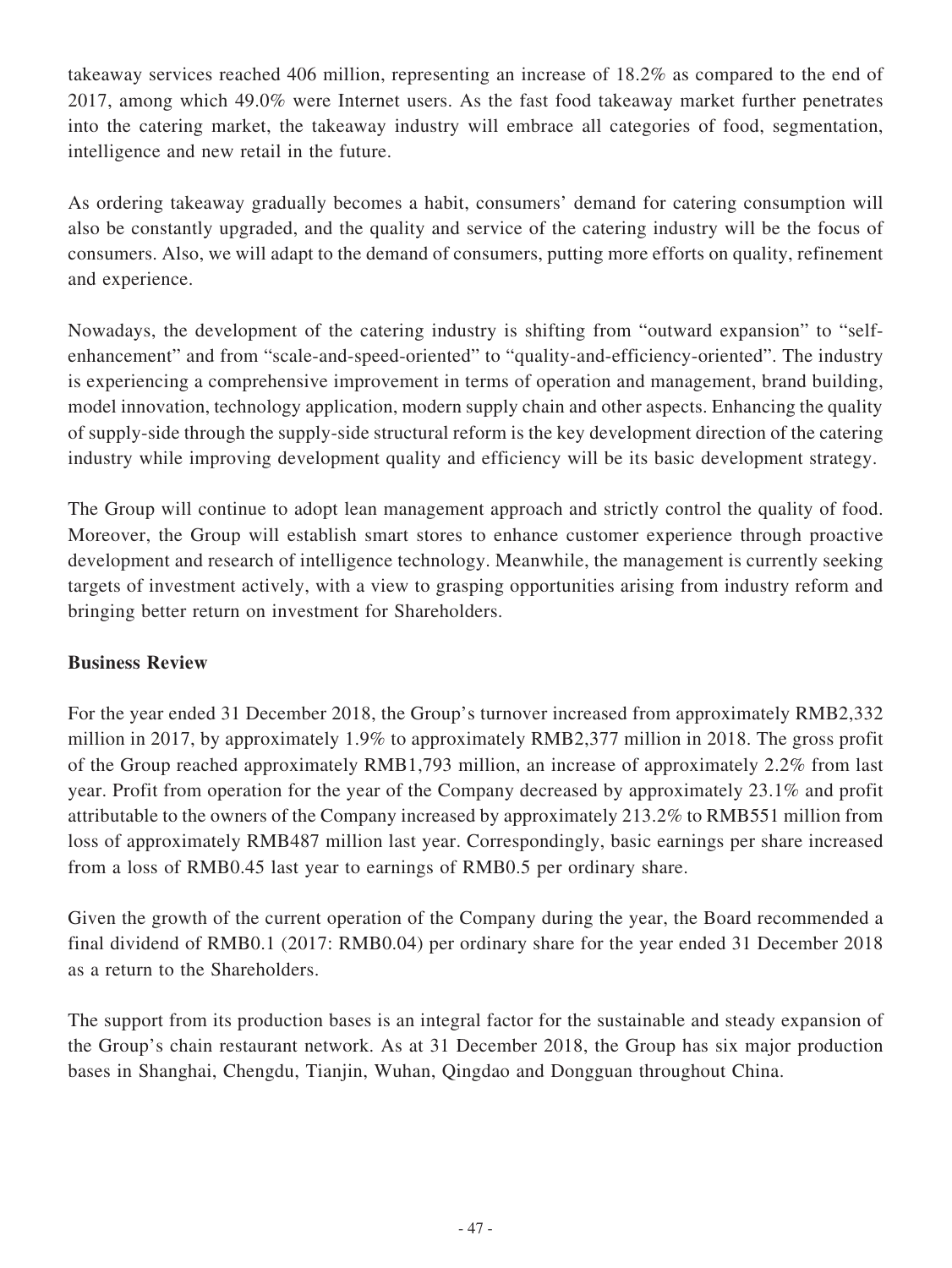During the year, the Group continued the expansion of fast casual restaurant ("FCR") network as planned. The Group adopted more focused strategies in its development, and continued to expand the restaurant network and deepened the density in mature markets, such as Beijing, Jiangsu, Zhejiang and Shanghai.

During the year, the Group's cost of inventories consumed as a proportion to turnover was approximately 24.6%, indicating a decrease of approximately 0.2 percentage point from that of the corresponding period last year. Accordingly, gross profit margin increased from approximately 75.2% last year to approximately 75.4% in 2018. The Company leveraged on the adjustment of menu prices and adoption of direct purchase to stabilize the cost of raw materials. In addition, benefit from the value added tax ("VAT") reform in PRC with effective from 1 May 2016, the Group will be able to maintain a relatively high and stable gross profit margin.

During the year, the Group's labour costs accounted for approximately 25.6% of the turnover, which was approximately 0.3 percentage point higher than that of the corresponding period of last year. During the year, proactive cost control measures were implemented, and obvious effects were witnessed. The Group continue the policy for staff allocation based on restaurant scale, optimized the ordering system and hiring more managerial experienced staff. These measures enhanced the efficiency of human resource utilization, leading to an increase in labor cost approximately 3% but with the shop number increase approximately 8.8%.

During the year, rental and related costs as a proportion to turnover of the Group was approximately 17%, which was approximately 0.6 percentage point higher than that of the corresponding period last year. Such increase was mainly attributable to the fact that the slower turnover growth for the period and with the recovery of turnover, rental costs will be diluted further, pushing up the proportion of rental and related costs to turnover. On the other hand, the number of stores increased by 62 compared with last year. During the year, the Group maintained stringent criteria in location selection for new restaurants to ensure the rate of success of the new establishment. Also, a large number of medium- and small-sized restaurants were developed so as to enhance the output per unit area. On the other hand, with our branding effect becoming stronger, the Group has secured fixed leases on a long-term basis.

The Group has timely introduced a number of enriched and attractive marketing activities. During the year, the Group featured the promotional sales of various attractive premiums. The feedback was excellent and the promotions facilitated an increase in transaction amount. These activities not only encouraged new and existing customers to visit the restaurants, but also helped the Group to fully benefit from the market recovery.

The effective operation of 766 restaurants under the Group would not be achieved without our efficient management and intensive staff training. During the year, the Group placed emphasis on the guidance and training of restaurant managers and regional supervisors. The operational efficiency of each restaurant was enhanced through constant upgrading of its basic management level. The Group also launched inter-restaurant competitions and new incentive bonus scheme so as to fully motivate its staff.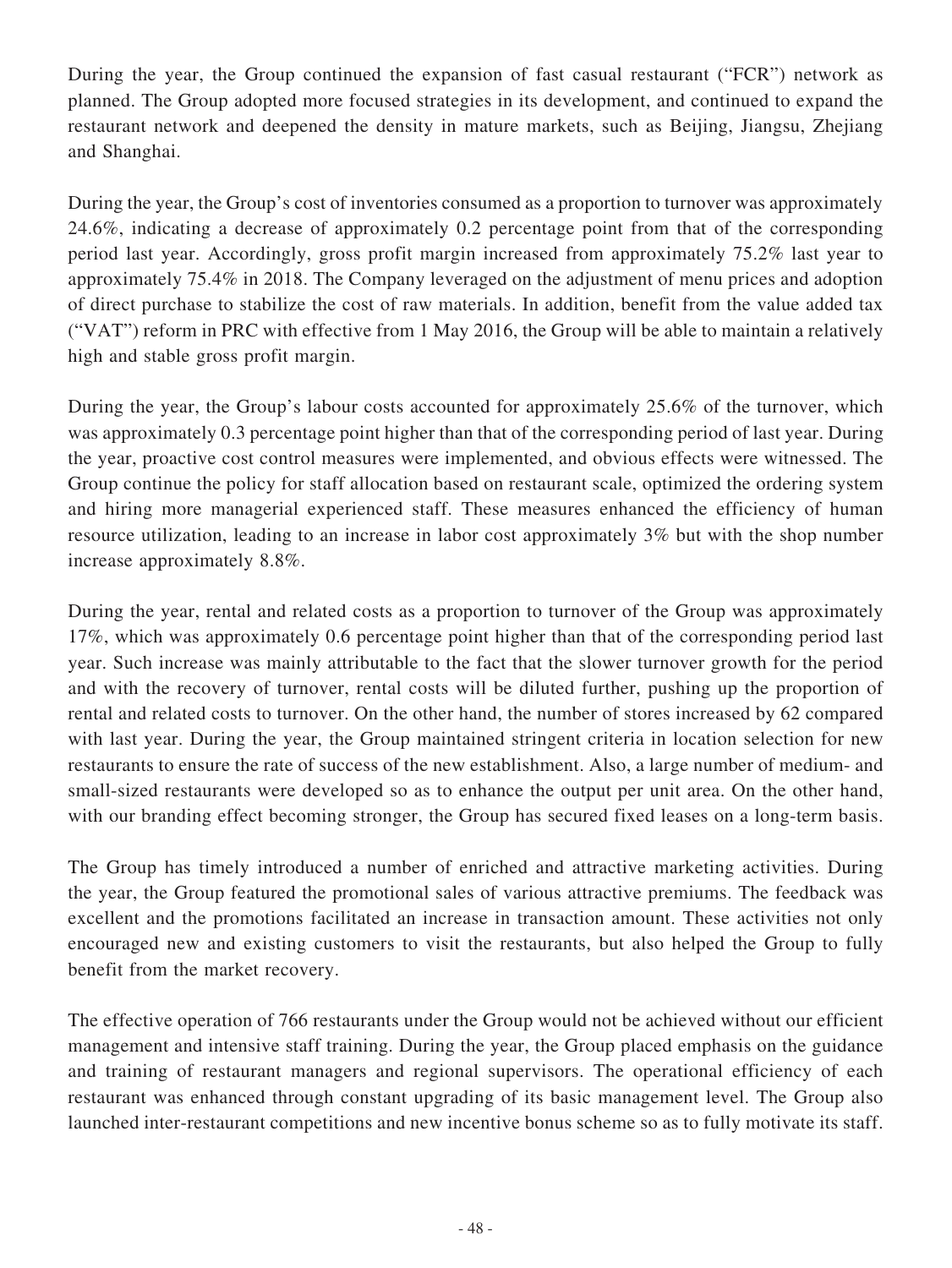## **Retail Chain Restaurants**

In 2018, the Group's major business and primary source of income continued to stem from the retail chain restaurant business. During the year, the Group's restaurant business income recorded approximately RMB2,218,124,000(2017: RMB2,211,658,000), accounted for approximately 93.3% (2017: 94.8%) of the Group's total revenue.

As at 31 December 2018, the Group's restaurant portfolio consisted of 766 Ajisen chain restaurants, comprising the following:

|                                | 31 December             | 31 December    |                  |  |
|--------------------------------|-------------------------|----------------|------------------|--|
|                                | 2018                    | 2017           | $+/-$            |  |
| By provinces:                  |                         |                |                  |  |
| Shanghai                       | 129                     | 129            | $\overline{0}$   |  |
| Beijing                        | 47                      | 45             | $\mathbf{2}$     |  |
| Tianjin                        | 6                       | 6              | $\boldsymbol{0}$ |  |
| Guangdong (excluding Shenzhen) | 49                      | 49             | $\boldsymbol{0}$ |  |
| Shenzhen                       | 22                      | 22             | $\boldsymbol{0}$ |  |
| Jiangsu                        | 91                      | 85             | 6                |  |
| Zhejiang                       | 74                      | 66             | $8\,$            |  |
| Sichuan                        | 16                      | 16             | $\boldsymbol{0}$ |  |
| Chongqing                      | 12                      | 14             | $-2$             |  |
| Fujian                         | 25                      | 24             | $\mathbf{1}$     |  |
| Hunan                          | 18                      | 19             | $-1$             |  |
| Hubei                          | 16                      | 18             | $-2$             |  |
| Liaoning                       | 24                      | 20             | $\overline{4}$   |  |
| Shandong                       | 47                      | 38             | 9                |  |
| Guangxi                        | 13                      | 10             | $\mathfrak{Z}$   |  |
| Guizhou                        | 4                       | 3              | $\mathbf{1}$     |  |
| Jiangxi                        | 15                      | 16             | $-1$             |  |
| Shaanxi                        | 15                      | 13             | $\sqrt{2}$       |  |
| Yunnan                         | 12                      | 9              | $\mathfrak{Z}$   |  |
| Henan                          | 14                      | 8              | $\boldsymbol{6}$ |  |
| Hebei                          | 12                      | 7              | 5                |  |
| Anhui                          | 19                      | 13             | 6                |  |
| Xinjiang                       | 3                       | 1              | $\overline{c}$   |  |
| Hainan                         | $\boldsymbol{9}$        | 8              | $\,1\,$          |  |
| Shanxi                         | 4                       | 1              | $\mathfrak{Z}$   |  |
| Neimenggu                      | 5                       | 5              | $\boldsymbol{0}$ |  |
| Heilongjiang                   | 14                      | 12             | $\overline{2}$   |  |
| Ningxia, Qinghai               | $\overline{\mathbf{4}}$ | $\mathfrak{Z}$ | I                |  |
| Jilin                          | 15                      | 13             | $\overline{c}$   |  |
| Tibet                          | $\mathbf{1}$            | $\mathbf{1}$   | $\boldsymbol{0}$ |  |
| Hong Kong                      | 30                      | 29             | $\mathbf{1}$     |  |
| Rome                           | 1                       | $\mathbf{1}$   | $\boldsymbol{0}$ |  |
| Total                          | 766                     | 704            | 62               |  |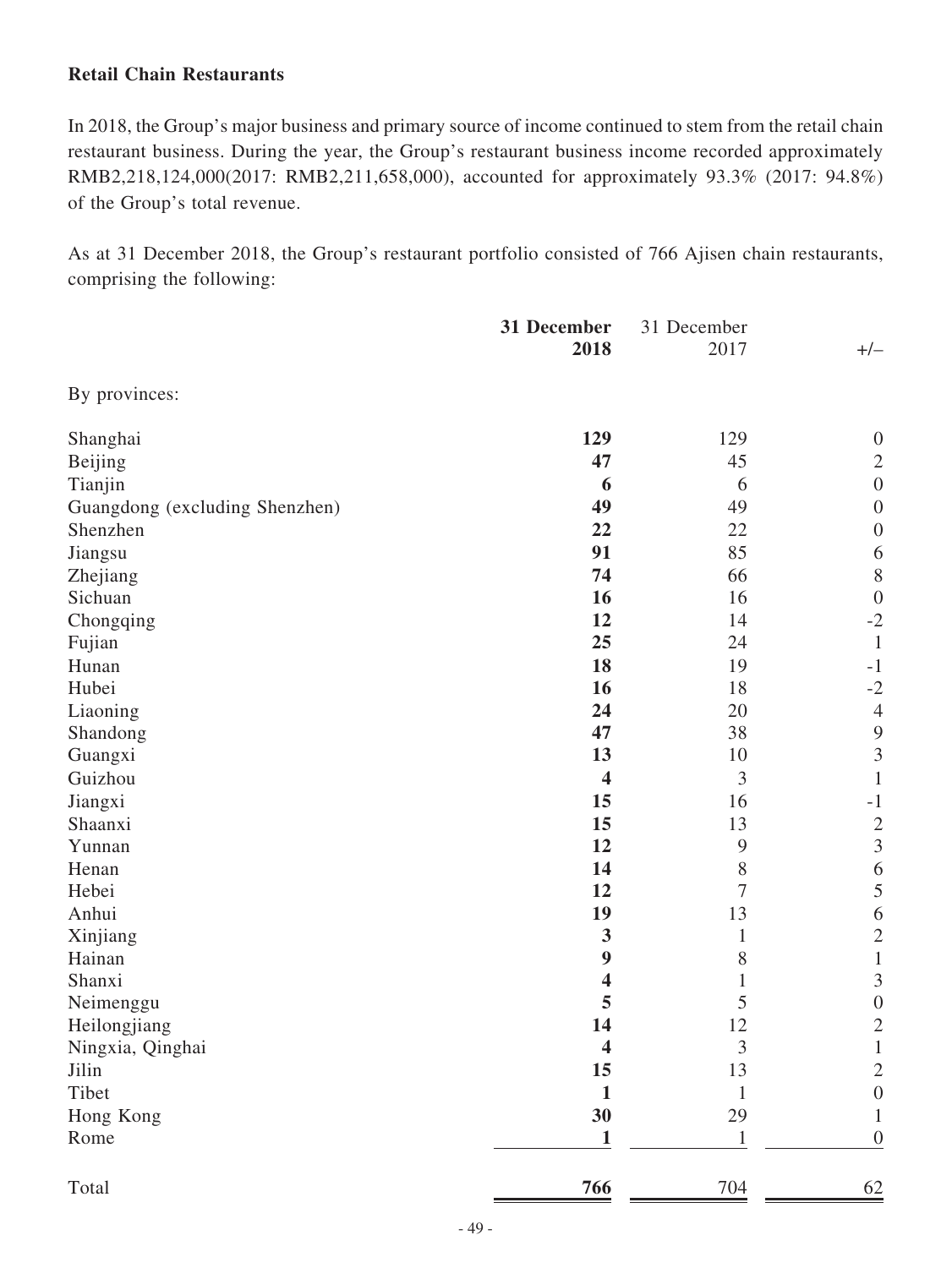|                         | 31 December<br>2018 | 31 December<br>2017 | $+/-$          |
|-------------------------|---------------------|---------------------|----------------|
| By geographical region: |                     |                     |                |
| Northern China          | 178                 | 142                 | 36             |
| Eastern China           | 296                 | 293                 | 3              |
| Southern China          | 148                 | 158                 | $-10$          |
| Central China           | 143                 | 110                 | 33             |
| Italy                   | 1                   | 1                   | $\overline{0}$ |
| Total                   | 766                 | 704                 | 62             |

## **Risk Management**

## *Liquidity and financial resources*

The liquidity and financial position of the Group as at 31 December 2018 remained healthy and strong, with bank balances amounting to RMB1,356,047,000 (31 December 2017: RMB1,534,103,000) and a current ratio of 3.4 (31 December 2017: 2.9).

As at 31 December 2018, the Group had bank borrowings of RMB219,511,000 (31 December 2017: RMB320,118,000) and therefore the gearing ratio (expressed as a percentage of total borrowings over total assets) was 5.3 (31 December 2017: 8.7).

## *Exposure to exchange rates*

Presently, most of the Group's business transactions, assets and liabilities are denominated in RMB and settled in RMB. The Group's exposure to currency risk is minimal as the Group's assets and liabilities as at 31 December 2018 and 31 December 2017 were denominated in the respective Group companies' functional currencies. The Group does not have any currency hedging policy and has not entered into any hedging or other instrument to reduce currency risks. However, the management will closely monitor the Group's exposure to the fluctuation of exchange rates and take appropriate measures as necessary to minimise any adverse impact that may be caused by such fluctuation.

# *Significant investments held, material acquisitions and disposals of subsidiaries, and future plans for material investments or capital assets*

Save for those disclosed in this annual results announcement, there were no other significant investments held, nor were there any material acquisitions or disposals of subsidiaries during the year under review. Apart from those disclosed in this annual results announcement, there was no plan authorised by the Board for other material investments or additions of capital assets at the date of this annual results announcement.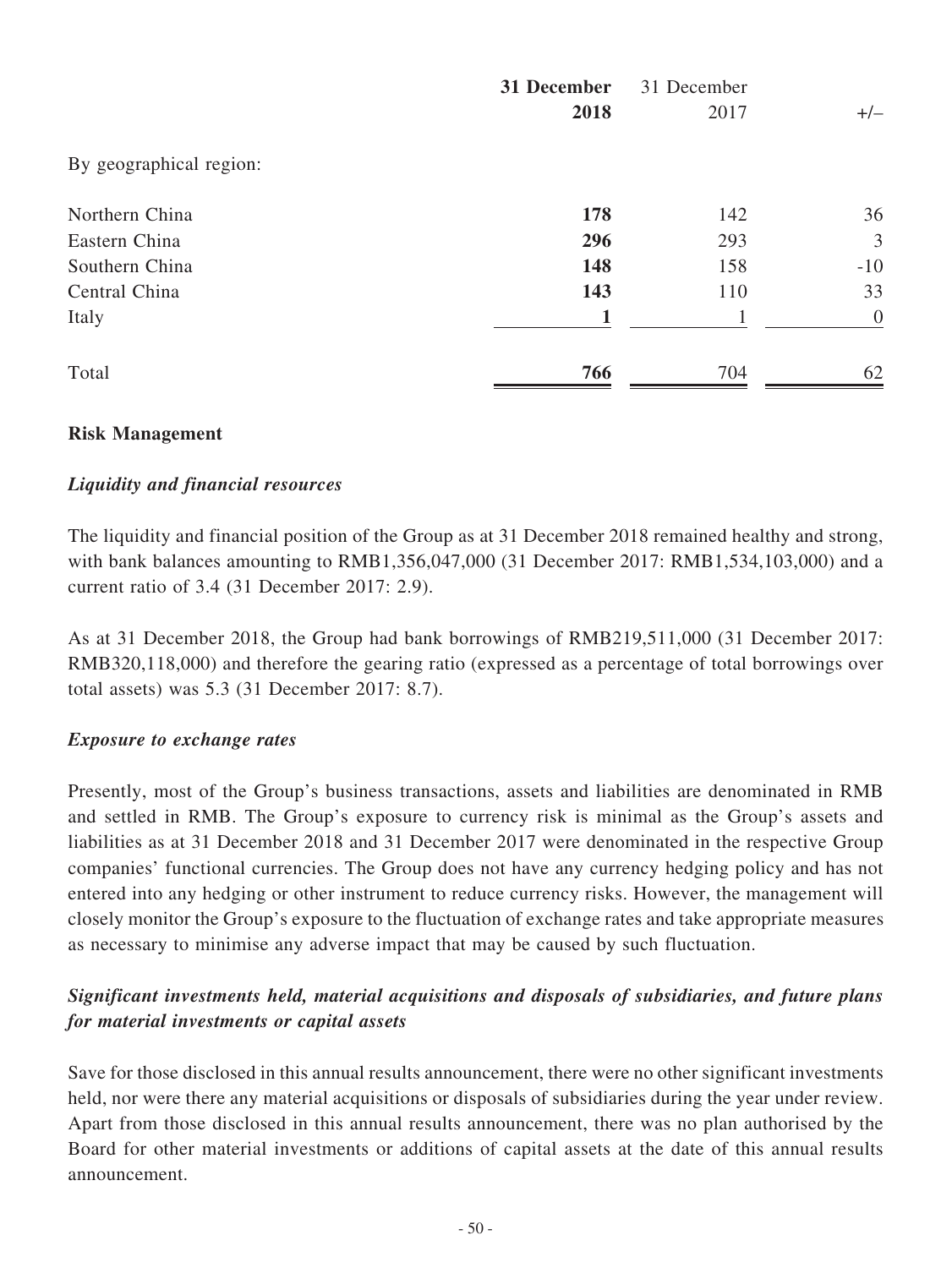## *Interest rate risk*

As the Group has no significant interest-bearing assets (other than pledged bank deposits and bank balances and cash), the Group's income and operating cash flows are substantially independent of changes in market interest rates.

## *Credit risk*

The Group has no significant concentrations of credit risk. The carrying amounts of trade receivables, deposits and other receivables, bank balances and cash, pledged bank deposits included in the consolidated balance sheets represent the maximum exposure to credit risk in relation to the Group's financial assets. The Group typically does not require collaterals from customers. Provisions are made for the balance that is past due when the management considers the loss from non-performance by the customers is likely. Sales to retail customers are settled in cash or by using major credit cards. The Group also makes deposits to the relevant landlords for lease of certain of the self-managed outlets. The management does not expect to incur any loss from non-performance by these counterparties.

As of 31 December 2018 and 31 December 2017, all of the bank balances and pledged bank deposits were deposited with highly reputable and sizable banks and financial institutions without significant credit risk in the PRC and Hong Kong. The management does not expect to incur any loss from nonperformance by these banks and financial institutions.

### *Contingent liabilities*

As of 31 December 2018, the Group did not have any significant contingent liabilities.

### *Assets and liabilities*

The Group's net current assets were approximately RMB1,322,723,000 and the current ratio was 3.4 as at 31 December 2018 (31 December 2017: 2.9). As the Group is primarily engaged in the restaurant business, most of the sales are settled in cash. As a result, the Group was able to maintain a relatively high current ratio.

### *Cash flows*

Cash generated from operations for the year ended 31 December 2018 was approximately RMB360,842,000, while profit before taxation for the same period was approximately RMB673,865,000. The difference was primarily due to the compensation gain in relation to a prior year investment.

### *Capital expenditure*

For the year ended 31 December 2018, the Group's capital expenditure was approximately RMB334,591,000 (2017: RMB260,834,000), the increase was mainly because more money spent on purchase of financial asset.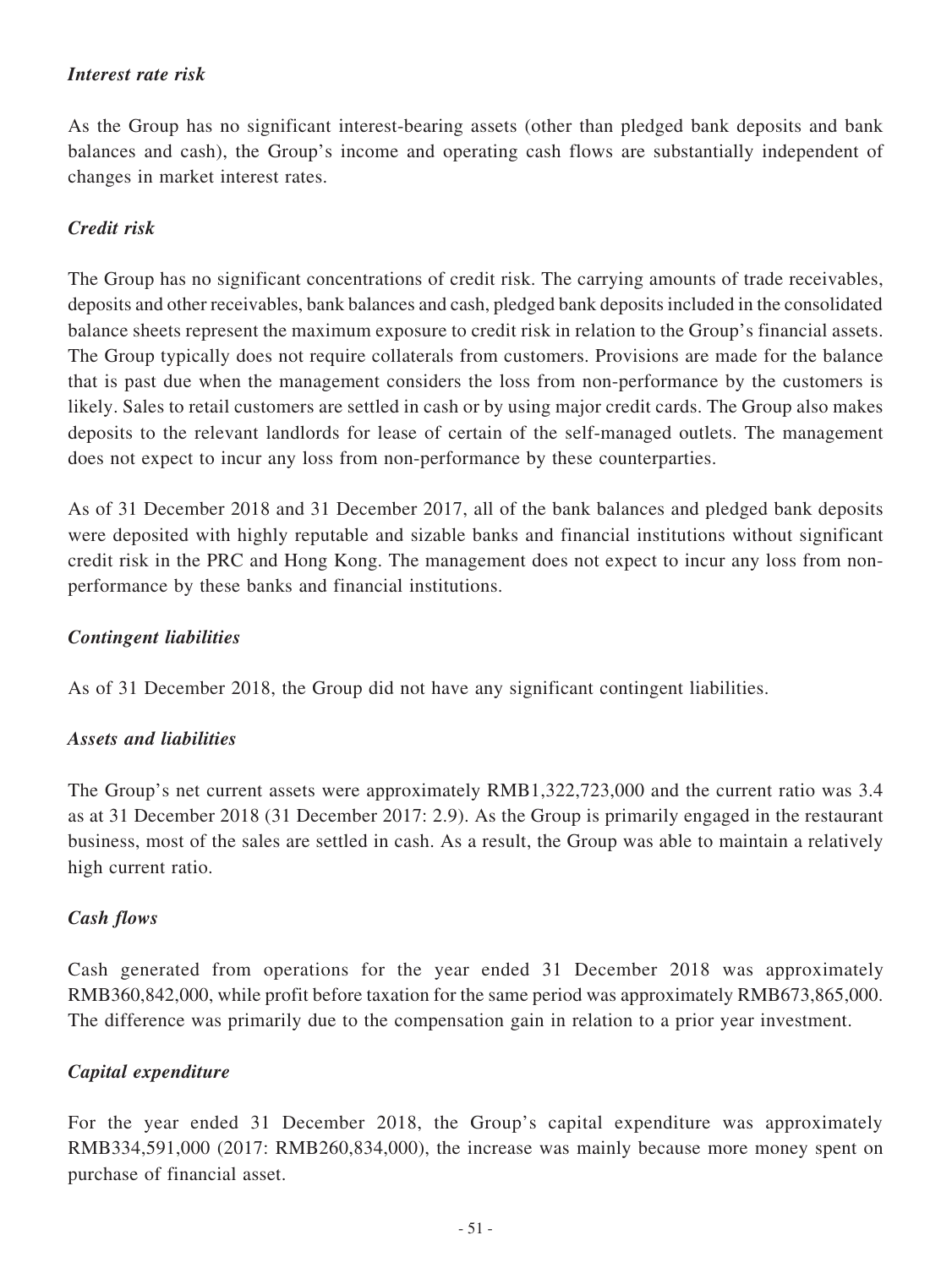## **Key operating ratios for restaurant operations**

|                                               | <b>Hong Kong</b> |          | <b>PRC</b> |                                           |          |                    |
|-----------------------------------------------|------------------|----------|------------|-------------------------------------------|----------|--------------------|
|                                               | 1-12/2018        |          |            | $1-6/2018$ 1-12/2017 1-12/2018            |          | 1-6/2018 1-12/2017 |
| Comparable restaurant sales<br>$growthNote$ : | $-6.9\%$         | $-7.5\%$ | $-6.8\%$   | $-2.6\%$                                  | $-2.2\%$ | $2.2\%$            |
| Per capita spending:                          | <b>HK\$65.8</b>  |          |            | HK\$65.1 HK\$65.3 RMB48.0 RMB47.8 RMB47.9 |          |                    |
| Table turnover per day                        |                  |          |            |                                           |          |                    |
| (times per day):                              | 4.1              | 4.0      | 4.2        | 3.4                                       | 3.4      | 3.5                |

*Note:* On 23 March 2016, the Ministry of Finance and the State Administration of Taxation of the PRC jointly issued the 財稅[2016]36號通知 (Caishui [2016] No. 36 (Circular)) which provides the Business Tax to Value-Added Tax Transformation Pilot Program (the "Program") for, among others, 生活服務 (lifestyle services) which covers the catering services provided by the Group, effective from 1 May 2016. Under the Program, the 5% business tax ("BT") rate formerly applicable to the sale of the FCR business was replaced by VAT at the rate of 3% or 6% levied on the sales since 1 May 2016. Before the implementation of the Program, the same store sales growth rate in the PRC was reported on a BT-inclusive basis. After such implementation, the same store sales growth rate in the PRC is reported on a net of VAT basis.

### **SUBSEQUENT EVENT**

As disclosed in the Company's announcements dated 14 December 2018 and 13 March 2019 (the "Announcements"), the Company reported that Mr. Lau Ka Ho, Robert ("Mr. Lau"), the former chief financial officer of the Company, is suspected to have misappropriated funds of Ajisen China Group Management Limited, a wholly-owned subsidiary of the Company (the "Misappropriation Incident"). For more details about the Misappropriation Incident, please refer to the Announcements and the Company's annual report for the year ended 31 December 2018.

### **PURCHASE, SALE OR REDEMPTION OF THE COMPANY'S LISTED SECURITIES**

Neither the Company nor any of its subsidiaries purchased, sold or redeemed any of the listed securities of the Company during the year ended 31 December 2018.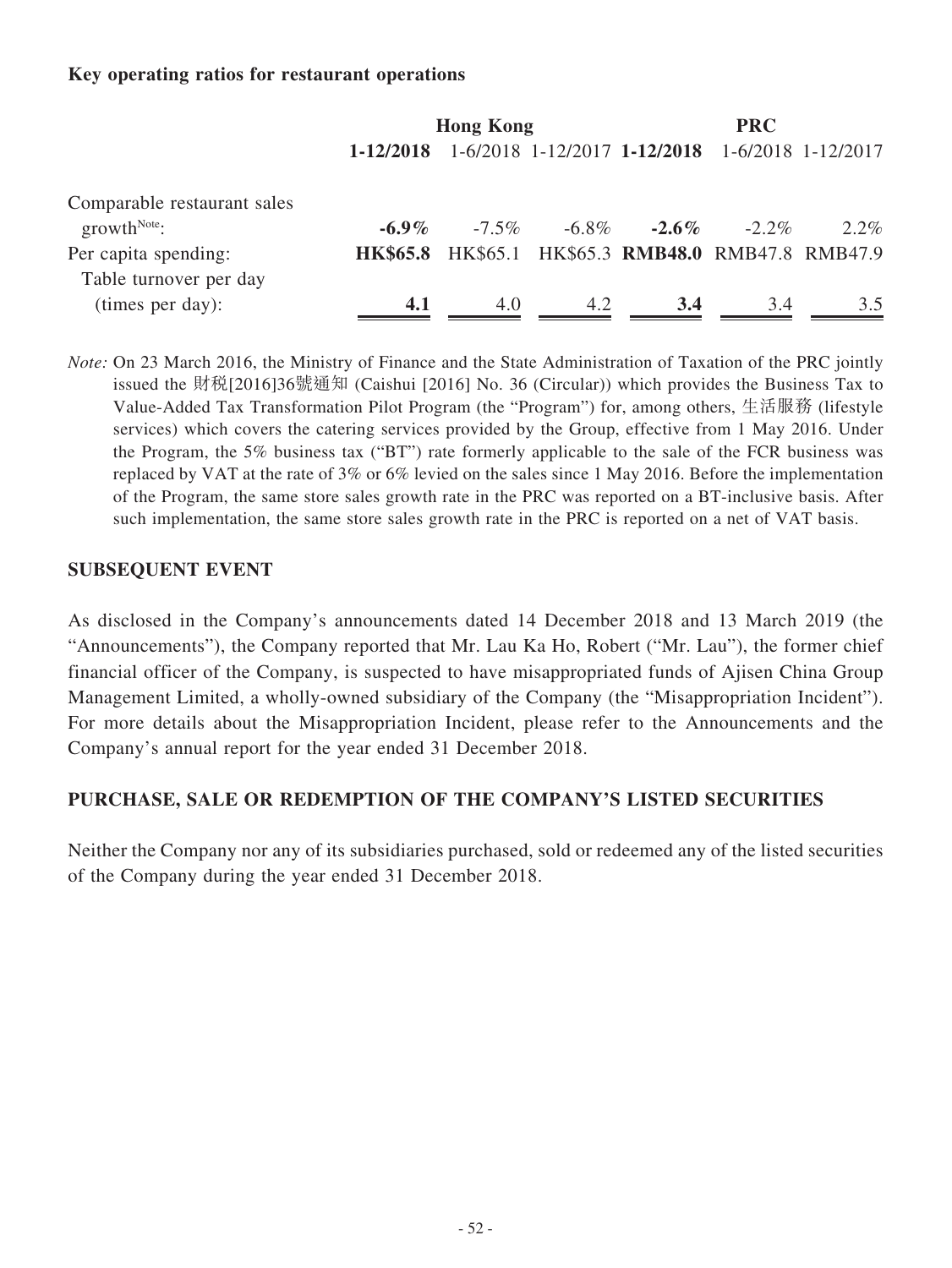# **CODE ON CORPORATE GOVERNANCE PRACTICES**

The Company has, throughout the year ended 31 December 2018, adopted the Corporate Governance Code (the "Code") as set out in Appendix 14 of the Rules Governing the Listing of Securities on the Stock Exchange (the "Listing Rules") and complied with all applicable code provisions under the Code, save and except for the deviation from the code provision A.2.1 of the Code. Under the code provision A.2.1, the roles of Chairman and Chief Executive Officer ("CEO") should be separate and should not be performed by the same individual. Currently, the Company does not comply with code provision A.2.1, i.e., the roles of the Chairman and CEO have not been separated. Although Ms. Poon Wai performs both the roles of Chairman and CEO, the division of responsibilities between the Chairman and CEO is clearly established and set out in writing. In general, the Chairman is responsible for supervising the functions and performance of the Board, while the CEO is responsible for the management of the business of the Group. The two roles are performed by Ms. Poon distinctly. The Board believes that at the current stage of development of the Group, vesting the roles of both Chairman and CEO in the same person provides the Company with strong and consistent leadership, and allows for effective and efficient planning and implementation of business decisions and strategies. The relevant deviation is therefore considered reasonable at the current stage. It is also considered that the current structure does not impair the balance of power and authority between the Board and the management of the Company given the appropriate delegation of the power of the Board and the effective functions of the independent non-executive Directors (number of which exceeds one-third of the members of the Board). However, it is the long-term objective of the Company to have these two roles performed by separate individuals when suitable candidates are identified.

# **MODEL CODE FOR SECURITIES TRANSACTIONS**

The Company has adopted a code of conduct regarding securities transactions by Directors on terms no less exacting than the required standard (the "Required Standard") of the Model Code for Securities Transactions by Directors of Listed Issuers (the "Model Code") as set out in Appendix 10 of the Listing Rules.

The Company has made specific enquiry to all Directors, and all Directors have confirmed that, throughout the year under review, they were in compliance with the Required Standard.

In addition, the Board has adopted written guidelines (the "Employees' Guidelines for Securities Transactions") for securities transactions by employees (the "Relevant Employees") who are likely to be in possession of inside information of the Company on no less exacting terms than the Model Code.

Having made specific enquiry to all the Relevant Employees, the Company confirmed that all the Relevant Employees have complied with the Required Standard as set out in the Employees' Guidelines for Securities Transactions throughout the year ended 31 December 2018.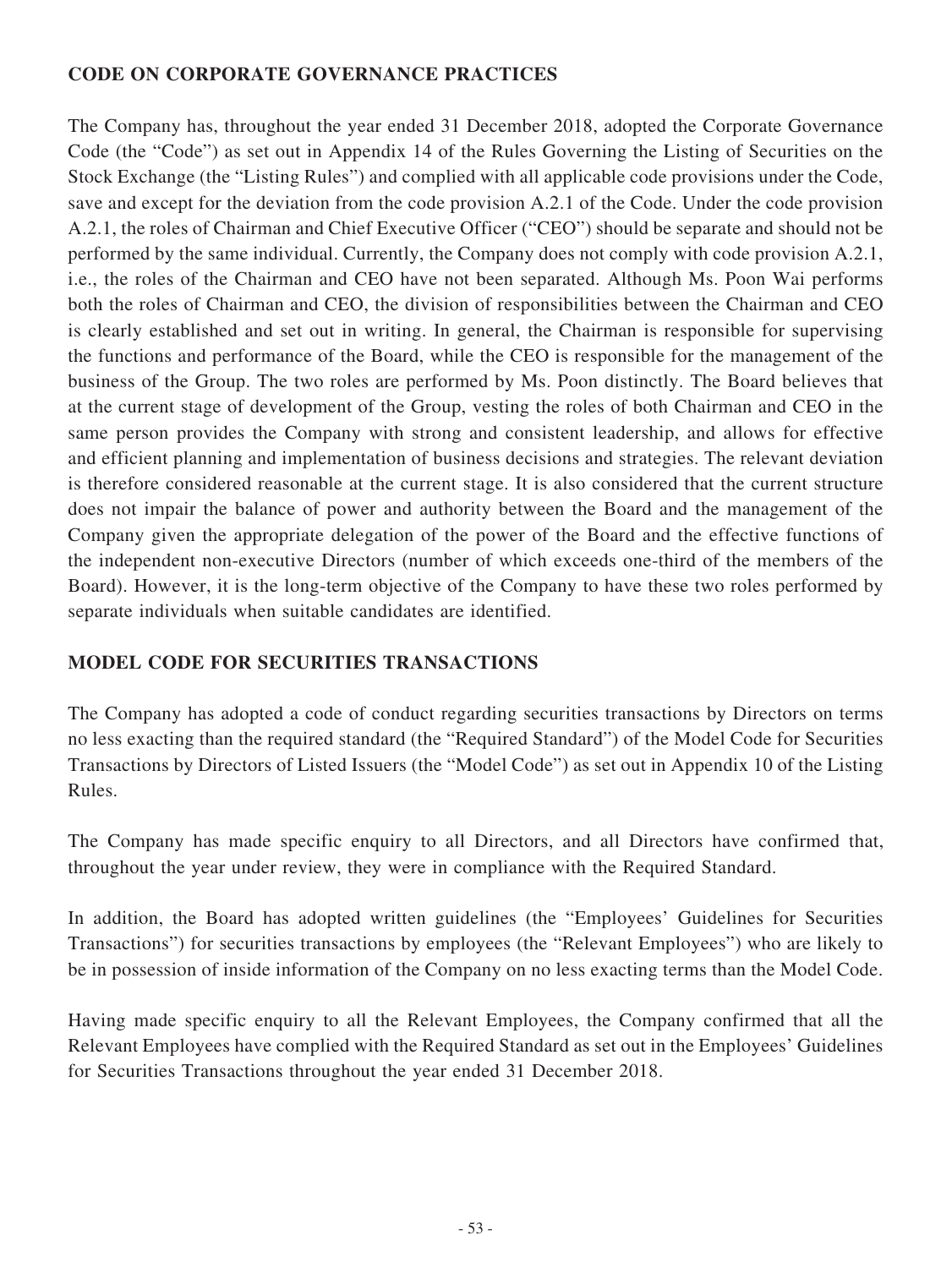# **AUDIT COMMITTEE**

The Audit Committee was set up on 8 March 2007 with written terms of reference in compliance with Rules 3.21 and 3.22 of the Listing Rules.

Currently, the Audit Committee comprises three independent non-executive Directors as follows:

Mr. Jen Shek Voon (Chairman), an independent non-executive Director Mr. Lo Peter, an independent non-executive Director Mr. Wang Jincheng, an independent non-executive Director

The Audit Committee is satisfied with their review of the auditor's remuneration, the independence of the auditor, Deloitte Touche Tohmatsu ("DTT"), and recommended the Board to re-appoint DTT as the Company's auditor in the year 2019, which is subject to the approval of Shareholders at the forthcoming AGM.

The Company's interim results for the period ended 30 June 2018 and annual results for the year ended 31 December 2018 have been reviewed by the Audit Committee, which opines that applicable accounting standards and requirements have been complied with and that adequate disclosures have been made.

This annual results announcement is based on the Company's audited consolidated financial statements for the year ended 31 December 2018 which have been agreed with DTT, the auditor of the Company.

# **CLOSURE OF THE REGISTER OF MEMBERS**

In order to determine the Shareholders who are entitled to attend the AGM, the register of members of the Company will be closed from 20 May 2019 to 23 May 2019 (both days inclusive), during which period no share transfers will be registered.

In addition, in order to determine the Shareholders who are entitled to receive the final dividend for the year ended 31 December 2018, the register of members of the Company will be closed from 29 May 2019 to 3 June 2019 (both days inclusive), during which period no share transfers will be registered.

In order to qualify for attending and voting at the forthcoming AGM, and the entitlement for the final dividend, all transfer documents accompanied by the relevant share certificates must be lodged with the Company's Hong Kong Branch Share Registrar, Computershare Hong Kong Investor Services Limited at Shops 1712-1716, 17th Floor, Hopewell Centre, 183 Queen's Road East, Wanchai, Hong Kong not later than 4:30 p.m. on 17 May 2019 and 28 May 2019 respectively.